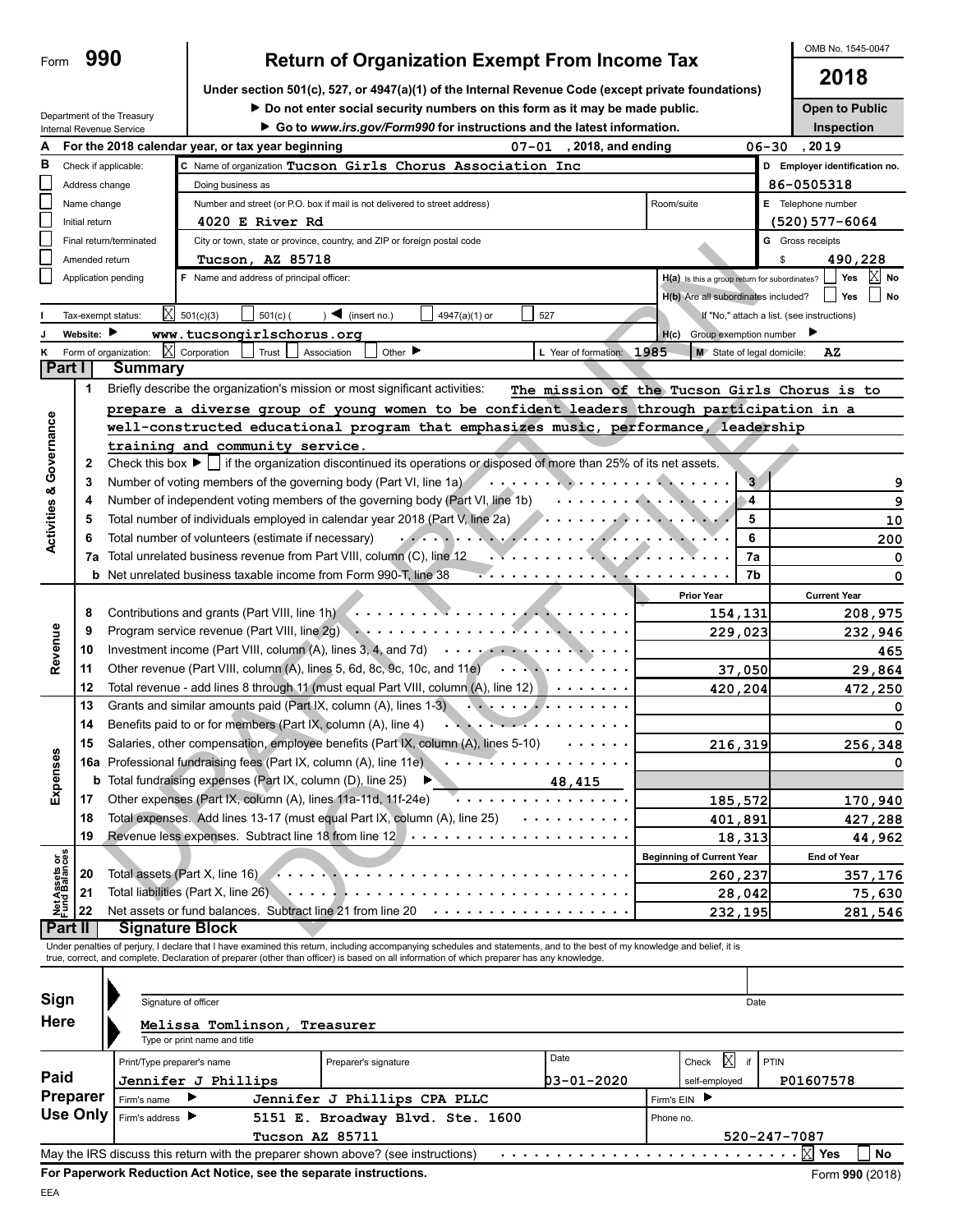|                | Form 990 (2018)<br>Tucson Girls Chorus Association Inc                                                                         | 86-0505318 | Page 2          |
|----------------|--------------------------------------------------------------------------------------------------------------------------------|------------|-----------------|
|                | <b>Part III</b><br><b>Statement of Program Service Accomplishments</b>                                                         |            |                 |
|                |                                                                                                                                |            |                 |
| 1              | Briefly describe the organization's mission:                                                                                   |            |                 |
|                | The mission of the Tucson Girls Chorus is to prepare a diverse group of young women to be                                      |            |                 |
|                | confident leaders through participation in a well-constructed educational program that                                         |            |                 |
|                | emphasizes music, performance, leadership training and community service.                                                      |            |                 |
|                |                                                                                                                                |            |                 |
| $\overline{2}$ | Did the organization undertake any significant program services during the year which were not listed on the                   |            |                 |
|                |                                                                                                                                |            | <b>x</b> No     |
|                | If "Yes," describe these new services on Schedule O.                                                                           |            |                 |
| 3              | Did the organization cease conducting, or make significant changes in how it conducts, any program                             |            |                 |
|                |                                                                                                                                |            | <b>x</b> No     |
|                | If "Yes," describe these changes on Schedule O.                                                                                |            |                 |
| 4              | Describe the organization's program service accomplishments for each of its three largest program services, as measured by     |            |                 |
|                | expenses. Section 501(c)(3) and 501(c)(4) organizations are required to report the amount of grants and allocations to others, |            |                 |
|                | the total expenses, and revenue, if any, for each program service reported.                                                    |            |                 |
|                |                                                                                                                                |            |                 |
| 4a             | (Code: ) (Expenses \$ 331, 932 including grants of \$<br>(Revenue                                                              | \$         | 232,946)        |
|                | See attached PDF.                                                                                                              |            |                 |
|                |                                                                                                                                |            |                 |
|                |                                                                                                                                |            |                 |
|                |                                                                                                                                |            |                 |
|                |                                                                                                                                |            |                 |
|                |                                                                                                                                |            |                 |
|                |                                                                                                                                |            |                 |
|                |                                                                                                                                |            |                 |
|                |                                                                                                                                |            |                 |
|                |                                                                                                                                |            |                 |
|                |                                                                                                                                |            |                 |
|                |                                                                                                                                |            |                 |
| 4b             | including grants of \$<br>) (Revenue<br>) (Expenses \$<br>(Code:                                                               | \$         |                 |
|                |                                                                                                                                |            |                 |
|                |                                                                                                                                |            |                 |
|                |                                                                                                                                |            |                 |
|                |                                                                                                                                |            |                 |
|                |                                                                                                                                |            |                 |
|                |                                                                                                                                |            |                 |
|                |                                                                                                                                |            |                 |
|                |                                                                                                                                |            |                 |
|                |                                                                                                                                |            |                 |
|                |                                                                                                                                |            |                 |
|                |                                                                                                                                |            |                 |
| 4c             | ) (Revenue<br>(Expenses \$<br>including grants of \$<br>(Code:                                                                 | \$         |                 |
|                |                                                                                                                                |            |                 |
|                |                                                                                                                                |            |                 |
|                |                                                                                                                                |            |                 |
|                |                                                                                                                                |            |                 |
|                |                                                                                                                                |            |                 |
|                |                                                                                                                                |            |                 |
|                |                                                                                                                                |            |                 |
|                |                                                                                                                                |            |                 |
|                |                                                                                                                                |            |                 |
|                |                                                                                                                                |            |                 |
|                |                                                                                                                                |            |                 |
| 4d             | Other program services (Describe in Schedule O.)                                                                               |            |                 |
|                | (Expenses \$<br>) (Revenue $$$<br>including grants of $$$                                                                      |            |                 |
| 4e             | Total program service expenses<br>▶<br>331,932                                                                                 |            |                 |
| EEA            |                                                                                                                                |            | Form 990 (2018) |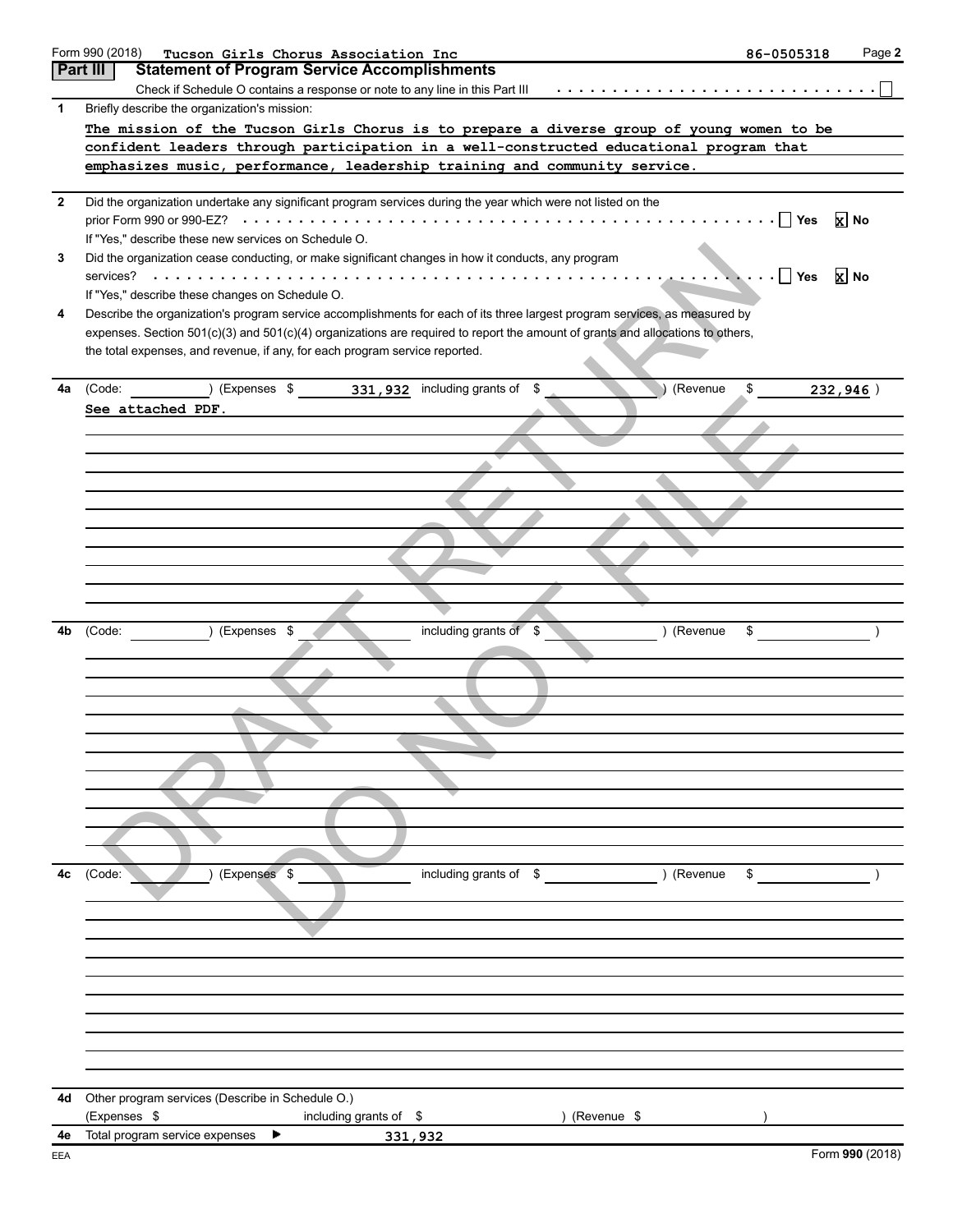|--|

| Form 990 (2018) | Tucson Girls Chorus Association Inc    | 86-0505318 | Page 3 |
|-----------------|----------------------------------------|------------|--------|
| <b>Part IV</b>  | <b>Checklist of Required Schedules</b> |            |        |

|      |                                                                                                                                                                                                                                                |                | Yes | No |
|------|------------------------------------------------------------------------------------------------------------------------------------------------------------------------------------------------------------------------------------------------|----------------|-----|----|
| 1    | Is the organization described in section 501(c)(3) or $4947(a)(1)$ (other than a private foundation)? If "Yes,"                                                                                                                                |                |     |    |
|      |                                                                                                                                                                                                                                                | 1              | Χ   |    |
| 2    | Is the organization required to complete Schedule B, Schedule of Contributors (see instructions)?                                                                                                                                              | $\overline{2}$ | Χ   |    |
| 3    | Did the organization engage in direct or indirect political campaign activities on behalf of or in opposition to                                                                                                                               |                |     |    |
|      | candidates for public office? If "Yes," complete Schedule C, Part I<br>.                                                                                                                                                                       | 3              |     | X  |
| 4    | Section 501(c)(3) organizations. Did the organization engage in lobbying activities, or have a section 501(h)                                                                                                                                  |                |     |    |
|      | election in effect during the tax year? If "Yes," complete Schedule C, Part II<br>.                                                                                                                                                            | 4              |     | Χ  |
| 5    | Is the organization a section $501(c)(4)$ , $501(c)(5)$ , or $501(c)(6)$ organization that receives membership dues,                                                                                                                           |                |     |    |
|      | assessments, or similar amounts as defined in Revenue Procedure 98-19? If "Yes," complete Schedule C, Part III                                                                                                                                 | 5              |     |    |
| 6    | Did the organization maintain any donor advised funds or any similar funds or accounts for which donors                                                                                                                                        |                |     |    |
|      | have the right to provide advice on the distribution or investment of amounts in such funds or accounts? If                                                                                                                                    |                |     |    |
|      |                                                                                                                                                                                                                                                | 6              |     | Χ  |
| 7    | Did the organization receive or hold a conservation easement, including easements to preserve open space,                                                                                                                                      |                |     |    |
|      | the environment, historic land areas, or historic structures? If "Yes," complete Schedule D, Part II                                                                                                                                           | $\overline{7}$ |     | Χ  |
| 8    | Did the organization maintain collections of works of art, historical treasures, or other similar assets? If "Yes,"                                                                                                                            | 8              |     | Χ  |
| 9    | Did the organization report an amount in Part X, line 21, for escrow or custodial account liability, serve as a                                                                                                                                |                |     |    |
|      | custodian for amounts not listed in Part X; or provide credit counseling, debt management, credit repair, or                                                                                                                                   |                |     |    |
|      | debt negotiation services? If "Yes," complete Schedule D, Part IV<br>. <i>. .</i>                                                                                                                                                              | 9              |     | Χ  |
| 10   | Did the organization, directly or through a related organization, hold assets in temporarily restricted                                                                                                                                        |                |     |    |
|      | endowments, permanent endowments, or quasi-endowments? If "Yes," complete Schedule D, Part V                                                                                                                                                   | 10             |     | Χ  |
| 11   | If the organization's answer to any of the following questions is "Yes," then complete Schedule D, Parts VI,                                                                                                                                   |                |     |    |
|      | VII, VIII, IX, or X as applicable.                                                                                                                                                                                                             |                |     |    |
| а    | Did the organization report an amount for land, buildings, and equipment in Part X, line 10? If "Yes,"                                                                                                                                         |                |     |    |
|      |                                                                                                                                                                                                                                                | 11a            | Χ   |    |
| b    | Did the organization report an amount for investments - other securities in Part X, line 12 that is 5% or more                                                                                                                                 |                |     |    |
|      | of its total assets reported in Part X, line 16? If "Yes," complete Schedule D, Part VII Alleman Alleman Alleman                                                                                                                               | 11 b           |     | Χ  |
| c    | Did the organization report an amount for investments - program related in Part X, line 13 that is 5% or more                                                                                                                                  |                |     |    |
|      | of its total assets reported in Part X, line 16? If "Yes," complete Schedule D, Part VIII<br>$\mathbf{v}$ , and a set of the set of $\mathbf{v}$                                                                                               | 11c            |     | Χ  |
| d    | Did the organization report an amount for other assets in Part X, line 15 that is 5% or more of its total assets                                                                                                                               |                |     |    |
|      | reported in Part X, line 16? If "Yes," complete Schedule D, Part IX $\cdots$ , $\cdots$ , $\cdots$ , $\cdots$                                                                                                                                  | 11 d           |     | Χ  |
|      | Did the organization report an amount for other liabilities in Part X, line 25? If "Yes," complete Schedule D, Part X                                                                                                                          | 11e            |     | X  |
|      | Did the organization's separate or consolidated financial statements for the tax year include a footnote that addresses                                                                                                                        |                |     |    |
|      | the organization's liability for uncertain tax positions under FIN 48 (ASC 740)? If "Yes," complete Schedule D, Part X                                                                                                                         | 11f            |     | Χ  |
| 12a  | Did the organization obtain separate, independent audited financial statements for the tax year? If "Yes," complete                                                                                                                            |                |     |    |
|      | Schedule D, Parts XI and XII<br>.                                                                                                                                                                                                              | 12a            |     | Χ  |
|      | Was the organization included in consolidated, independent audited financial statements for the tax year? If<br>"Yes," and if the organization answered "No" to line 12a, then completing Schedule D, Parts XI and XII is optional www.www.com | 12b            |     | X  |
| 13   |                                                                                                                                                                                                                                                | 13             |     | Χ  |
| 14a  |                                                                                                                                                                                                                                                | 14a            |     | Χ  |
| b    | Did the organization have aggregate revenues or expenses of more than \$10,000 from grantmaking,                                                                                                                                               |                |     |    |
|      | fundraising, business, investment, and program service activities outside the United States, or aggregate                                                                                                                                      |                |     |    |
|      | foreign investments valued at \$100,000 or more? If "Yes," complete Schedule F, Parts I and IV<br>.                                                                                                                                            | 14b            |     | X  |
| 15   | Did the organization report on Part IX, column (A), line 3, more than \$5,000 of grants or other assistance to or                                                                                                                              |                |     |    |
|      | for any foreign organization? If "Yes," complete Schedule F, Parts II and IV                                                                                                                                                                   | 15             |     | Χ  |
| 16   | Did the organization report on Part IX, column (A), line 3, more than \$5,000 of aggregate grants or other                                                                                                                                     |                |     |    |
|      | assistance to or for foreign individuals? If "Yes," complete Schedule F, Parts III and IV                                                                                                                                                      | 16             |     | Χ  |
| 17   | Did the organization report a total of more than \$15,000 of expenses for professional fundraising services on                                                                                                                                 |                |     |    |
|      | Part IX, column (A), lines 6 and 11e? If "Yes," complete Schedule G, Part I (see instructions)<br>.                                                                                                                                            | 17             |     | Χ  |
| 18   | Did the organization report more than \$15,000 total of fundraising event gross income and contributions on                                                                                                                                    |                |     |    |
|      |                                                                                                                                                                                                                                                | 18             | Χ   |    |
| 19   | Did the organization report more than \$15,000 of gross income from gaming activities on Part VIII, line 9a?                                                                                                                                   |                |     |    |
|      |                                                                                                                                                                                                                                                | 19             |     | Χ  |
| 20 a | .<br>Did the organization operate one or more hospital facilities? If "Yes," complete Schedule H                                                                                                                                               | 20a            |     | Χ  |
| b    |                                                                                                                                                                                                                                                | 20b            |     |    |
| 21   | Did the organization report more than \$5,000 of grants or other assistance to any domestic organization or                                                                                                                                    |                |     |    |
|      |                                                                                                                                                                                                                                                | 21             |     | X  |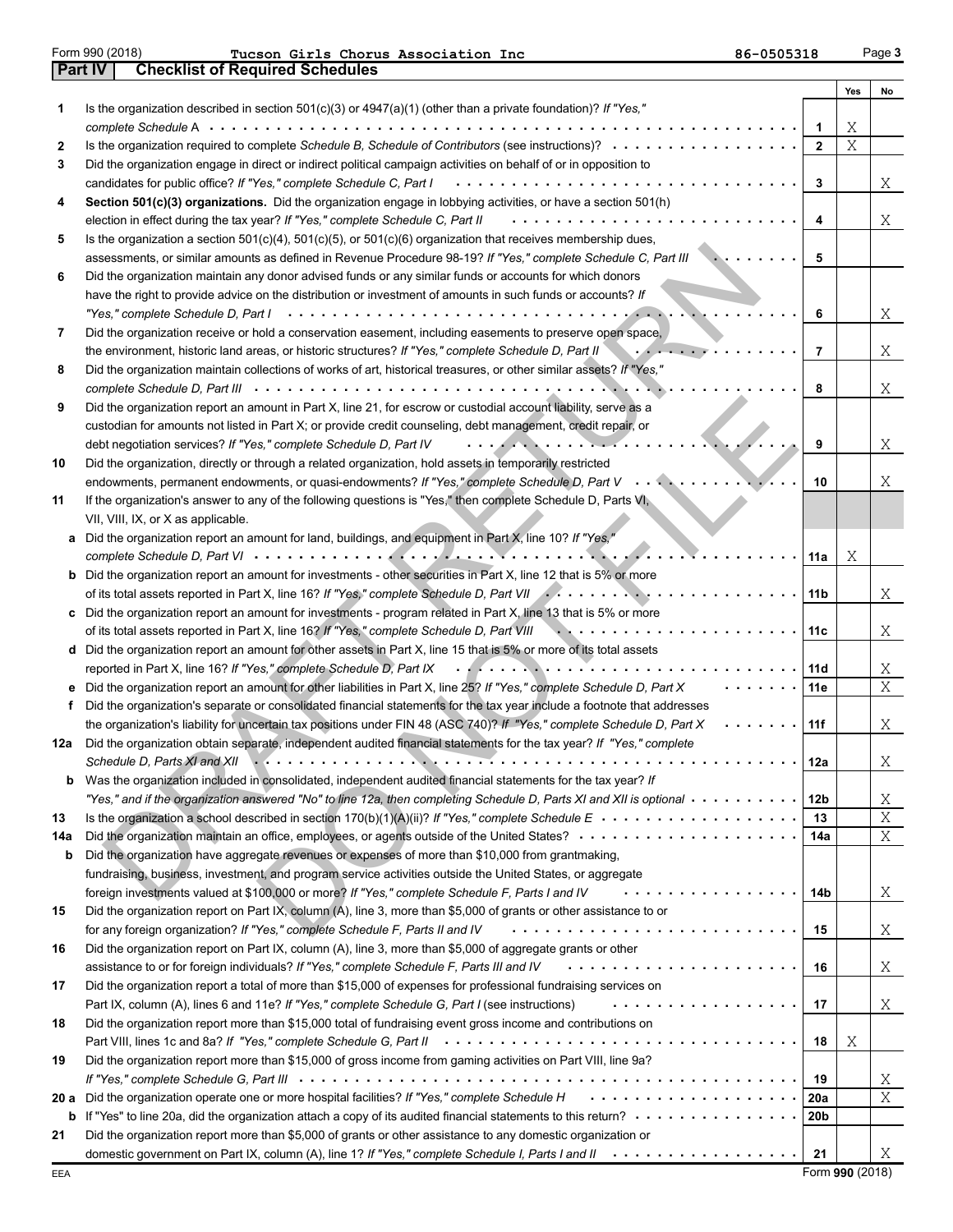| Form 990 (2018) |  |  |
|-----------------|--|--|
|                 |  |  |

|             |                                                                                                                                        |                 | Yes | No                |
|-------------|----------------------------------------------------------------------------------------------------------------------------------------|-----------------|-----|-------------------|
| 22          | Did the organization report more than \$5,000 of grants or other assistance to or for domestic individuals on                          |                 |     |                   |
|             | Part IX, column (A), line 2? If "Yes," complete Schedule I, Parts I and III                                                            | 22              |     | Χ                 |
| 23          | Did the organization answer "Yes" to Part VII, Section A, line 3, 4, or 5 about compensation of the                                    |                 |     |                   |
|             | organization's current and former officers, directors, trustees, key employees, and highest compensated                                |                 |     |                   |
|             | employees? If "Yes," complete Schedule J                                                                                               | 23              |     | Χ                 |
| 24a         | Did the organization have a tax-exempt bond issue with an outstanding principal amount of more than                                    |                 |     |                   |
|             | \$100,000 as of the last day of the year, that was issued after December 31, 2002? If "Yes," answer lines 24b                          |                 |     |                   |
|             | through 24d and complete Schedule K. If "No," go to line 25a                                                                           | 24a             |     | Χ                 |
| b           | Did the organization invest any proceeds of tax-exempt bonds beyond a temporary period exception?                                      | 24b             |     |                   |
| c           | Did the organization maintain an escrow account other than a refunding escrow at any time during the year                              |                 |     |                   |
|             | to defease any tax-exempt bonds?<br>.                                                                                                  | 24c             |     |                   |
| d           | Did the organization act as an "on behalf of" issuer for bonds outstanding at any time during the year?                                | 24d             |     |                   |
| 25a         | Section 501(c)(3), 501(c)(4), and 501(c)(29) organizations. Did the organization engage in an excess benefit                           |                 |     |                   |
|             | transaction with a disqualified person during the year? If "Yes," complete Schedule L, Part I<br>.                                     | 25a             |     | Χ                 |
| b           | Is the organization aware that it engaged in an excess benefit transaction with a disqualified person in a prior                       |                 |     |                   |
|             | year, and that the transaction has not been reported on any of the organization's prior Forms 990 or 990-EZ?                           |                 |     |                   |
|             | If "Yes," complete Schedule L, Part I<br>.                                                                                             | 25 <sub>b</sub> |     | Χ                 |
| 26          | Did the organization report any amount on Part X, line 5, 6, or 22 for receivables from or payables to any                             |                 |     |                   |
|             | current or former officers, directors, trustees, key employees, highest compensated employees, or                                      |                 |     |                   |
|             | disqualified persons? If "Yes," complete Schedule L, Part II                                                                           | 26              |     | Χ                 |
| 27          | Did the organization provide a grant or other assistance to an officer, director, trustee, key employee,                               |                 |     |                   |
|             | substantial contributor or employee thereof, a grant selection committee member, or to a 35% controlled                                |                 |     |                   |
|             | entity or family member of any of these persons? If "Yes," complete Schedule L, Part III                                               | 27              |     | Χ                 |
| 28          | Was the organization a party to a business transaction with one of the following parties (see Schedule L,                              |                 |     |                   |
|             | Part IV instructions for applicable filing thresholds, conditions, and exceptions):                                                    |                 |     |                   |
| а           | A current or former officer, director, trustee, or key employee? If "Yes," complete Schedule L, Part IV                                | 28a             |     | Χ                 |
| b           | A family member of a current or former officer, director, trustee, or key employee? If "Yes," complete                                 |                 |     |                   |
|             | Schedule L, Part IV $\cdots$ ,                                                                                                         | 28 <sub>b</sub> |     | Χ                 |
| c           | An entity of which a current or former officer, director, trustee, or key employee (or a family member thereof)                        |                 |     |                   |
|             | was an officer, director, trustee, or direct or indirect owner? If "Yes," complete Schedule L, Part IV                                 | 28c             |     | Χ                 |
| 29          | Did the organization receive more than \$25,000 in non-cash contributions? If "Yes," complete Schedule M                               | 29              |     | $X_{\mathcal{L}}$ |
| 30          | Did the organization receive contributions of art, historical treasures, or other similar assets, or qualified                         |                 |     |                   |
|             | conservation contributions? If "Yes," complete Schedule M<br>. <i>. .</i> .                                                            | 30              |     | Χ                 |
| 31          | Did the organization liquidate, terminate, or dissolve and cease operations? If "Yes," complete Schedule N, Part I                     | 31              |     | X                 |
| 32          | Did the organization sell, exchange, dispose of, or transfer more than 25% of its net assets? If "Yes,"                                |                 |     |                   |
|             | complete Schedule N, Part II                                                                                                           | 32              |     | Χ                 |
| 33          | Did the organization own 100% of an entity disregarded as separate from the organization under Regulations                             |                 |     |                   |
|             | sections 301.7701-2 and 301.7701-3? If "Yes," complete Schedule R, Part I                                                              | 33              |     | Χ                 |
| 34          | Was the organization related to any tax-exempt or taxable entity? If "Yes," complete Schedule R, Part II, III,                         |                 |     |                   |
|             | .                                                                                                                                      | 34              |     | Χ                 |
| 35a         | Did the organization have a controlled entity within the meaning of section 512(b)(13)?                                                | 35a             |     | $\mathbf X$       |
| $\mathbf b$ | If "Yes" to line 35a, did the organization receive any payment from or engage in any transaction with a                                |                 |     |                   |
|             | controlled entity within the meaning of section 512(b)(13)? If "Yes," complete Schedule R, Part V, line 2                              | 35 <sub>b</sub> |     |                   |
| 36          | Section 501(c)(3) organizations. Did the organization make any transfers to an exempt non-charitable                                   |                 |     |                   |
|             | related organization?If "Yes," complete Schedule R, Part V, line 2                                                                     | 36              |     | Χ                 |
| 37          | Did the organization conduct more than 5% of its activities through an entity that is not a related organization                       |                 |     |                   |
|             | and that is treated as a partnership for federal income tax purposes? If "Yes," complete Schedule R, Part VI                           | 37              |     | Χ                 |
| 38          | Did the organization complete Schedule O and provide explanations in Schedule O for Part VI, lines 11b and                             |                 |     |                   |
| Part V      | 19? Note. All Form 990 filers are required to complete Schedule O.<br><b>Statements Regarding Other IRS Filings and Tax Compliance</b> | 38              | Χ   |                   |
|             |                                                                                                                                        |                 |     |                   |
|             |                                                                                                                                        |                 | Yes |                   |
|             | 1a<br>Enter the number reported in Box 3 of Form 1096. Enter -0- if not applicable                                                     |                 |     | No                |
| 1а          | 61<br>.<br>1 <sub>b</sub><br>Enter the number of Form W-2G included in line 1a. Enter -0- if not applicable<br>οl                      |                 |     |                   |
| b           | Did the organization comply with backup withholding rules for reportable payments to vendors and                                       |                 |     |                   |
| c           | reportable gaming (gambling) winnings to prize winners?                                                                                | 1c              | Χ   |                   |
|             |                                                                                                                                        |                 |     |                   |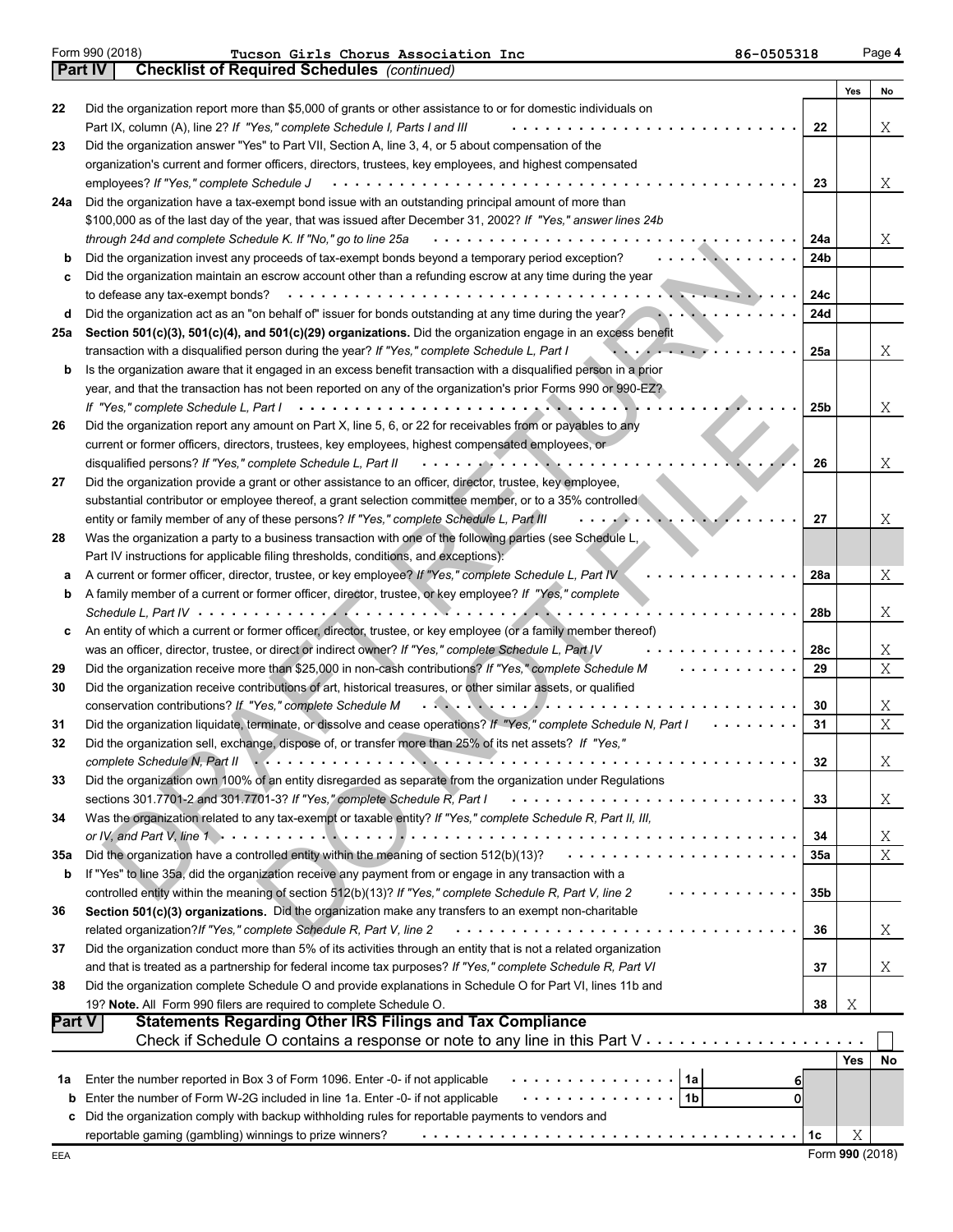|        | Form 990 (2018)<br>86-0505318<br>Tucson Girls Chorus Association Inc                                                               |     |     | Page 5 |
|--------|------------------------------------------------------------------------------------------------------------------------------------|-----|-----|--------|
| Part V | Statements Regarding Other IRS Filings and Tax Compliance (continued)                                                              |     |     |        |
|        |                                                                                                                                    |     | Yes | No     |
| 2a     | Enter the number of employees reported on Form W-3, Transmittal of Wage and Tax                                                    |     |     |        |
|        | Statements, filed for the calendar year ending with or within the year covered by this return<br>2a<br>10                          |     |     |        |
| b      | If at least one is reported on line 2a, did the organization file all required federal employment tax returns?                     | 2b  | Χ   |        |
|        | Note. If the sum of lines 1a and 2a is greater than 250, you may be required to e-file (see instructions)                          |     |     |        |
| За     | Did the organization have unrelated business gross income of \$1,000 or more during the year?                                      | 3a  |     | Χ      |
| b      | If "Yes," has it filed a Form 990-T for this year? If "No" to line 3b, provide an explanation in Schedule O                        | 3b  |     |        |
| 4a     | At any time during the calendar year, did the organization have an interest in, or a signature or other authority over,            |     |     |        |
|        | a financial account in a foreign country (such as a bank account, securities account, or other financial account)?                 | 4a  |     | X      |
| b      | If "Yes," enter the name of the foreign country:                                                                                   |     |     |        |
|        | See instructions for filing requirements for FinCEN Form 114, Report of Foreign Bank and Financial Accounts (FBAR).                |     |     |        |
| 5a     | Was the organization a party to a prohibited tax shelter transaction at any time during the tax year?<br>. <del>.</del>            | 5a  |     | Χ      |
| b      | Did any taxable party notify the organization that it was or is a party to a prohibited tax shelter transaction?                   | 5b  |     | Χ      |
| c      | If "Yes" to line 5a or 5b, did the organization file Form 8886-T?                                                                  | 5c  |     |        |
| 6a     | Does the organization have annual gross receipts that are normally greater than \$100,000, and did the                             |     |     |        |
|        | organization solicit any contributions that were not tax deductible as charitable contributions?                                   | 6a  |     | X      |
| b      | If "Yes," did the organization include with every solicitation an express statement that such contributions or                     |     |     |        |
|        |                                                                                                                                    | 6b  |     |        |
| 7      | Organizations that may receive deductible contributions under section 170(c).                                                      |     |     |        |
| а      | Did the organization receive a payment in excess of \$75 made partly as a contribution and partly for goods                        |     |     |        |
|        | . <b>. . .</b><br>and services provided to the payor?                                                                              | 7a  |     | Χ      |
| b      | If "Yes," did the organization notify the donor of the value of the goods or services provided?                                    | 7b  |     |        |
| c      | Did the organization sell, exchange, or otherwise dispose of tangible personal property for which it was                           |     |     |        |
|        |                                                                                                                                    | 7c  |     | X      |
| d      | If "Yes," indicate the number of Forms 8282 filed during the year entitled and set of the state of the state of<br>7d              |     |     |        |
| е      | Did the organization receive any funds, directly or indirectly, to pay premiums on a personal benefit contract?                    | 7е  |     | Χ      |
| f      | Did the organization, during the year, pay premiums, directly or indirectly, on a personal benefit contract?                       | 7f  |     | Χ      |
| g      | If the organization received a contribution of qualified intellectual property, did the organization file Form 8899 as required?   | 7g  |     |        |
| h      | If the organization received a contribution of cars, boats, airplanes, or other vehicles, did the organization file a Form 1098-C? | 7h  |     |        |
| 8      | Sponsoring organizations maintaining donor advised funds. Did a donor advised fund maintained by the                               |     |     |        |
|        | sponsoring organization have excess business holdings at any time during the year?                                                 | 8   |     |        |
| 9      | Sponsoring organizations maintaining donor advised funds.                                                                          |     |     |        |
| а      | Did the sponsoring organization make any taxable distributions under section 4966?                                                 | 9a  |     |        |
| b      | Did the sponsoring organization make a distribution to a donor, donor advisor, or related person?                                  | 9b  |     |        |
| 10     | Section 501(c)(7) organizations. Enter:                                                                                            |     |     |        |
|        | Initiation fees and capital contributions included on Part VIII, line 12<br>10a                                                    |     |     |        |
| b      | Gross receipts, included on Form 990, Part VIII, line 12, for public use of club facilities<br>10b                                 |     |     |        |
| 11     | Section 501(c)(12) organizations. Enter:                                                                                           |     |     |        |
| а      | Gross income from members or shareholders All Alberta Alberta Alberta Alberta Alberta Alberta Alberta Alberta A<br>11a             |     |     |        |
| b      | Gross income from other sources (Do not net amounts due or paid to other sources                                                   |     |     |        |
|        | 11 b                                                                                                                               |     |     |        |
| 12a    | Section 4947(a)(1) non-exempt charitable trusts. Is the organization filing Form 990 in lieu of Form 1041?                         | 12a |     |        |
| b      | If "Yes," enter the amount of tax-exempt interest received or accrued during the year<br>.<br>12b                                  |     |     |        |
| 13     | Section 501(c)(29) qualified nonprofit health insurance issuers.                                                                   |     |     |        |
| а      | Is the organization licensed to issue qualified health plans in more than one state?                                               | 13а |     |        |
|        | Note. See the instructions for additional information the organization must report on Schedule O.                                  |     |     |        |
| b      | Enter the amount of reserves the organization is required to maintain by the states in which                                       |     |     |        |
|        | 13 <sub>b</sub><br>the organization is licensed to issue qualified health plans                                                    |     |     |        |
| c      | Enter the amount of reserves on hand<br>13с                                                                                        |     |     |        |
| 14a    | Did the organization receive any payments for indoor tanning services during the tax year?                                         | 14a |     | Χ      |
| b      | If "Yes," has it filed a Form 720 to report these payments? If "No," provide an explanation in Schedule O                          | 14b |     |        |
|        |                                                                                                                                    |     |     |        |
| 15     | Is the organization subject to the section 4960 tax on payment(s) of more than \$1,000,000 in remuneration or                      |     |     |        |
|        | excess parachute payment(s) during the year                                                                                        | 15  |     | Χ      |
|        | If "Yes," see instructions and file Form 4720, Schedule N.                                                                         |     |     |        |
| 16     | Is the organization an educational institution subject to the section 4968 excise tax on net investment income?                    | 16  |     | Χ      |
|        | If "Yes," complete Form 4720, Schedule O.                                                                                          |     |     |        |

Form **990** (2018)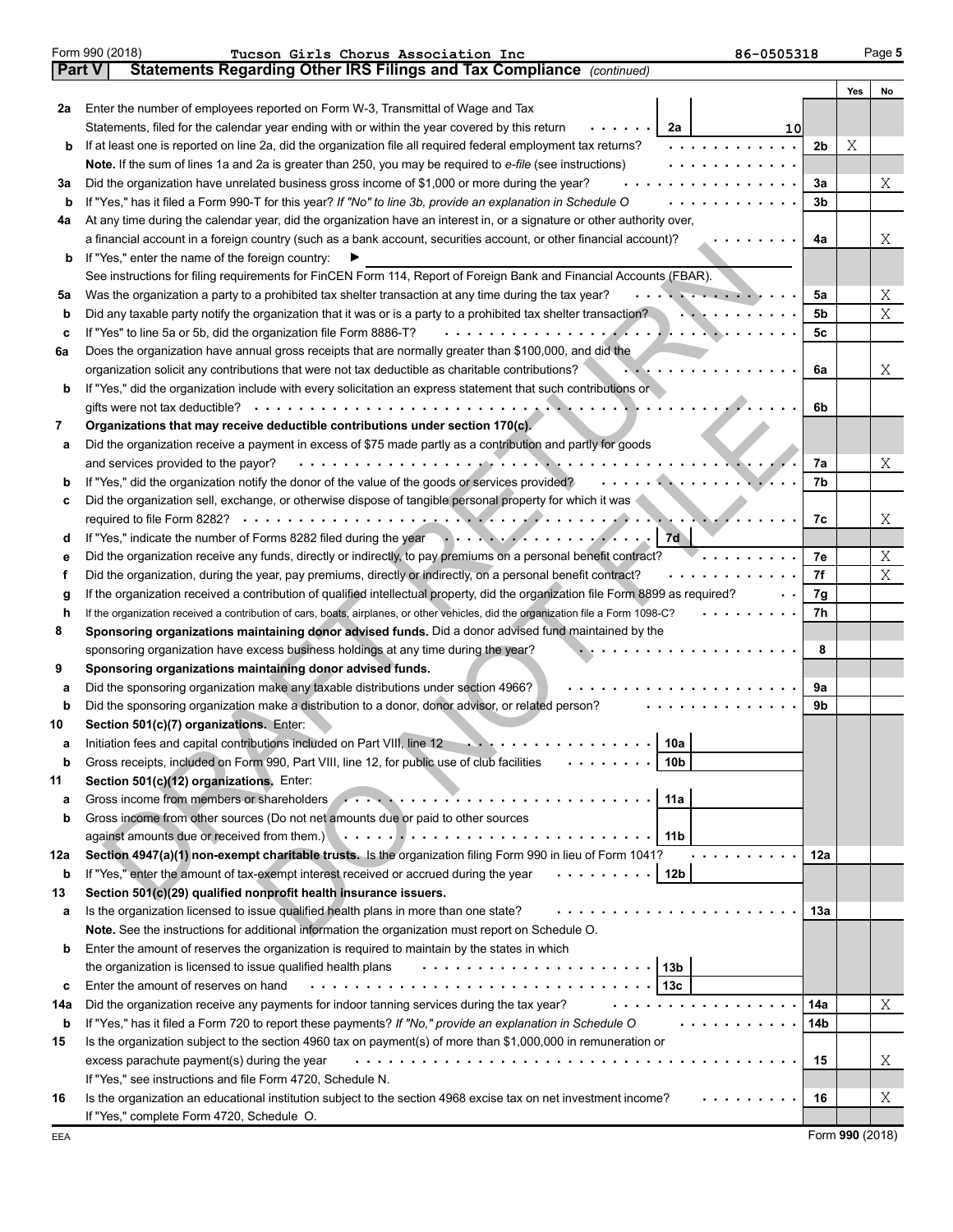|        | Form 990 (2018)<br>Tucson Girls Chorus Association Inc<br>86-0505318                                                                                                                                                               |                        |        | Page 6 |
|--------|------------------------------------------------------------------------------------------------------------------------------------------------------------------------------------------------------------------------------------|------------------------|--------|--------|
|        | <b>Part VI</b><br>Governance, Management, and Disclosure For each "Yes" response to lines 2 through 7b below, and for a "No"                                                                                                       |                        |        |        |
|        | response to line 8a, 8b, or 10b below, describe the circumstances, processes, or changes in Schedule O. See instructions.                                                                                                          |                        |        |        |
|        | Check if Schedule O contains a response or note to any line in this Part VI                                                                                                                                                        |                        |        | ΙXΙ    |
|        | <b>Section A. Governing Body and Management</b>                                                                                                                                                                                    |                        |        |        |
|        |                                                                                                                                                                                                                                    |                        | Yes    | No     |
| 1a     | Enter the number of voting members of the governing body at the end of the tax year<br>1a<br>9                                                                                                                                     |                        |        |        |
|        | If there are material differences in voting rights among members of the governing body, or                                                                                                                                         |                        |        |        |
|        | if the governing body delegated broad authority to an executive committee or similar                                                                                                                                               |                        |        |        |
|        | committee, explain in Schedule O.                                                                                                                                                                                                  |                        |        |        |
| b      | Enter the number of voting members included in line 1a, above, who are independent<br>1b<br>9                                                                                                                                      |                        |        |        |
| 2      | Did any officer, director, trustee, or key employee have a family relationship or a business relationship with                                                                                                                     |                        |        |        |
|        | any other officer, director, trustee, or key employee?<br>$\mathbf{1} \quad \mathbf{1} \quad \mathbf{1} \quad \mathbf{1} \quad \mathbf{1} \quad \mathbf{1} \quad \mathbf{1} \quad \mathbf{1} \quad \mathbf{1} \quad \mathbf{1}$    | $\mathbf{2}$           |        | Χ      |
| 3      | Did the organization delegate control over management duties customarily performed by or under the direct                                                                                                                          |                        |        |        |
|        | supervision of officers, directors, or trustees, or key employees to a management company or other person?                                                                                                                         | 3                      |        | Χ      |
| 4      | Did the organization make any significant changes to its governing documents since the prior Form 990 was filed?                                                                                                                   | 4                      |        | X      |
| 5      | Did the organization become aware during the year of a significant diversion of the organization's assets?                                                                                                                         | 5                      |        | X      |
| 6      | Did the organization have members or stockholders?                                                                                                                                                                                 | 6                      |        | Χ      |
| 7а     | Did the organization have members, stockholders, or other persons who had the power to elect or appoint                                                                                                                            |                        |        |        |
|        | one or more members of the governing body?                                                                                                                                                                                         | 7a                     |        | Χ      |
| b      | Are any governance decisions of the organization reserved to (or subject to approval by) members,                                                                                                                                  |                        |        |        |
|        | stockholders, or persons other than the governing body?                                                                                                                                                                            | 7b                     |        | X      |
| 8      | Did the organization contemporaneously document the meetings held or written actions undertaken during                                                                                                                             |                        |        |        |
|        | the year by the following:                                                                                                                                                                                                         |                        |        |        |
| a      | The governing body? $\cdots$ ,                                                                                                                                                                                                     | 8a                     | Χ      |        |
| b      | Each committee with authority to act on behalf of the governing body?<br>and the state of the state of the state of the governing body?<br>and the state of the state of the state of the state of the state of the state of the s | 8b                     | Χ      |        |
| 9      | Is there any officer, director, trustee, or key employee listed in Part VII, Section A, who cannot be reached at                                                                                                                   |                        |        |        |
|        | the organization's mailing address? If "Yes," provide the names and addresses in Schedule O<br>. . <i>. .</i>                                                                                                                      | 9                      |        | Χ      |
|        | <b>Section B. Policies</b> (This Section B requests information about policies not required by the Internal Revenue Code.)                                                                                                         |                        |        |        |
|        |                                                                                                                                                                                                                                    |                        | Yes    | No     |
| 10a    | Did the organization have local chapters, branches, or affiliates?                                                                                                                                                                 | 10a                    |        | Χ      |
| b      | If "Yes," did the organization have written policies and procedures governing the activities of such chapters,                                                                                                                     |                        |        |        |
|        | affiliates, and branches to ensure their operations are consistent with the organization's exempt purposes?                                                                                                                        | 10b                    |        |        |
| 11a    | Has the organization provided a complete copy of this Form 990 to all members of its governing body before filing the form?                                                                                                        | 11a                    | Χ      |        |
| b      | Describe in Schedule O the process, if any, used by the organization to review this Form 990.<br>Did the organization have a written conflict of interest policy? If "No," go to line 13                                           |                        |        |        |
| 12a    | Were officers, directors, or trustees, and key employees required to disclose annually interests that could give rise to conflicts?                                                                                                | 12a<br>12 <sub>b</sub> | Χ<br>X |        |
| b      | Did the organization regularly and consistently monitor and enforce compliance with the policy? If "Yes,"                                                                                                                          |                        |        |        |
|        | describe in Schedule O how this was done<br>and a state                                                                                                                                                                            |                        |        |        |
|        |                                                                                                                                                                                                                                    | 12c<br>13              | Χ<br>Χ |        |
| 13     | Did the organization have a written whistleblower policy?                                                                                                                                                                          |                        |        |        |
| 14     | Did the organization have a written document retention and destruction policy?                                                                                                                                                     | 14                     | Χ      |        |
| 15     | Did the process for determining compensation of the following persons include a review and approval by<br>independent persons, comparability data, and contemporaneous substantiation of the deliberation and decision?            |                        |        |        |
|        | The organization's CEO, Executive Director, or top management official                                                                                                                                                             | 15a                    | Χ      |        |
| а<br>b | Other officers or key employees of the organization                                                                                                                                                                                | 15 <sub>b</sub>        |        | Χ      |
|        | If "Yes" to line 15a or 15b, describe the process in Schedule O (see instructions).                                                                                                                                                |                        |        |        |
| 16a    | Did the organization invest in, contribute assets to, or participate in a joint venture or similar arrangement                                                                                                                     |                        |        |        |
|        | with a taxable entity during the year?                                                                                                                                                                                             | 16a                    |        | Χ      |
| b      | If "Yes," did the organization follow a written policy or procedure requiring the organization to evaluate its                                                                                                                     |                        |        |        |
|        | participation in joint venture arrangements under applicable federal tax law, and take steps to safeguard the                                                                                                                      |                        |        |        |
|        | organization's exempt status with respect to such arrangements?                                                                                                                                                                    | 16b                    |        |        |
|        | <b>Section C. Disclosure</b>                                                                                                                                                                                                       |                        |        |        |
| 17     | ▶<br>List the states with which a copy of this Form 990 is required to be filed                                                                                                                                                    |                        |        |        |
| 18     | Section 6104 requires an organization to make its Forms 1023 (1024 or 1024-A if applicable), 990, and 990-T (Section 501(c)                                                                                                        |                        |        |        |
|        | (3)s only) available for public inspection. Indicate how you made these available. Check all that apply.                                                                                                                           |                        |        |        |
|        | Χ<br>$X$ Upon request<br>Own website<br>Another's website<br>Other (explain in Schedule O)                                                                                                                                         |                        |        |        |
| 19     | Describe in Schedule O whether (and if so, how) the organization made its governing documents, conflict of interest policy, and                                                                                                    |                        |        |        |
|        | financial statements available to the public during the tax year.                                                                                                                                                                  |                        |        |        |
| 20     | State the name, address, and telephone number of the person who possesses the organization's books and records:                                                                                                                    |                        |        |        |
|        | The Corporation (520) 577-6064, 4020 E. River Rd, Tucson, AZ 85718                                                                                                                                                                 |                        |        |        |
|        |                                                                                                                                                                                                                                    |                        |        |        |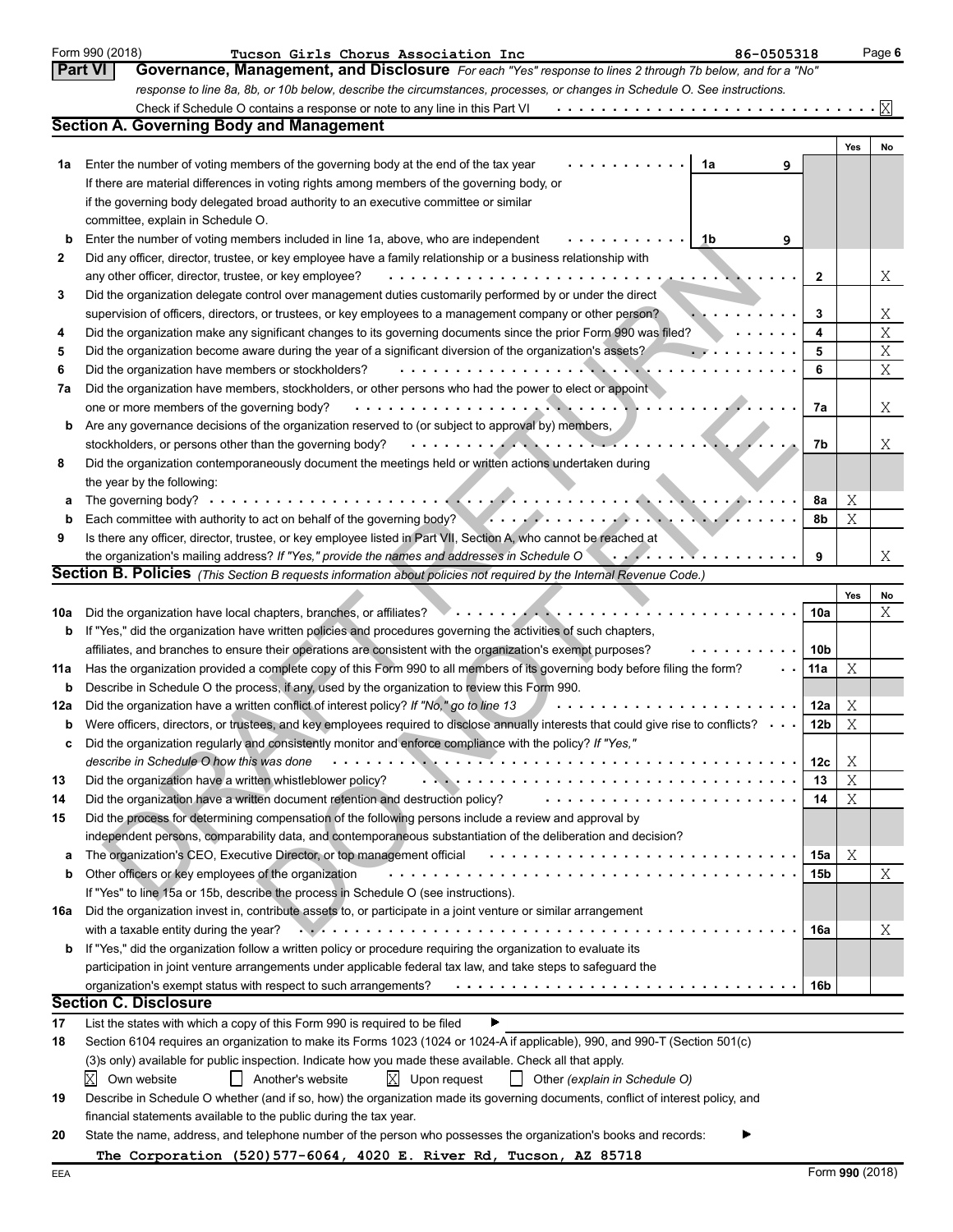| Form 990 (2018)          | Tucson Girls Chorus Association Inc                                                                                                | 86-0505318 | Page 7 |
|--------------------------|------------------------------------------------------------------------------------------------------------------------------------|------------|--------|
| <b>Part VII</b>          | Compensation of Officers, Directors, Trustees, Key Employees, Highest Compensated Employees, and<br><b>Independent Contractors</b> |            |        |
|                          | Check if Schedule O contains a response or note to any line in this Part VII                                                       |            |        |
| Section A.               | Officers, Directors, Trustees, Key Employees, and Highest Compensated Employees                                                    |            |        |
| organization's tax year. | 1a Complete this table for all persons required to be listed. Report compensation for the calendar year ending with or within the  |            |        |

List all of the organization's **current** officers, directors, trustees (whether individuals or organizations), regardless of amount of compensation. Enter -0- in columns (D), (E), and (F) if no compensation was paid.

List all of the organization's **current** key employees, if any. See instructions for definition of "key employee."

List the organization's five **current** highest compensated employees (other than an officer, director, trustee, or key employee)

| of all originization of the <b>variont</b> highoof componedica only oyou (other allan an omoor, allocatr, a detect, or hoy only o<br>who received reportable compensation (Box 5 of Form W-2 and/or Box 7 of Form 1099-MISC) of more than \$100,000 from the<br>organization and any related organizations. |                                                                |                                         |                         |        |                 |                                                                  |        |                                        |                                  |                                                                          |
|-------------------------------------------------------------------------------------------------------------------------------------------------------------------------------------------------------------------------------------------------------------------------------------------------------------|----------------------------------------------------------------|-----------------------------------------|-------------------------|--------|-----------------|------------------------------------------------------------------|--------|----------------------------------------|----------------------------------|--------------------------------------------------------------------------|
| • List all of the organization's former officers, key employees, and highest compensated employees who received more than<br>\$100,000 of reportable compensation from the organization and any related organizations.                                                                                      |                                                                |                                         |                         |        |                 |                                                                  |        |                                        |                                  |                                                                          |
| • List all of the organization's former directors or trustees that received, in the capacity as a former director or trustee of the<br>organization, more than \$10,000 of reportable compensation from the organization and any related organizations.                                                     |                                                                |                                         |                         |        |                 |                                                                  |        |                                        |                                  |                                                                          |
| List persons in the following order: individual trustees or directors; institutional trustees; officers; key employees; highest<br>compensated employees; and former such persons.                                                                                                                          |                                                                |                                         |                         |        |                 |                                                                  |        |                                        |                                  |                                                                          |
| ΙXΙ<br>Check this box if neither the organization nor any related organization compensated any current officer, director, or trustee.                                                                                                                                                                       |                                                                |                                         |                         |        |                 |                                                                  |        |                                        |                                  |                                                                          |
|                                                                                                                                                                                                                                                                                                             |                                                                |                                         |                         |        | (C)<br>Position |                                                                  |        |                                        |                                  |                                                                          |
| (A)                                                                                                                                                                                                                                                                                                         | (B)                                                            |                                         |                         |        |                 | (do not check more than one                                      |        | (D)                                    | (E)                              | (F)                                                                      |
| Name and Title                                                                                                                                                                                                                                                                                              | Average<br>hours per                                           |                                         |                         |        |                 | box, unless person is both an<br>officer and a director/trustee) |        | Reportable<br>compensation             | Reportable<br>compensation from  | Estimated<br>amount of                                                   |
|                                                                                                                                                                                                                                                                                                             | week (list any                                                 |                                         |                         |        |                 |                                                                  |        | from                                   | related                          | other                                                                    |
|                                                                                                                                                                                                                                                                                                             | hours for<br>related<br>organizations<br>below dotted<br>line) | g.<br>Individual trustee<br>or director | nstitutional<br>trustee | Office | Key employee    | Highest compensated<br>employee                                  | Former | the<br>organization<br>(W-2/1099-MISC) | organizations<br>(W-2/1099-MISC) | compensation<br>from the<br>organization<br>and related<br>organizations |
| (1) Amanda Jones<br>President                                                                                                                                                                                                                                                                               | 3.00                                                           | Χ                                       |                         | Χ      |                 |                                                                  |        | 0                                      | 0                                | 0                                                                        |
| (2) Melissa Tomlinson                                                                                                                                                                                                                                                                                       | 3.00                                                           |                                         |                         |        |                 |                                                                  |        |                                        |                                  |                                                                          |
| Treasurer                                                                                                                                                                                                                                                                                                   |                                                                | Χ                                       |                         | Χ      |                 |                                                                  |        | 0                                      | 0                                | 0                                                                        |
| (3) Melissa Solyn<br>Secretary                                                                                                                                                                                                                                                                              | 3.00                                                           | Χ                                       |                         | Χ      |                 |                                                                  |        | 0                                      | 0                                | 0                                                                        |
| (4) Vanessa Helms<br>President-Elect                                                                                                                                                                                                                                                                        | 3.00                                                           | Χ                                       |                         | Χ      |                 |                                                                  |        | 0                                      | 0                                | 0                                                                        |
| (5) Karen Moody<br>Director                                                                                                                                                                                                                                                                                 | 1.00                                                           | Χ                                       |                         |        |                 |                                                                  |        | 0                                      | 0                                | 0                                                                        |
| (6) Jeannie Nguyen<br>Director                                                                                                                                                                                                                                                                              | 1.00                                                           | Χ                                       |                         |        |                 |                                                                  |        | 0                                      | 0                                | 0                                                                        |
| (7) Darlene Twiss<br>Director                                                                                                                                                                                                                                                                               | 1.00                                                           | Χ                                       |                         |        |                 |                                                                  |        | 0                                      | 0                                | 0                                                                        |
| (8) David Pietz<br>Director                                                                                                                                                                                                                                                                                 | 1.00                                                           | Χ                                       |                         |        |                 |                                                                  |        | 0                                      | 0                                | 0                                                                        |
| $(9)$ Don Swann _ _ _ _ _ _ _ _ _ _ _ _ _ _ _ _                                                                                                                                                                                                                                                             | 1.00                                                           |                                         |                         |        |                 |                                                                  |        |                                        |                                  |                                                                          |
| Director                                                                                                                                                                                                                                                                                                    |                                                                | Χ                                       |                         |        |                 |                                                                  |        | 0                                      | 0                                | 0                                                                        |
| (10) Marcela Molina _____________                                                                                                                                                                                                                                                                           | 40.00                                                          |                                         |                         |        |                 |                                                                  |        |                                        |                                  |                                                                          |
| Director                                                                                                                                                                                                                                                                                                    |                                                                |                                         |                         |        | Χ               |                                                                  |        | 80,364                                 | 0                                | 2,500                                                                    |
| (11)                                                                                                                                                                                                                                                                                                        |                                                                |                                         |                         |        |                 |                                                                  |        |                                        |                                  |                                                                          |
| (12)<br>__________________________                                                                                                                                                                                                                                                                          |                                                                |                                         |                         |        |                 |                                                                  |        |                                        |                                  |                                                                          |
| (13)<br>________________________                                                                                                                                                                                                                                                                            |                                                                |                                         |                         |        |                 |                                                                  |        |                                        |                                  |                                                                          |
| (14)                                                                                                                                                                                                                                                                                                        |                                                                |                                         |                         |        |                 |                                                                  |        |                                        |                                  |                                                                          |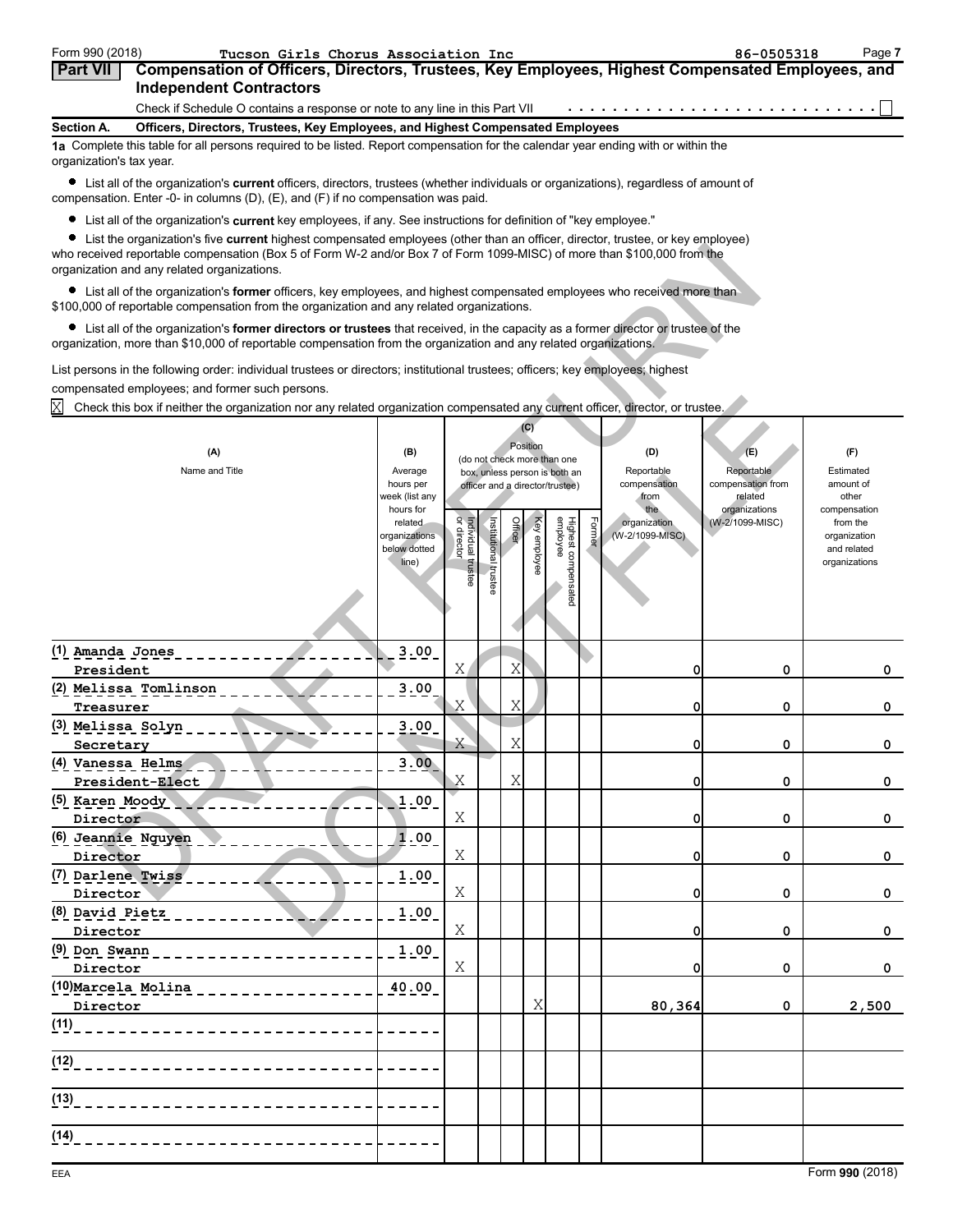|                 | Form 990 (2018) | Tucson Girls Chorus Association Inc                                                                                                                                                                                           |                       |                                   |                      |                                                                                                                                                                                                                                                                                                                                                                                                                              |              |                                 |        |                            | 86-0505318                      |   | Page 8                       |  |
|-----------------|-----------------|-------------------------------------------------------------------------------------------------------------------------------------------------------------------------------------------------------------------------------|-----------------------|-----------------------------------|----------------------|------------------------------------------------------------------------------------------------------------------------------------------------------------------------------------------------------------------------------------------------------------------------------------------------------------------------------------------------------------------------------------------------------------------------------|--------------|---------------------------------|--------|----------------------------|---------------------------------|---|------------------------------|--|
| <b>Part VII</b> |                 | Section A. Officers, Directors, Trustees, Key Employees, and Highest Compensated Employees (continued)                                                                                                                        |                       |                                   |                      |                                                                                                                                                                                                                                                                                                                                                                                                                              |              |                                 |        |                            |                                 |   |                              |  |
|                 |                 |                                                                                                                                                                                                                               |                       |                                   |                      | (C)                                                                                                                                                                                                                                                                                                                                                                                                                          |              |                                 |        |                            |                                 |   |                              |  |
|                 |                 | (A)                                                                                                                                                                                                                           | (B)                   |                                   |                      | Position                                                                                                                                                                                                                                                                                                                                                                                                                     |              |                                 |        | (D)                        | (F)                             |   | (F)                          |  |
|                 |                 |                                                                                                                                                                                                                               |                       |                                   |                      |                                                                                                                                                                                                                                                                                                                                                                                                                              |              | (do not check more than one     |        |                            |                                 |   | Estimated                    |  |
|                 |                 | Name and title                                                                                                                                                                                                                | Average<br>hours per  |                                   |                      |                                                                                                                                                                                                                                                                                                                                                                                                                              |              | box, unless person is both an   |        | Reportable<br>compensation | Reportable<br>compensation from |   | amount of                    |  |
|                 |                 |                                                                                                                                                                                                                               | week (list any        |                                   |                      |                                                                                                                                                                                                                                                                                                                                                                                                                              |              | officer and a director/trustee) |        | from                       | related                         |   | other                        |  |
|                 |                 |                                                                                                                                                                                                                               | hours for             |                                   |                      |                                                                                                                                                                                                                                                                                                                                                                                                                              |              |                                 |        | the                        | organizations                   |   | compensation                 |  |
|                 |                 |                                                                                                                                                                                                                               | related               |                                   |                      | Officer                                                                                                                                                                                                                                                                                                                                                                                                                      |              |                                 | Former | organization               | (W-2/1099-MISC)                 |   | from the                     |  |
|                 |                 |                                                                                                                                                                                                                               | organizations         | Individual trustee<br>or director |                      |                                                                                                                                                                                                                                                                                                                                                                                                                              | Key employee |                                 |        | (W-2/1099-MISC)            |                                 |   | organization                 |  |
|                 |                 |                                                                                                                                                                                                                               | below dotted<br>line) |                                   |                      |                                                                                                                                                                                                                                                                                                                                                                                                                              |              |                                 |        |                            |                                 |   | and related<br>organizations |  |
|                 |                 |                                                                                                                                                                                                                               |                       |                                   | nstitutional trustee |                                                                                                                                                                                                                                                                                                                                                                                                                              |              | Highest compensated<br>employee |        |                            |                                 |   |                              |  |
|                 |                 |                                                                                                                                                                                                                               |                       |                                   |                      |                                                                                                                                                                                                                                                                                                                                                                                                                              |              |                                 |        |                            |                                 |   |                              |  |
|                 |                 |                                                                                                                                                                                                                               |                       |                                   |                      |                                                                                                                                                                                                                                                                                                                                                                                                                              |              |                                 |        |                            |                                 |   |                              |  |
|                 |                 |                                                                                                                                                                                                                               |                       |                                   |                      |                                                                                                                                                                                                                                                                                                                                                                                                                              |              |                                 |        |                            |                                 |   |                              |  |
|                 |                 | (15) _______________________________                                                                                                                                                                                          |                       |                                   |                      |                                                                                                                                                                                                                                                                                                                                                                                                                              |              |                                 |        |                            |                                 |   |                              |  |
|                 |                 |                                                                                                                                                                                                                               |                       |                                   |                      |                                                                                                                                                                                                                                                                                                                                                                                                                              |              |                                 |        |                            |                                 |   |                              |  |
|                 |                 |                                                                                                                                                                                                                               |                       |                                   |                      |                                                                                                                                                                                                                                                                                                                                                                                                                              |              |                                 |        |                            |                                 |   |                              |  |
|                 |                 | (16)________________________________                                                                                                                                                                                          |                       |                                   |                      |                                                                                                                                                                                                                                                                                                                                                                                                                              |              |                                 |        |                            |                                 |   |                              |  |
|                 |                 |                                                                                                                                                                                                                               |                       |                                   |                      |                                                                                                                                                                                                                                                                                                                                                                                                                              |              |                                 |        |                            |                                 |   |                              |  |
|                 |                 |                                                                                                                                                                                                                               |                       |                                   |                      |                                                                                                                                                                                                                                                                                                                                                                                                                              |              |                                 |        |                            |                                 |   |                              |  |
|                 |                 |                                                                                                                                                                                                                               |                       |                                   |                      |                                                                                                                                                                                                                                                                                                                                                                                                                              |              |                                 |        |                            |                                 |   |                              |  |
|                 |                 | (18)________________________________                                                                                                                                                                                          |                       |                                   |                      |                                                                                                                                                                                                                                                                                                                                                                                                                              |              |                                 |        |                            |                                 |   |                              |  |
|                 |                 |                                                                                                                                                                                                                               |                       |                                   |                      |                                                                                                                                                                                                                                                                                                                                                                                                                              |              |                                 |        |                            |                                 |   |                              |  |
|                 |                 |                                                                                                                                                                                                                               |                       |                                   |                      |                                                                                                                                                                                                                                                                                                                                                                                                                              |              |                                 |        |                            |                                 |   |                              |  |
|                 |                 |                                                                                                                                                                                                                               |                       |                                   |                      |                                                                                                                                                                                                                                                                                                                                                                                                                              |              |                                 |        |                            |                                 |   |                              |  |
|                 |                 |                                                                                                                                                                                                                               |                       |                                   |                      |                                                                                                                                                                                                                                                                                                                                                                                                                              |              |                                 |        |                            |                                 |   |                              |  |
|                 |                 | (20)_______________________________                                                                                                                                                                                           |                       |                                   |                      |                                                                                                                                                                                                                                                                                                                                                                                                                              |              |                                 |        |                            |                                 |   |                              |  |
|                 |                 |                                                                                                                                                                                                                               |                       |                                   |                      |                                                                                                                                                                                                                                                                                                                                                                                                                              |              |                                 |        |                            |                                 |   |                              |  |
|                 |                 | (2 <u>1)</u> __________________________________                                                                                                                                                                               |                       |                                   |                      |                                                                                                                                                                                                                                                                                                                                                                                                                              |              |                                 |        |                            |                                 |   |                              |  |
|                 |                 |                                                                                                                                                                                                                               |                       |                                   |                      |                                                                                                                                                                                                                                                                                                                                                                                                                              |              |                                 |        |                            |                                 |   |                              |  |
|                 |                 |                                                                                                                                                                                                                               |                       |                                   |                      |                                                                                                                                                                                                                                                                                                                                                                                                                              |              |                                 |        |                            |                                 |   |                              |  |
|                 |                 |                                                                                                                                                                                                                               |                       |                                   |                      |                                                                                                                                                                                                                                                                                                                                                                                                                              |              |                                 |        |                            |                                 |   |                              |  |
|                 |                 |                                                                                                                                                                                                                               |                       |                                   |                      |                                                                                                                                                                                                                                                                                                                                                                                                                              |              |                                 |        |                            |                                 |   |                              |  |
|                 |                 |                                                                                                                                                                                                                               |                       |                                   |                      |                                                                                                                                                                                                                                                                                                                                                                                                                              |              |                                 |        |                            |                                 |   |                              |  |
|                 |                 |                                                                                                                                                                                                                               |                       |                                   |                      |                                                                                                                                                                                                                                                                                                                                                                                                                              |              |                                 |        |                            |                                 |   |                              |  |
|                 |                 |                                                                                                                                                                                                                               |                       |                                   |                      |                                                                                                                                                                                                                                                                                                                                                                                                                              |              |                                 |        |                            |                                 |   |                              |  |
|                 |                 |                                                                                                                                                                                                                               |                       |                                   |                      |                                                                                                                                                                                                                                                                                                                                                                                                                              |              |                                 |        |                            |                                 |   |                              |  |
| (25)            |                 | --------------                                                                                                                                                                                                                |                       |                                   |                      |                                                                                                                                                                                                                                                                                                                                                                                                                              |              |                                 |        |                            |                                 |   |                              |  |
|                 |                 |                                                                                                                                                                                                                               |                       |                                   |                      |                                                                                                                                                                                                                                                                                                                                                                                                                              |              |                                 |        |                            |                                 |   |                              |  |
| 1b              |                 | Sub-total                                                                                                                                                                                                                     | .                     |                                   |                      |                                                                                                                                                                                                                                                                                                                                                                                                                              |              |                                 |        |                            |                                 |   |                              |  |
| c               |                 | Total from continuation sheets to Part VII, Section A                                                                                                                                                                         |                       |                                   |                      |                                                                                                                                                                                                                                                                                                                                                                                                                              |              |                                 |        |                            |                                 |   |                              |  |
| d               |                 | Total (add lines 1b and 1c)                                                                                                                                                                                                   |                       |                                   |                      | $\mathbf{u} = \mathbf{u} + \mathbf{u} + \mathbf{u} + \mathbf{u} + \mathbf{u} + \mathbf{u} + \mathbf{u} + \mathbf{u} + \mathbf{u} + \mathbf{u} + \mathbf{u} + \mathbf{u} + \mathbf{u} + \mathbf{u} + \mathbf{u} + \mathbf{u} + \mathbf{u} + \mathbf{u} + \mathbf{u} + \mathbf{u} + \mathbf{u} + \mathbf{u} + \mathbf{u} + \mathbf{u} + \mathbf{u} + \mathbf{u} + \mathbf{u} + \mathbf{u} + \mathbf{u} + \mathbf{u} + \mathbf$ |              |                                 |        | 80,364                     | $\Omega$                        |   | 2.500                        |  |
|                 |                 |                                                                                                                                                                                                                               |                       |                                   |                      |                                                                                                                                                                                                                                                                                                                                                                                                                              |              |                                 |        |                            |                                 |   |                              |  |
| 2               |                 | Total number of individuals (including but not limited to those listed above) who received more than \$100,000 of                                                                                                             |                       |                                   |                      |                                                                                                                                                                                                                                                                                                                                                                                                                              |              |                                 |        |                            |                                 |   |                              |  |
|                 |                 | reportable compensation from the organization                                                                                                                                                                                 | ▶                     |                                   |                      |                                                                                                                                                                                                                                                                                                                                                                                                                              |              |                                 |        |                            | 0                               |   |                              |  |
|                 |                 |                                                                                                                                                                                                                               |                       |                                   |                      |                                                                                                                                                                                                                                                                                                                                                                                                                              |              |                                 |        |                            |                                 |   | Yes<br>No                    |  |
| 3               |                 | Did the organization list any former officer, director, or trustee, key employee, or highest compensated                                                                                                                      |                       |                                   |                      |                                                                                                                                                                                                                                                                                                                                                                                                                              |              |                                 |        |                            |                                 |   |                              |  |
|                 |                 | employee on line 1a? If "Yes," complete Schedule J for such individual                                                                                                                                                        |                       |                                   |                      |                                                                                                                                                                                                                                                                                                                                                                                                                              |              |                                 |        |                            |                                 | 3 | Χ                            |  |
| 4               |                 | For any individual listed on line 1a, is the sum of reportable compensation and other compensation from the                                                                                                                   |                       |                                   |                      |                                                                                                                                                                                                                                                                                                                                                                                                                              |              |                                 |        |                            |                                 |   |                              |  |
|                 |                 |                                                                                                                                                                                                                               |                       |                                   |                      |                                                                                                                                                                                                                                                                                                                                                                                                                              |              |                                 |        |                            |                                 |   |                              |  |
|                 |                 | organization and related organizations greater than \$150,000? If "Yes," complete Schedule J for such                                                                                                                         |                       |                                   |                      |                                                                                                                                                                                                                                                                                                                                                                                                                              |              |                                 |        |                            |                                 |   |                              |  |
|                 |                 | individual vertex and contact the contact of the contact of the contact of the contact of the contact of the contact of the contact of the contact of the contact of the contact of the contact of the contact of the contact |                       |                                   |                      |                                                                                                                                                                                                                                                                                                                                                                                                                              |              |                                 |        |                            |                                 | 4 | Χ                            |  |
| 5               |                 | Did any person listed on line 1a receive or accrue compensation from any unrelated organization or individual                                                                                                                 |                       |                                   |                      |                                                                                                                                                                                                                                                                                                                                                                                                                              |              |                                 |        |                            |                                 |   |                              |  |
|                 |                 | for services rendered to the organization? If "Yes," complete Schedule J for such person                                                                                                                                      |                       |                                   |                      |                                                                                                                                                                                                                                                                                                                                                                                                                              |              |                                 |        | .                          |                                 | 5 | Χ                            |  |
|                 |                 | <b>Section B. Independent Contractors</b>                                                                                                                                                                                     |                       |                                   |                      |                                                                                                                                                                                                                                                                                                                                                                                                                              |              |                                 |        |                            |                                 |   |                              |  |
| 1               |                 | Complete this table for your five highest compensated independent contractors that received more than \$100,000 of                                                                                                            |                       |                                   |                      |                                                                                                                                                                                                                                                                                                                                                                                                                              |              |                                 |        |                            |                                 |   |                              |  |
|                 |                 | compensation from the organization. Report compensation for the calendar year ending with or within the organization's tax                                                                                                    |                       |                                   |                      |                                                                                                                                                                                                                                                                                                                                                                                                                              |              |                                 |        |                            |                                 |   |                              |  |
|                 |                 |                                                                                                                                                                                                                               |                       |                                   |                      |                                                                                                                                                                                                                                                                                                                                                                                                                              |              |                                 |        |                            |                                 |   |                              |  |
|                 | year.           |                                                                                                                                                                                                                               |                       |                                   |                      |                                                                                                                                                                                                                                                                                                                                                                                                                              |              |                                 |        |                            |                                 |   |                              |  |
|                 |                 | (A)                                                                                                                                                                                                                           |                       |                                   |                      |                                                                                                                                                                                                                                                                                                                                                                                                                              |              |                                 |        | (B)                        |                                 |   | (C)                          |  |
|                 |                 | Name and business address                                                                                                                                                                                                     |                       |                                   |                      |                                                                                                                                                                                                                                                                                                                                                                                                                              |              |                                 |        | Description of services    |                                 |   | Compensation                 |  |
|                 |                 |                                                                                                                                                                                                                               |                       |                                   |                      |                                                                                                                                                                                                                                                                                                                                                                                                                              |              |                                 |        |                            |                                 |   |                              |  |
|                 |                 |                                                                                                                                                                                                                               |                       |                                   |                      |                                                                                                                                                                                                                                                                                                                                                                                                                              |              |                                 |        |                            |                                 |   |                              |  |
|                 |                 |                                                                                                                                                                                                                               |                       |                                   |                      |                                                                                                                                                                                                                                                                                                                                                                                                                              |              |                                 |        |                            |                                 |   |                              |  |
|                 |                 |                                                                                                                                                                                                                               |                       |                                   |                      |                                                                                                                                                                                                                                                                                                                                                                                                                              |              |                                 |        |                            |                                 |   |                              |  |
|                 |                 |                                                                                                                                                                                                                               |                       |                                   |                      |                                                                                                                                                                                                                                                                                                                                                                                                                              |              |                                 |        |                            |                                 |   |                              |  |
|                 |                 |                                                                                                                                                                                                                               |                       |                                   |                      |                                                                                                                                                                                                                                                                                                                                                                                                                              |              |                                 |        |                            |                                 |   |                              |  |

| Total number of independent contractors (including but not limited to those listed above) who |  |
|-----------------------------------------------------------------------------------------------|--|
| received more than \$100,000 of compensation from the organization                            |  |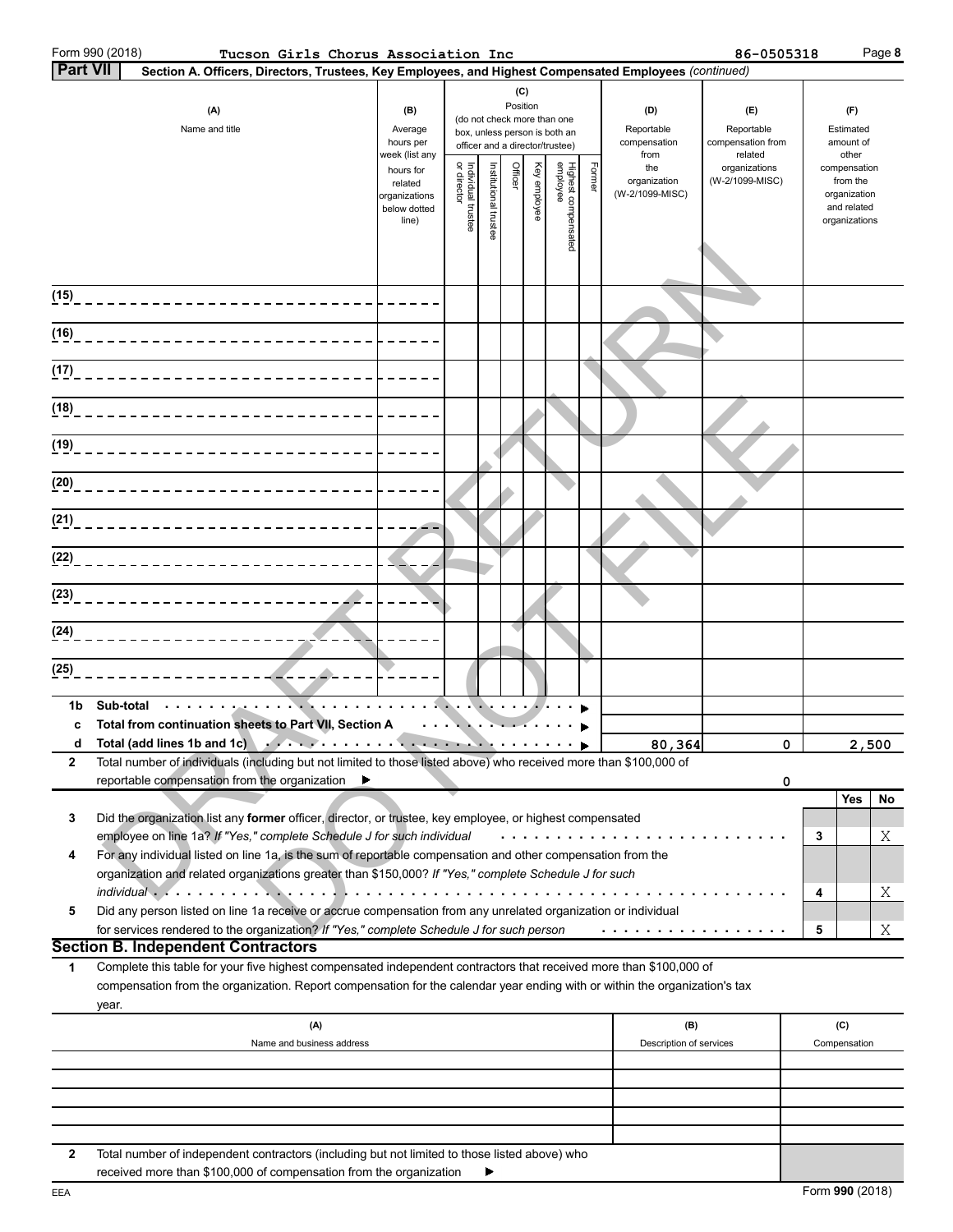|                                                                                                          |    | Check if Schedule O contains a response or note to any line in this Part VIII                                                |                      |                      |                                                    |                                         |                                                                  |
|----------------------------------------------------------------------------------------------------------|----|------------------------------------------------------------------------------------------------------------------------------|----------------------|----------------------|----------------------------------------------------|-----------------------------------------|------------------------------------------------------------------|
|                                                                                                          |    |                                                                                                                              |                      | (A)<br>Total revenue | (B)<br>Related or<br>exempt<br>function<br>revenue | (C)<br>Unrelated<br>business<br>revenue | (D)<br>Revenue<br>excluded from tax<br>under sections<br>512-514 |
|                                                                                                          | 1a | Federated campaigns<br>1a                                                                                                    |                      |                      |                                                    |                                         |                                                                  |
|                                                                                                          | b  | Membership dues<br>1b                                                                                                        |                      |                      |                                                    |                                         |                                                                  |
| Contributions, Gifts, Grants<br>and Other Similar Amounts<br>Program Service Revenue<br>≌<br>Other Rever | c  | Fundraising events<br>1c                                                                                                     | 51,035               |                      |                                                    |                                         |                                                                  |
|                                                                                                          | d  | Related organizations<br>1d                                                                                                  |                      |                      |                                                    |                                         |                                                                  |
|                                                                                                          | е  | Government grants (contributions)<br>1e                                                                                      |                      |                      |                                                    |                                         |                                                                  |
|                                                                                                          | f. | All other contributions, gifts, grants,                                                                                      |                      |                      |                                                    |                                         |                                                                  |
|                                                                                                          |    | and similar amounts not included above<br>1f                                                                                 | 157,940              |                      |                                                    |                                         |                                                                  |
|                                                                                                          | g  | Noncash contributions included in lines 1a-1f: \$                                                                            |                      |                      |                                                    |                                         |                                                                  |
|                                                                                                          | h. | Total. Add lines 1a-1f                                                                                                       |                      | 208,975              |                                                    |                                         |                                                                  |
|                                                                                                          |    |                                                                                                                              | <b>Business Code</b> |                      |                                                    |                                         |                                                                  |
|                                                                                                          |    | 2a Engagement admin fees                                                                                                     | 711130               | 8,387                | 8,387                                              |                                         |                                                                  |
|                                                                                                          |    | b Chorus Travel                                                                                                              | 711130               | 56,395               | 56,395                                             |                                         |                                                                  |
|                                                                                                          |    | c Costume Sales                                                                                                              | 711130               | 8,585                | 8,585                                              |                                         |                                                                  |
|                                                                                                          |    | d Performance Revenue                                                                                                        | 711130               | 26, 239              | 26,239                                             |                                         |                                                                  |
|                                                                                                          |    | e Tuition Revenue                                                                                                            | 711130               | 132,231              | 132,231                                            |                                         |                                                                  |
|                                                                                                          |    | f All other program service revenue                                                                                          | 711300               | 1,109                | 1,109                                              |                                         |                                                                  |
|                                                                                                          |    | g Total. Add lines 2a-2f $\cdots \cdots \cdots \cdots$                                                                       |                      | 232,946              |                                                    |                                         |                                                                  |
|                                                                                                          | 3  | Investment income (including dividends, interest,                                                                            |                      |                      |                                                    |                                         |                                                                  |
|                                                                                                          |    | and other similar amounts) $\cdots$                                                                                          |                      | 465                  |                                                    |                                         | 465                                                              |
|                                                                                                          | 4  | Income from investment of tax-exempt bond proceeds                                                                           |                      |                      |                                                    |                                         |                                                                  |
|                                                                                                          | 5  |                                                                                                                              |                      |                      |                                                    |                                         |                                                                  |
|                                                                                                          |    | (i) Real                                                                                                                     | (ii) Personal        |                      |                                                    |                                         |                                                                  |
|                                                                                                          | 6а | Gross rents<br>$\mathcal{A}$ . The set of the set of the $\mathcal{A}$                                                       |                      |                      |                                                    |                                         |                                                                  |
|                                                                                                          |    | <b>b</b> Less: rental expenses $\cdots$                                                                                      |                      |                      |                                                    |                                         |                                                                  |
|                                                                                                          |    | <b>c</b> Rental income or (loss) $\cdot \cdot \cdot$                                                                         |                      |                      |                                                    |                                         |                                                                  |
|                                                                                                          |    | $\ldots$ . The contract of the contract of $\ldots$<br><b>d</b> Net rental income or (loss) $\cdot \cdot$                    |                      |                      |                                                    |                                         |                                                                  |
|                                                                                                          |    | (i) Securities<br><b>7a</b> Gross amount from sales of<br>assets other than inventory                                        | (ii) Other           |                      |                                                    |                                         |                                                                  |
|                                                                                                          |    |                                                                                                                              |                      |                      |                                                    |                                         |                                                                  |
|                                                                                                          |    | <b>b</b> Less: cost or other basis<br>and sales expenses<br>$\sim$ 100 $\sim$ 100 $\sim$                                     |                      |                      |                                                    |                                         |                                                                  |
|                                                                                                          |    | c Gain or (loss)                                                                                                             |                      |                      |                                                    |                                         |                                                                  |
|                                                                                                          |    | d Net gain or (loss)                                                                                                         | and the same states  |                      |                                                    |                                         |                                                                  |
|                                                                                                          |    | 8a Gross income from fundraising                                                                                             |                      |                      |                                                    |                                         |                                                                  |
|                                                                                                          |    | $\mathbf{B}$<br>events (not including<br>51,035                                                                              |                      |                      |                                                    |                                         |                                                                  |
|                                                                                                          |    | of contributions reported on line 1c).                                                                                       |                      |                      |                                                    |                                         |                                                                  |
|                                                                                                          |    | See Part IV, line 18 $\cdots$ $\cdots$ $\cdots$ a                                                                            | 47,842               |                      |                                                    |                                         |                                                                  |
|                                                                                                          |    | <b>b</b> Less: direct expenses $\cdots \cdots \cdots$ <b>b</b>                                                               | 17,978               |                      |                                                    |                                         |                                                                  |
|                                                                                                          |    | c Net income or (loss) from fundraising events $\cdots$                                                                      |                      | 29,864               |                                                    |                                         | 29,864                                                           |
|                                                                                                          |    | 9a Gross income from gaming activities.                                                                                      |                      |                      |                                                    |                                         |                                                                  |
|                                                                                                          |    | See Part IV, line 19 $\cdots$ $\cdots$ $\cdots$                                                                              |                      |                      |                                                    |                                         |                                                                  |
|                                                                                                          |    | b Less: direct expenses b                                                                                                    |                      |                      |                                                    |                                         |                                                                  |
|                                                                                                          |    |                                                                                                                              |                      |                      |                                                    |                                         |                                                                  |
|                                                                                                          |    | 10a Gross sales of inventory, less                                                                                           |                      |                      |                                                    |                                         |                                                                  |
|                                                                                                          |    | returns and allowances $\cdots$ , $\cdots$ , $\cdots$                                                                        |                      |                      |                                                    |                                         |                                                                  |
|                                                                                                          |    | <b>b</b> Less: $\cosh$ of goods sold $\cdots$ $\cdots$ $\cdots$ <b>b</b>                                                     |                      |                      |                                                    |                                         |                                                                  |
|                                                                                                          |    | c Net income or (loss) from sales of inventory $\cdots \cdots$                                                               |                      |                      |                                                    |                                         |                                                                  |
|                                                                                                          |    | Miscellaneous Revenue                                                                                                        | <b>Business Code</b> |                      |                                                    |                                         |                                                                  |
|                                                                                                          |    |                                                                                                                              |                      |                      |                                                    |                                         |                                                                  |
|                                                                                                          | b  |                                                                                                                              |                      |                      |                                                    |                                         |                                                                  |
|                                                                                                          | c  |                                                                                                                              |                      |                      |                                                    |                                         |                                                                  |
|                                                                                                          |    | <b>d</b> All other revenue $\cdots$ , $\cdots$ , $\cdots$<br>e Total. Add lines 11a-11d $\ldots \ldots \ldots \ldots \ldots$ |                      |                      |                                                    |                                         |                                                                  |
|                                                                                                          |    | 12 Total revenue. See instructions ▶                                                                                         |                      |                      |                                                    | <sub>0</sub>                            | 30,329                                                           |
|                                                                                                          |    |                                                                                                                              |                      | 472,250              | 232,946                                            |                                         |                                                                  |

#### **Part VIII | Statement of Revenue** Form 990 (2018) Page **9 Tucson Girls Chorus Association Inc 86-0505318**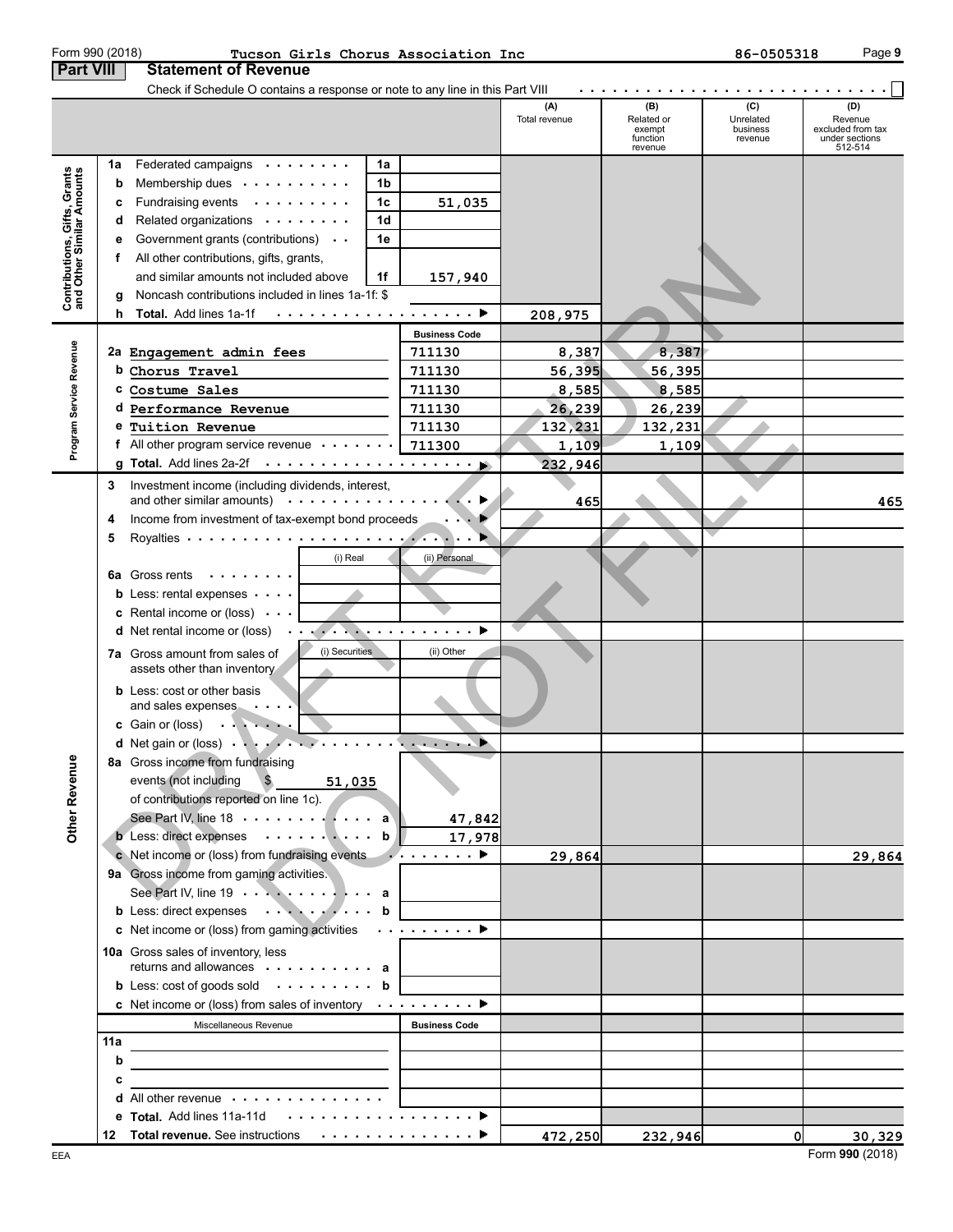#### **Part IX | Statement of Functional Expenses** Form 990 (2018) Page **10 Tucson Girls Chorus Association Inc 86-0505318**

|    | Section 501(c)(3) and 501(c)(4) organizations must complete all columns. All other organizations must complete column (A). |                |                             |                                    |                         |
|----|----------------------------------------------------------------------------------------------------------------------------|----------------|-----------------------------|------------------------------------|-------------------------|
|    | Check if Schedule O contains a response or note to any line in this Part IX                                                |                |                             |                                    |                         |
|    | Do not include amounts reported on lines 6b, 7b,                                                                           | (A)            | (B)                         | (C)                                | (D)                     |
|    | 8b, 9b, and 10b of Part VIII.                                                                                              | Total expenses | Program service<br>expenses | Management and<br>general expenses | Fundraising<br>expenses |
| 1  | Grants and other assistance to domestic organizations                                                                      |                |                             |                                    |                         |
|    | and domestic governments. See Part IV, line 21                                                                             |                |                             |                                    |                         |
| 2  | Grants and other assistance to domestic                                                                                    |                |                             |                                    |                         |
|    | individuals. See Part IV, line 22                                                                                          |                |                             |                                    |                         |
| 3  | Grants and other assistance to foreign                                                                                     |                |                             |                                    |                         |
|    | organizations, foreign governments, and foreign                                                                            |                |                             |                                    |                         |
|    | individuals. See Part IV, lines 15 and 16<br>.                                                                             |                |                             |                                    |                         |
| 4  | Benefits paid to or for members                                                                                            |                |                             |                                    |                         |
| 5  | Compensation of current officers, directors,                                                                               |                |                             |                                    |                         |
|    | trustees, and key employees                                                                                                | 98,049         | 49,024                      | 9,805                              | 39,220                  |
| 6  | Compensation not included above, to disqualified                                                                           |                |                             |                                    |                         |
|    | persons (as defined under section 4958(f)(1)) and                                                                          |                |                             |                                    |                         |
|    | persons described in section 4958(c)(3)(B)<br>$\sim$ .<br><br><br><br><br><br><br><br><br><br><br><br>                     |                |                             |                                    |                         |
| 7  | Other salaries and wages<br>.                                                                                              |                |                             |                                    |                         |
| 8  | Pension plan accruals and contributions (include                                                                           | 116,702        | 97,103                      | 15,679                             | 3,920                   |
|    | section 401(k) and 403(b) employer contributions)<br>$\ddot{\phantom{0}}$                                                  | 5,644          | 4,233                       | 1,129                              |                         |
|    | Other employee benefits                                                                                                    |                |                             |                                    | 282                     |
| 9  |                                                                                                                            | 19,189         | 14,392                      | 3,838                              | 959                     |
| 10 |                                                                                                                            | 16,764         | 12,573                      | 3,353                              | 838                     |
| 11 | Fees for services (non-employees):                                                                                         |                |                             |                                    |                         |
| a  |                                                                                                                            |                |                             |                                    |                         |
| b  | Accounting $\cdots$ $\cdots$ $\cdots$ $\cdots$ $\cdots$ $\cdots$ $\cdots$ $\cdots$                                         |                |                             |                                    |                         |
| c  |                                                                                                                            | 3,504          |                             | 3,504                              |                         |
| d  |                                                                                                                            |                |                             |                                    |                         |
| е  | Professional fundraising services. See Part IV, line 17                                                                    |                |                             |                                    |                         |
| f  | Investment management fees                                                                                                 |                |                             |                                    |                         |
| g  | Other. (If line 11g amount exceeds 10% of line 25, column                                                                  |                |                             |                                    |                         |
|    | (A) amount, list line 11g expenses on Schedule O.)                                                                         | 20,426         | 20,426                      |                                    |                         |
| 12 | Advertising and promotion                                                                                                  | 10, 202        | 9,143                       |                                    | 1,059                   |
| 13 |                                                                                                                            | 25,076         | 18,807                      | 5,015                              | 1,254                   |
| 14 | Information technology                                                                                                     |                |                             |                                    |                         |
| 15 |                                                                                                                            | 5,426          | 5,426                       |                                    |                         |
| 16 |                                                                                                                            | 6,140          | 4,605                       | 1,228                              | 307                     |
| 17 | Travel $\cdots$                                                                                                            | 56,395         | 56,395                      |                                    |                         |
| 18 | Payments of travel or entertainment expenses                                                                               |                |                             |                                    |                         |
|    | for any federal, state, or local public officials                                                                          |                |                             |                                    |                         |
| 19 | Conferences, conventions, and meetings<br>.                                                                                | 7,259          | 6,170                       | 1,089                              |                         |
| 20 | Interest. $\ldots$ .                                                                                                       |                |                             |                                    |                         |
| 21 | Payments to affiliates                                                                                                     |                |                             |                                    |                         |
| 22 | Depreciation, depletion, and amortization                                                                                  | 6,115          | 4,586                       | 1,223                              | 306                     |
| 23 | <b>Insurance</b><br>. <b>. .</b> 1                                                                                         | 5,332          | 3,999                       | 1,066                              | 267                     |
| 24 | Other expenses. Itemize expenses not covered                                                                               |                |                             |                                    |                         |
|    | above (List miscellaneous expenses in line 24e. If                                                                         |                |                             |                                    |                         |
|    | line 24e amount exceeds 10% of line 25, column                                                                             |                |                             |                                    |                         |
|    | (A) amount, list line 24e expenses on Schedule O.)                                                                         |                |                             |                                    |                         |
| a  | Performance expense                                                                                                        | 12,001         | 12,001                      |                                    |                         |
| b  | Music camp expense                                                                                                         | 517            | 517                         |                                    |                         |
| с  | Engagement program                                                                                                         | 10,130         | 10,130                      |                                    |                         |
| d  | Costumes and apparel                                                                                                       | 2,357          | 2,357                       |                                    |                         |
| е  | All other expenses                                                                                                         | 60             | 45                          | 12                                 | 3                       |
| 25 | Total functional expenses. Add lines 1 through 24e                                                                         | 427,288        | 331,932                     | 46,941                             | 48,415                  |
| 26 | Joint costs. Complete this line only if the                                                                                |                |                             |                                    |                         |
|    | organization reported in column (B) joint costs<br>from a combined educational campaign and                                |                |                             |                                    |                         |
|    | fundraising solicitation. Check here<br>Þ.<br>$ $ if                                                                       |                |                             |                                    |                         |
|    | following SOP 98-2 (ASC 958-720)                                                                                           |                |                             |                                    |                         |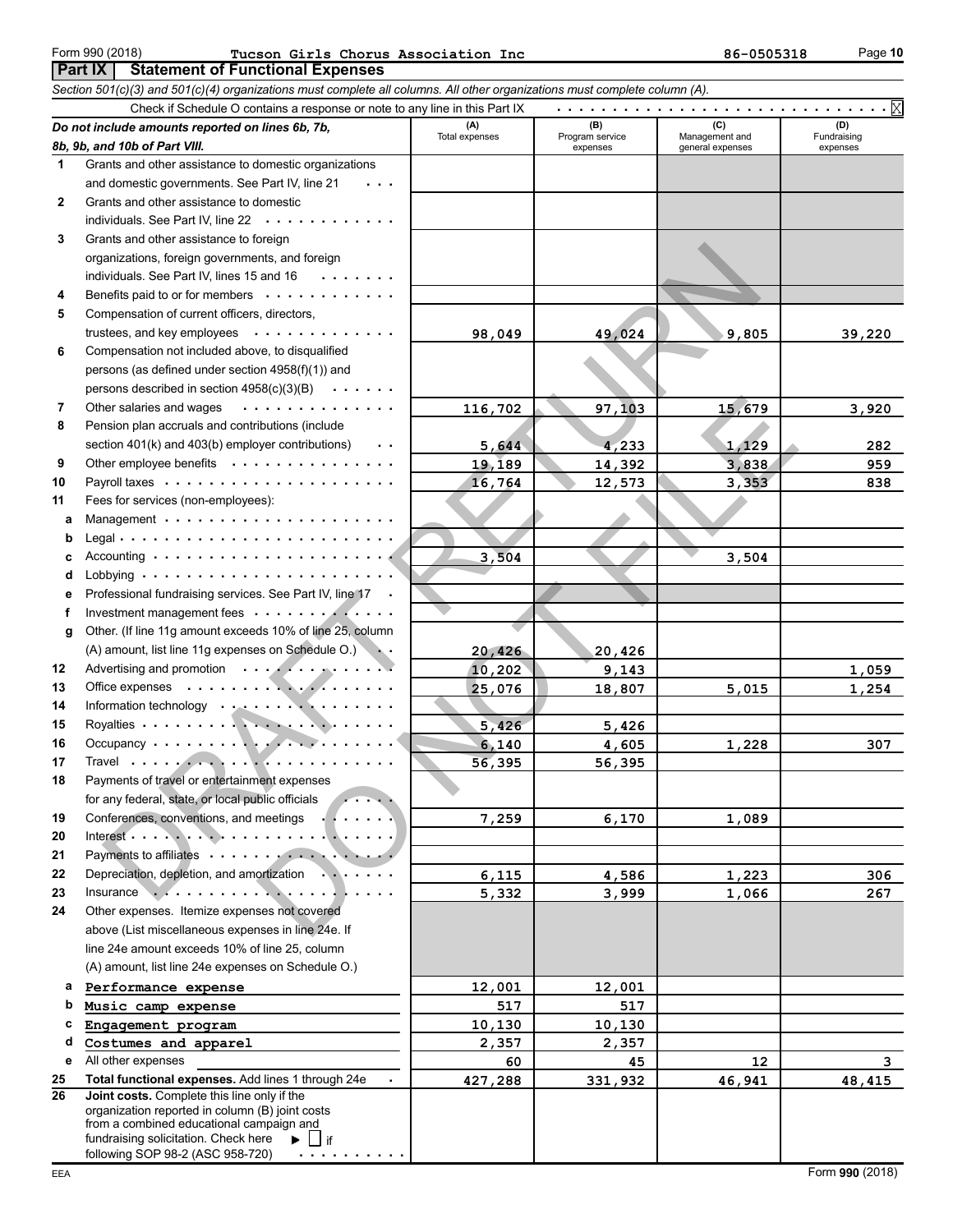| Form 990 (201 |  |
|---------------|--|
|---------------|--|

| age |  |
|-----|--|
|     |  |

|                                 |     | <b>Balance Sheet</b>                                                                                                                                                                                                           |                   |                 |                 |
|---------------------------------|-----|--------------------------------------------------------------------------------------------------------------------------------------------------------------------------------------------------------------------------------|-------------------|-----------------|-----------------|
|                                 |     | Check if Schedule O contains a response or note to any line in this Part X                                                                                                                                                     |                   |                 |                 |
|                                 |     |                                                                                                                                                                                                                                | (A)               |                 | (B)             |
|                                 |     |                                                                                                                                                                                                                                | Beginning of year |                 | End of year     |
|                                 | 1   | Cash - non-interest-bearing                                                                                                                                                                                                    | 16,067            | 1               | 94,653          |
|                                 | 2   |                                                                                                                                                                                                                                | 175,561           | 2               | 195,964         |
|                                 | 3   |                                                                                                                                                                                                                                |                   | 3               |                 |
|                                 | 4   |                                                                                                                                                                                                                                |                   | 4               | 1,949           |
| Part X<br>Assets<br>Liabilities | 5   | Loans and other receivables from current and former officers, directors,                                                                                                                                                       |                   |                 |                 |
|                                 |     | trustees, key employees, and highest compensated employees.                                                                                                                                                                    |                   |                 |                 |
|                                 |     |                                                                                                                                                                                                                                |                   | 5               |                 |
|                                 | 6   | Loans and other receivables from other disqualified persons (as defined under section                                                                                                                                          |                   |                 |                 |
|                                 |     | $4958(f)(1)$ ), persons described in section $4958(c)(3)(B)$ , and contributing employers and                                                                                                                                  |                   |                 |                 |
|                                 |     | sponsoring organizations of section 501(c)(9) voluntary employees' beneficiary                                                                                                                                                 |                   |                 |                 |
|                                 |     | organizations (see instructions). Complete Part II of Schedule L                                                                                                                                                               |                   | 6               |                 |
|                                 | 7   |                                                                                                                                                                                                                                |                   | $\overline{7}$  |                 |
|                                 | 8   | Inventories for sale or use                                                                                                                                                                                                    |                   | 8               |                 |
|                                 | 9   | Prepaid expenses and deferred charges                                                                                                                                                                                          | 156               | 9               |                 |
|                                 | 10a | Land, buildings, and equipment: cost or                                                                                                                                                                                        |                   |                 |                 |
|                                 |     | other basis. Complete Part VI of Schedule D $\cdots$   10a<br>167,327                                                                                                                                                          |                   |                 |                 |
|                                 | b   | Less: accumulated depreciation $\cdots \cdots \cdots$   10b<br>102,717                                                                                                                                                         | 68,453            | 10 <sub>c</sub> | 64,610          |
|                                 | 11  |                                                                                                                                                                                                                                |                   | $\mathbf{11}$   |                 |
|                                 | 12  |                                                                                                                                                                                                                                |                   | 12              |                 |
|                                 | 13  | Investments - program-related. See Part IV, line 11                                                                                                                                                                            |                   | 13              |                 |
|                                 | 14  |                                                                                                                                                                                                                                |                   | 14              |                 |
|                                 | 15  |                                                                                                                                                                                                                                |                   | 15              |                 |
|                                 | 16  | Total assets. Add lines 1 through 15 (must equal line 34) A.                                                                                                                                                                   | 260,237           | 16              | 357,176         |
|                                 | 17  |                                                                                                                                                                                                                                | 11,727            | 17              | 20,073          |
|                                 | 18  |                                                                                                                                                                                                                                |                   | 18              |                 |
|                                 | 19  | Deferred revenue enterity and the contract of the contract of the contract of the contract of the contract of                                                                                                                  | 16,315            | 19              | 55,557          |
|                                 | 20  |                                                                                                                                                                                                                                |                   | 20              |                 |
|                                 | 21  | Escrow or custodial account liability. Complete Part IV of Schedule D                                                                                                                                                          |                   | 21              |                 |
|                                 | 22  | Loans and other payables to current and former officers, directors,                                                                                                                                                            |                   |                 |                 |
|                                 |     | trustees, key employees, highest compensated employees, and                                                                                                                                                                    |                   |                 |                 |
|                                 |     | disqualified persons. Complete Part II of Schedule L<br>$\mathcal{L}$ . The contract of $\mathcal{L}$ is a set of $\mathcal{L}$                                                                                                |                   | 22              |                 |
|                                 | 23  | Secured mortgages and notes payable to unrelated third parties<br>.                                                                                                                                                            |                   | 23              |                 |
|                                 | 24  | Unsecured notes and loans payable to unrelated third parties<br>.                                                                                                                                                              |                   | 24              |                 |
|                                 |     | Other liabilities (including federal income tax, payables to related third                                                                                                                                                     |                   |                 |                 |
|                                 |     | parties, and other liabilities not included on lines 17-24). Complete Part X                                                                                                                                                   |                   |                 |                 |
|                                 |     | of Schedule Dans and Allen and Allen and Allen and Allen and Allen and Allen and Allen and Allen and Allen                                                                                                                     |                   | 25              |                 |
|                                 | 26  |                                                                                                                                                                                                                                | 28,042            | 26              | 75,630          |
|                                 |     | Organizations that follow SFAS 117 (ASC 958), check here $\qquadblacktriangleright \boxed{\times}$ and                                                                                                                         |                   |                 |                 |
|                                 |     | complete lines 27 through 29, and lines 33 and 34.                                                                                                                                                                             |                   |                 |                 |
|                                 | 27  | Unrestricted net assets Armor Albert Community of The Strict Community of The Strict Community of The Strict Community of The Strict Community of The Strict Community of The Strict Community of The Strict Community of The  | 175,290           | 27              | 203,183         |
|                                 | 28  |                                                                                                                                                                                                                                | 56,905            | 28              | 78,363          |
|                                 | 29  | Permanently restricted net assets Arthur Alexander Arthur Arthur Arthur Arthur Arthur Arthur Arthur Arthur Arthur Arthur Arthur Arthur Arthur Arthur Arthur Arthur Arthur Arthur Arthur Arthur Arthur Arthur Arthur Arthur Art |                   | 29              |                 |
|                                 |     | Organizations that do not follow SFAS 117 (ASC 958), check here<br>$\blacktriangleright$   and                                                                                                                                 |                   |                 |                 |
| Net Assets or Fund Balances     |     | complete lines 30 through 34.                                                                                                                                                                                                  |                   |                 |                 |
|                                 | 30  |                                                                                                                                                                                                                                |                   | 30              |                 |
|                                 | 31  | Paid-in or capital surplus, or land, building, or equipment fund www.ware.com                                                                                                                                                  |                   | 31              |                 |
|                                 | 32  | Retained earnings, endowment, accumulated income, or other funds<br><b>Contract Contract Contract Contract Contract</b>                                                                                                        |                   | 32              |                 |
|                                 | 33  |                                                                                                                                                                                                                                | 232,195           | 33              | 281,546         |
|                                 | 34  | Total liabilities and net assets/fund balances $\cdots \cdots \cdots \cdots \cdots \cdots \cdots$                                                                                                                              | 260,237           | 34              | 357,176         |
| EEA                             |     |                                                                                                                                                                                                                                |                   |                 | Form 990 (2018) |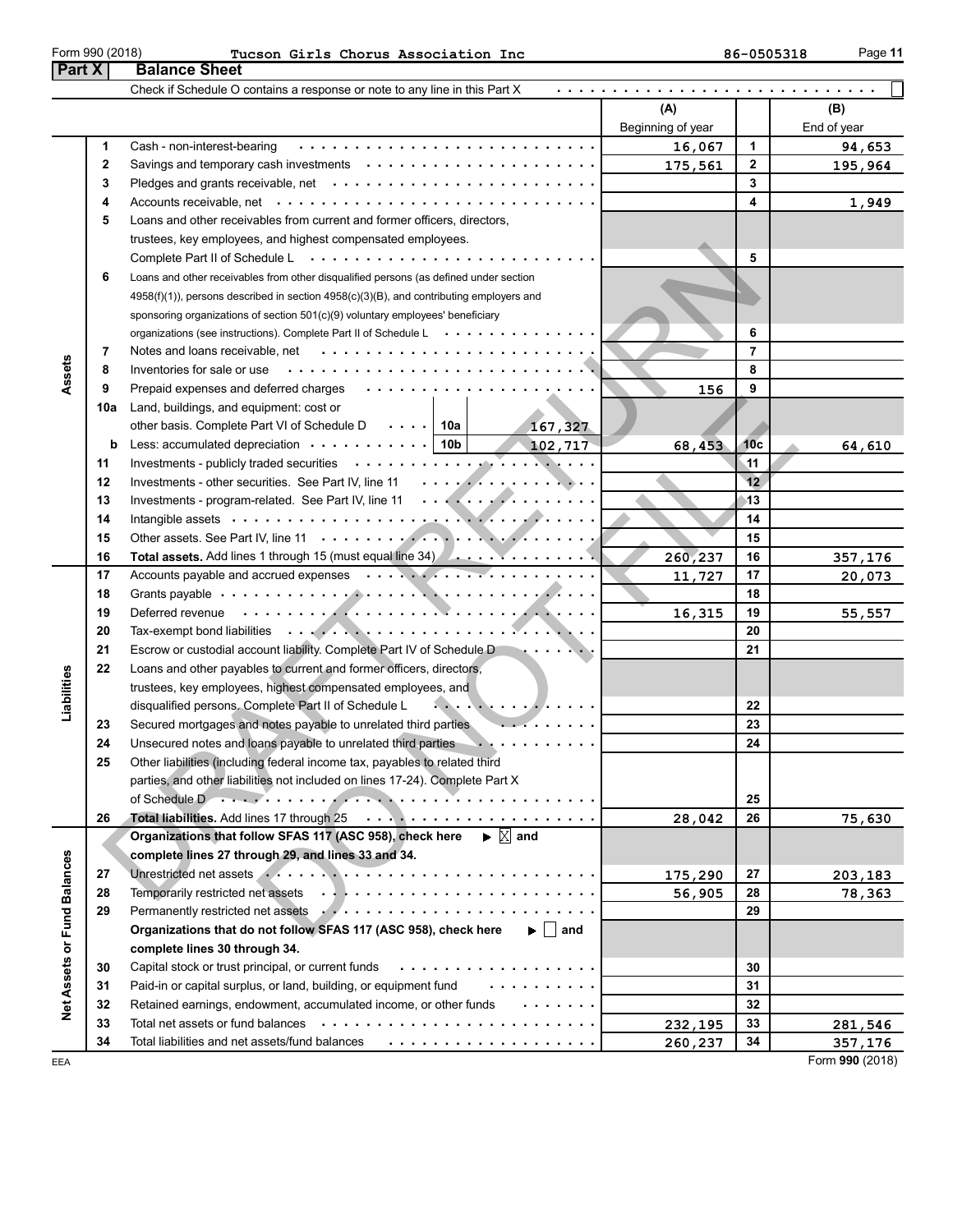|        | Form 990 (2018)<br>Tucson Girls Chorus Association Inc                                                                                          | 86-0505318     |    |                 | Page 12 |
|--------|-------------------------------------------------------------------------------------------------------------------------------------------------|----------------|----|-----------------|---------|
|        | <b>Reconciliation of Net Assets</b><br><b>Part XI</b>                                                                                           |                |    |                 |         |
|        | Check if Schedule O contains a response or note to any line in this Part XI                                                                     |                |    |                 |         |
| 1      | Total revenue (must equal Part VIII, column (A), line 12) $\cdots \cdots \cdots \cdots \cdots \cdots \cdots \cdots \cdots \cdots \cdots \cdots$ | 1              |    | 472,250         |         |
| 2      | Total expenses (must equal Part IX, column (A), line 25)                                                                                        | 2              |    | 427,288         |         |
| 3<br>4 | Net assets or fund balances at beginning of year (must equal Part X, line 33, column (A))<br>.                                                  | 3<br>4         |    | 44,962          |         |
| 5      | Net unrealized gains (losses) on investments                                                                                                    | 5              |    | 232,195         |         |
| 6      | Donated services and use of facilities                                                                                                          | 6              |    |                 |         |
| 7      | Investment expenses                                                                                                                             | $\overline{7}$ |    |                 |         |
| 8      |                                                                                                                                                 | 8              |    |                 | 4,389   |
| 9      | Other changes in net assets or fund balances (explain in Schedule O)                                                                            | 9              |    |                 | 0       |
| 10     | Net assets or fund balances at end of year. Combine lines 3 through 9 (must equal Part X, line                                                  |                |    |                 |         |
|        | $33$ , column $(B)$ )                                                                                                                           | 10             |    | 281,546         |         |
|        | <b>Financial Statements and Reporting</b><br><b>Part XII</b>                                                                                    |                |    |                 |         |
|        | Check if Schedule O contains a response or note to any line in this Part XII<br>. <i>. .</i>                                                    |                |    |                 |         |
|        |                                                                                                                                                 |                |    | Yes             | No      |
| 1      | Other<br>Accounting method used to prepare the Form 990:<br>ΙXΙ<br>Accrual<br>Cash                                                              |                |    |                 |         |
|        | If the organization changed its method of accounting from a prior year or checked "Other," explain in                                           |                |    |                 |         |
|        | Schedule O.                                                                                                                                     |                |    |                 |         |
|        | 2a Were the organization's financial statements compiled or reviewed by an independent accountant?                                              |                | 2a |                 | Χ       |
|        | If "Yes," check a box below to indicate whether the financial statements for the year were compiled or                                          |                |    |                 |         |
|        | reviewed on a separate basis, consolidated basis, or both:                                                                                      |                |    |                 |         |
|        | Consolidated basis<br>Both consolidated and separate basis<br>Separate basis<br>$\perp$                                                         |                |    |                 |         |
|        | b Were the organization's financial statements audited by an independent accountant?                                                            |                | 2b |                 | Χ       |
|        | If "Yes," check a box below to indicate whether the financial statements for the year were audited on a                                         |                |    |                 |         |
|        | separate basis, consolidated basis, or both:                                                                                                    |                |    |                 |         |
|        | Separate basis<br>$\perp$<br><b>Consolidated basis</b><br>Both consolidated and separate basis                                                  |                |    |                 |         |
|        | c If "Yes" to line 2a or 2b, does the organization have a committee that assumes responsibility for oversight                                   |                |    |                 |         |
|        | of the audit, review, or compilation of its financial statements and selection of an independent accountant?                                    |                | 2c |                 |         |
|        | If the organization changed either its oversight process or selection process during the tax year, explain in<br>Schedule O.                    |                |    |                 |         |
|        | 3a As a result of a federal award, was the organization required to undergo an audit or audits as set forth in                                  |                |    |                 |         |
|        | the Single Audit Act and OMB Circular A-133?<br>. <i>. .</i>                                                                                    |                | За |                 | Χ       |
|        | <b>b</b> If "Yes," did the organization undergo the required audit or audits? If the organization did not undergo the                           |                |    |                 |         |
|        | required audit or audits, explain why in Schedule O and describe any steps taken to undergo such audits<br>.                                    |                | 3b |                 |         |
| EEA    |                                                                                                                                                 |                |    | Form 990 (2018) |         |
|        |                                                                                                                                                 |                |    |                 |         |
|        |                                                                                                                                                 |                |    |                 |         |
|        |                                                                                                                                                 |                |    |                 |         |
|        |                                                                                                                                                 |                |    |                 |         |
|        |                                                                                                                                                 |                |    |                 |         |
|        |                                                                                                                                                 |                |    |                 |         |
|        |                                                                                                                                                 |                |    |                 |         |
|        |                                                                                                                                                 |                |    |                 |         |
|        |                                                                                                                                                 |                |    |                 |         |
|        |                                                                                                                                                 |                |    |                 |         |
|        |                                                                                                                                                 |                |    |                 |         |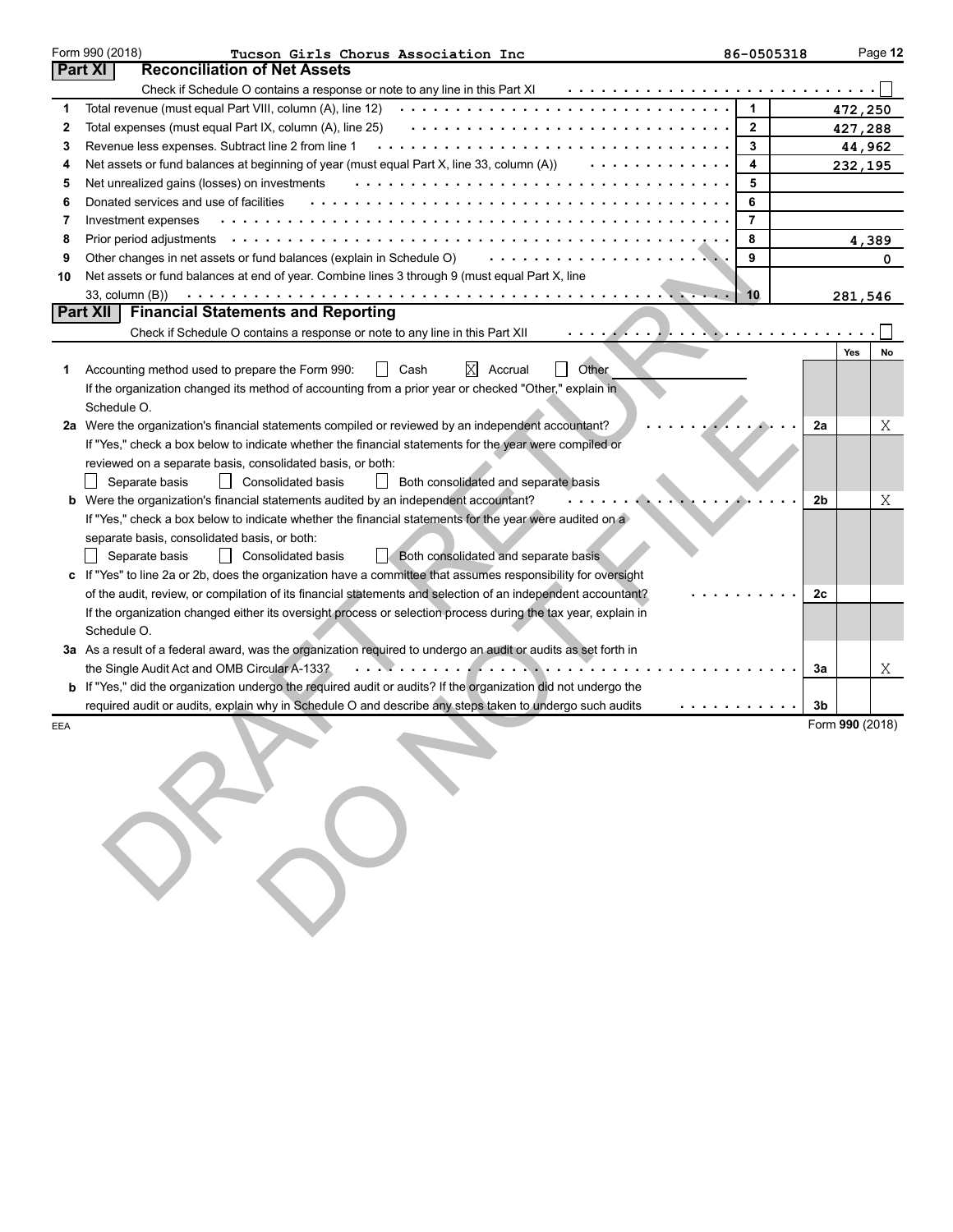| <b>SCHEDULE A</b> |  |
|-------------------|--|
|-------------------|--|

**COMPING 1998 EXERCISE:** Complete if the organization is a section 501(c)(3) organization or a section 4947(a)(1) nonexempt charitable trust.

OMB No. 1545-0047

|       |        | (Form 990 or 990-EZ)<br>Department of the Treasury |                                                                              |          | ► Attach to Form 990 or Form 990-EZ.                                                                                             |                          |                          |                        | <b>Open to Public</b> |  |  |  |
|-------|--------|----------------------------------------------------|------------------------------------------------------------------------------|----------|----------------------------------------------------------------------------------------------------------------------------------|--------------------------|--------------------------|------------------------|-----------------------|--|--|--|
|       |        | Internal Revenue Service                           |                                                                              |          | Go to www.irs.gov/Form990 for instructions and the latest information.                                                           |                          | <b>Inspection</b>        |                        |                       |  |  |  |
|       |        | Name of the organization                           |                                                                              |          | <b>Employer identification number</b>                                                                                            |                          |                          |                        |                       |  |  |  |
|       |        |                                                    | Tucson Girls Chorus Association Inc                                          |          |                                                                                                                                  |                          |                          | 86-0505318             |                       |  |  |  |
|       | Part I |                                                    |                                                                              |          | Reason for Public Charity Status (All organizations must complete this part.) See instructions.                                  |                          |                          |                        |                       |  |  |  |
|       |        |                                                    |                                                                              |          | The organization is not a private foundation because it is: (For lines 1 through 12, check only one box.)                        |                          |                          |                        |                       |  |  |  |
| 1     |        |                                                    |                                                                              |          | A church, convention of churches, or association of churches described in section 170(b)(1)(A)(i).                               |                          |                          |                        |                       |  |  |  |
| 2     |        |                                                    |                                                                              |          | A school described in section 170(b)(1)(A)(ii). (Attach Schedule E (Form 990 or 990-EZ).)                                        |                          |                          |                        |                       |  |  |  |
| 3     |        |                                                    |                                                                              |          | A hospital or a cooperative hospital service organization described in section 170(b)(1)(A)(iii).                                |                          |                          |                        |                       |  |  |  |
| 4     |        |                                                    |                                                                              |          | A medical research organization operated in conjunction with a hospital described in section 170(b)(1)(A)(iii). Enter the        |                          |                          |                        |                       |  |  |  |
|       |        |                                                    | hospital's name, city, and state:                                            |          |                                                                                                                                  |                          |                          |                        |                       |  |  |  |
| 5     |        |                                                    |                                                                              |          | An organization operated for the benefit of a college or university owned or operated by a governmental unit described in        |                          |                          |                        |                       |  |  |  |
|       |        |                                                    | section 170(b)(1)(A)(iv). (Complete Part II.)                                |          |                                                                                                                                  |                          |                          |                        |                       |  |  |  |
| 6     |        |                                                    |                                                                              |          | A federal, state, or local government or governmental unit described in section $170(b)(1)(A)(v)$ .                              |                          |                          |                        |                       |  |  |  |
| 7     |        |                                                    |                                                                              |          | An organization that normally receives a substantial part of its support from a governmental unit or from the general public     |                          |                          |                        |                       |  |  |  |
|       |        |                                                    | described in section 170(b)(1)(A)(vi). (Complete Part II.)                   |          |                                                                                                                                  |                          |                          |                        |                       |  |  |  |
| 8     |        |                                                    | A community trust described in section 170(b)(1)(A)(vi). (Complete Part II.) |          |                                                                                                                                  |                          |                          |                        |                       |  |  |  |
| 9     |        |                                                    |                                                                              |          | An agricultural research organization described in section 170(b)(1)(A)(ix) operated in conjunction with a land-grant college    |                          |                          |                        |                       |  |  |  |
|       |        |                                                    |                                                                              |          | or university or a non-land-grant college of agriculture (see instructions). Enter the name, city, and state of the college or   |                          |                          |                        |                       |  |  |  |
|       |        | university:                                        |                                                                              |          |                                                                                                                                  |                          |                          |                        |                       |  |  |  |
| 10    | Χ      |                                                    |                                                                              |          | An organization that normally receives: (1) more than 33 1/3% of its support from contributions, membership fees, and gross      |                          |                          |                        |                       |  |  |  |
|       |        |                                                    |                                                                              |          | receipts from activities related to its exempt functions - subject to certain exceptions, and (2) no more than 33 1/3% of its    |                          |                          |                        |                       |  |  |  |
|       |        |                                                    |                                                                              |          | support from gross investment income and unrelated business taxable income (less section 511 tax) from businesses                |                          |                          |                        |                       |  |  |  |
|       |        |                                                    |                                                                              |          | acquired by the organization after June 30, 1975. See section 509(a)(2). (Complete Part III.)                                    |                          |                          |                        |                       |  |  |  |
| 11    |        |                                                    |                                                                              |          | An organization organized and operated exclusively to test for public safety. See section 509(a)(4).                             |                          |                          |                        |                       |  |  |  |
| 12    |        |                                                    |                                                                              |          | An organization organized and operated exclusively for the benefit of, to perform the functions of, or to carry out the purposes |                          |                          |                        |                       |  |  |  |
|       |        |                                                    |                                                                              |          | of one or more publicly supported organizations described in section 509(a)(1) or section 509(a)(2). See section 509(a)(3).      |                          |                          |                        |                       |  |  |  |
|       |        |                                                    |                                                                              |          | Check the box in lines 12a through 12d that describes the type of supporting organization and complete lines 12e, 12f, and 12g.  |                          |                          |                        |                       |  |  |  |
|       | a      |                                                    |                                                                              |          | Type I. A supporting organization operated, supervised, or controlled by its supported organization(s), typically by giving      |                          |                          |                        |                       |  |  |  |
|       |        |                                                    |                                                                              |          | the supported organization(s) the power to regularly appoint or elect a majority of the directors or trustees of the             |                          |                          |                        |                       |  |  |  |
|       |        |                                                    | supporting organization. You must complete Part IV, Sections A and B.        |          |                                                                                                                                  |                          |                          |                        |                       |  |  |  |
|       | b      |                                                    |                                                                              |          | Type II. A supporting organization supervised or controlled in connection with its supported organization(s), by having          |                          |                          |                        |                       |  |  |  |
|       |        |                                                    |                                                                              |          | control or management of the supporting organization vested in the same persons that control or manage the supported             |                          |                          |                        |                       |  |  |  |
|       |        |                                                    | organization(s). You must complete Part IV, Sections A and C.                |          |                                                                                                                                  |                          |                          |                        |                       |  |  |  |
|       | c      |                                                    |                                                                              |          | Type III functionally integrated. A supporting organization operated in connection with, and functionally integrated with,       |                          |                          |                        |                       |  |  |  |
|       |        |                                                    |                                                                              |          | its supported organization(s) (see instructions). You must complete Part IV, Sections A, D, and E.                               |                          |                          |                        |                       |  |  |  |
|       | d      |                                                    |                                                                              |          | Type III non-functionally integrated. A supporting organization operated in connection with its supported organization(s)        |                          |                          |                        |                       |  |  |  |
|       |        |                                                    |                                                                              |          | that is not functionally integrated. The organization generally must satisfy a distribution requirement and an attentiveness     |                          |                          |                        |                       |  |  |  |
|       |        |                                                    |                                                                              |          | requirement (see instructions). You must complete Part IV, Sections A and D, and Part V.                                         |                          |                          |                        |                       |  |  |  |
|       | e      |                                                    |                                                                              |          | Check this box if the organization received a written determination from the IRS that it is a Type I, Type II, Type III          |                          |                          |                        |                       |  |  |  |
|       | f      |                                                    | Enter the number of supported organizations                                  |          | functionally integrated, or Type III non-functionally integrated supporting organization.<br>.                                   |                          | .                        |                        |                       |  |  |  |
|       |        |                                                    | Provide the following information about the supported organization(s).       |          |                                                                                                                                  |                          |                          |                        |                       |  |  |  |
|       | g      | (i) Name of supported organization                 |                                                                              |          |                                                                                                                                  | (iv) Is the organization |                          | (v) Amount of monetary | (vi) Amount of        |  |  |  |
|       |        |                                                    |                                                                              | (ii) EIN | (iii) Type of organization<br>(described on lines 1-10                                                                           |                          | listed in your governing | support (see           | other support (see    |  |  |  |
|       |        |                                                    |                                                                              |          | above (see instructions))                                                                                                        | document?                |                          | instructions)          | instructions)         |  |  |  |
|       |        |                                                    |                                                                              |          |                                                                                                                                  | Yes                      | No                       |                        |                       |  |  |  |
|       |        |                                                    |                                                                              |          |                                                                                                                                  |                          |                          |                        |                       |  |  |  |
| (A)   |        |                                                    |                                                                              |          |                                                                                                                                  |                          |                          |                        |                       |  |  |  |
|       |        |                                                    |                                                                              |          |                                                                                                                                  |                          |                          |                        |                       |  |  |  |
| (B)   |        |                                                    |                                                                              |          |                                                                                                                                  |                          |                          |                        |                       |  |  |  |
|       |        |                                                    |                                                                              |          |                                                                                                                                  |                          |                          |                        |                       |  |  |  |
| (C)   |        |                                                    |                                                                              |          |                                                                                                                                  |                          |                          |                        |                       |  |  |  |
|       |        |                                                    |                                                                              |          |                                                                                                                                  |                          |                          |                        |                       |  |  |  |
| (D)   |        |                                                    |                                                                              |          |                                                                                                                                  |                          |                          |                        |                       |  |  |  |
|       |        |                                                    |                                                                              |          |                                                                                                                                  |                          |                          |                        |                       |  |  |  |
| (E)   |        |                                                    |                                                                              |          |                                                                                                                                  |                          |                          |                        |                       |  |  |  |
| Total |        |                                                    |                                                                              |          |                                                                                                                                  |                          |                          |                        |                       |  |  |  |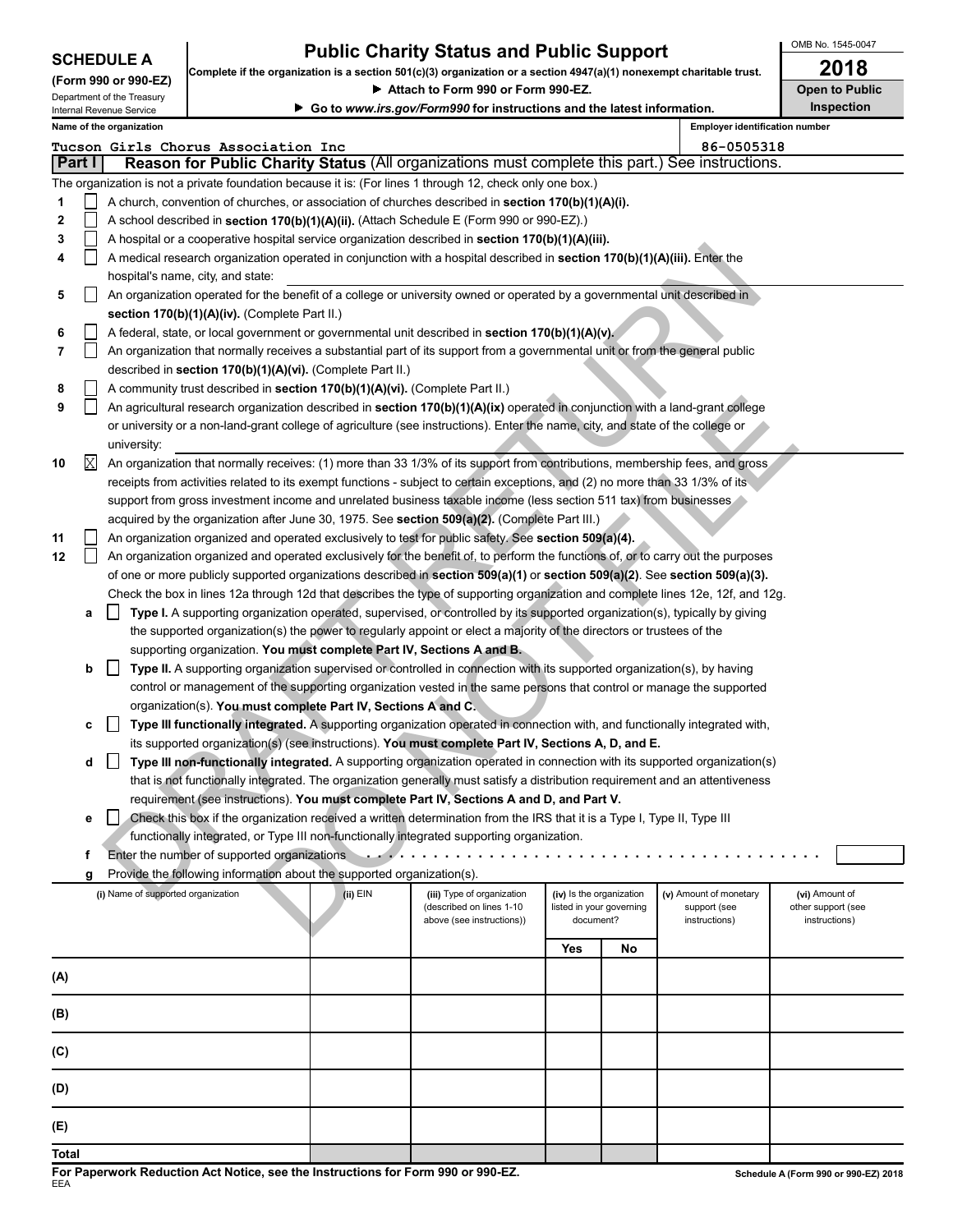|                | Schedule A (Form 990 or 990-EZ) 2018                                                                                                                                                                                           |          | Tucson Girls Chorus Association Inc |            |            | 86-0505318 | Page 2    |
|----------------|--------------------------------------------------------------------------------------------------------------------------------------------------------------------------------------------------------------------------------|----------|-------------------------------------|------------|------------|------------|-----------|
| <b>Part II</b> | Support Schedule for Organizations Described in Sections 170(b)(1)(A)(iv) and 170(b)(1)(A)(vi)                                                                                                                                 |          |                                     |            |            |            |           |
|                | (Complete only if you checked the box on line 5, 7, or 8 of Part I or if the organization failed to qualify under                                                                                                              |          |                                     |            |            |            |           |
|                | Part III. If the organization fails to qualify under the tests listed below, please complete Part III.)                                                                                                                        |          |                                     |            |            |            |           |
|                | <b>Section A. Public Support</b>                                                                                                                                                                                               |          |                                     |            |            |            |           |
|                | Calendar year (or fiscal year beginning in) ▶                                                                                                                                                                                  | (a) 2014 | (b) 2015                            | $(c)$ 2016 | $(d)$ 2017 | (e) 2018   | (f) Total |
| 1              | Gifts, grants, contributions, and                                                                                                                                                                                              |          |                                     |            |            |            |           |
|                | membership fees received. (Do not                                                                                                                                                                                              |          |                                     |            |            |            |           |
|                | include any "unusual grants.")                                                                                                                                                                                                 |          |                                     |            |            |            |           |
| 2              | Tax revenues levied for the                                                                                                                                                                                                    |          |                                     |            |            |            |           |
|                | organization's benefit and either paid                                                                                                                                                                                         |          |                                     |            |            |            |           |
|                | to or expended on its behalf                                                                                                                                                                                                   |          |                                     |            |            |            |           |
| 3              | The value of services or facilities                                                                                                                                                                                            |          |                                     |            |            |            |           |
|                | furnished by a governmental unit to the                                                                                                                                                                                        |          |                                     |            |            |            |           |
|                | organization without charge                                                                                                                                                                                                    |          |                                     |            |            |            |           |
| 4              | Total. Add lines 1 through 3                                                                                                                                                                                                   |          |                                     |            |            |            |           |
| 5              | The portion of total contributions by                                                                                                                                                                                          |          |                                     |            |            |            |           |
|                | each person (other than a                                                                                                                                                                                                      |          |                                     |            |            |            |           |
|                | governmental unit or publicly                                                                                                                                                                                                  |          |                                     |            |            |            |           |
|                | supported organization) included on                                                                                                                                                                                            |          |                                     |            |            |            |           |
|                | line 1 that exceeds 2% of the amount                                                                                                                                                                                           |          |                                     |            |            |            |           |
|                | shown on line 11, column (f)                                                                                                                                                                                                   |          |                                     |            |            |            |           |
|                | Public support. Subtract line 5 from line 4                                                                                                                                                                                    |          |                                     |            |            |            |           |
|                | <b>Section B. Total Support</b>                                                                                                                                                                                                |          |                                     |            |            |            |           |
|                | Calendar year (or fiscal year beginning in) ▶                                                                                                                                                                                  | (a) 2014 | $(b)$ 2015                          | $(c)$ 2016 | $(d)$ 2017 | (e) $2018$ | (f) Total |
| 7              | Amounts from line 4<br>.                                                                                                                                                                                                       |          |                                     |            |            |            |           |
| 8              | Gross income from interest, dividends,                                                                                                                                                                                         |          |                                     |            |            |            |           |
|                | payments received on securities loans,<br>rents, royalties and income from                                                                                                                                                     |          |                                     |            |            |            |           |
|                | similar sources $\cdots$ .                                                                                                                                                                                                     |          |                                     |            |            |            |           |
| 9              | Net income from unrelated business                                                                                                                                                                                             |          |                                     |            |            |            |           |
|                | activities, whether or not the business                                                                                                                                                                                        |          |                                     |            |            |            |           |
|                | is regularly carried on<br>$\sim$ $\sim$ $\sim$ $\sim$                                                                                                                                                                         |          |                                     |            |            |            |           |
| 10             | Other income. Do not include gain or                                                                                                                                                                                           |          |                                     |            |            |            |           |
|                | loss from the sale of capital assets                                                                                                                                                                                           |          |                                     |            |            |            |           |
|                | (Explain in Part VI.)                                                                                                                                                                                                          |          |                                     |            |            |            |           |
| 11             | Total support. Add lines 7 through 10                                                                                                                                                                                          |          |                                     |            |            |            |           |
| 12             | Gross receipts from related activities, etc. (see instructions)                                                                                                                                                                |          |                                     |            |            | 12         |           |
| 13             | First five years. If the Form 990 is for the organization's first, second, third, fourth, or fifth tax year as a section 501(c)(3)                                                                                             |          |                                     |            |            |            |           |
|                | organization, check this box and stop here entirely and the set of the set of the set of the set of the set of the set of the set of the set of the set of the set of the set of the set of the set of the set of the set of t |          |                                     |            |            |            | ▶         |
|                | Section C. Computation of Public Support Percentage                                                                                                                                                                            |          |                                     |            |            |            |           |
| 14             |                                                                                                                                                                                                                                |          |                                     |            |            |            | $\%$      |
| 15             |                                                                                                                                                                                                                                |          |                                     |            |            |            | %         |
| 16a            | 33 1/3% support test - 2018. If the organization did not check the box on line 13, and line 14 is 33 1/3% or more, check this                                                                                                  |          |                                     |            |            |            |           |
|                |                                                                                                                                                                                                                                |          |                                     |            |            |            |           |
| b              | 33 1/3% support test - 2017. If the organization did not check a box on line 13 or 16a, and line 15 is 33 1/3% or more, check                                                                                                  |          |                                     |            |            |            |           |
|                |                                                                                                                                                                                                                                |          |                                     |            |            |            |           |
|                | 17a 10%-facts-and-circumstances test - 2018. If the organization did not check a box on line 13, 16a, or 16b, and line 14 is                                                                                                   |          |                                     |            |            |            |           |
|                | 10% or more, and if the organization meets the "facts-and-circumstances" test, check this box and stop here. Explain in                                                                                                        |          |                                     |            |            |            |           |
|                | Part VI how the organization meets the "facts-and-circumstances" test. The organization qualifies as a publicly supported                                                                                                      |          |                                     |            |            |            |           |
|                |                                                                                                                                                                                                                                |          |                                     |            |            |            |           |
| b              | 10%-facts-and-circumstances test - 2017. If the organization did not check a box on line 13, 16a, 16b, or 17a, and line                                                                                                        |          |                                     |            |            |            |           |
|                | 15 is 10% or more, and if the organization meets the "facts-and-circumstances" test, check this box and <b>stop here.</b>                                                                                                      |          |                                     |            |            |            |           |
|                | Explain in Part VI how the organization meets the "facts-and-circumstances" test. The organization qualifies as a publicly                                                                                                     |          |                                     |            |            |            |           |
|                | supported organization                                                                                                                                                                                                         |          |                                     |            |            |            |           |
| 18             | Private foundation. If the organization did not check a box on line 13, 16a, 16b, 17a, or 17b, check this box and see                                                                                                          |          |                                     |            |            |            |           |
|                | instructions                                                                                                                                                                                                                   |          |                                     |            |            |            |           |
|                |                                                                                                                                                                                                                                |          |                                     |            |            |            |           |

**Schedule A (Form 990 or 990-EZ) 2018**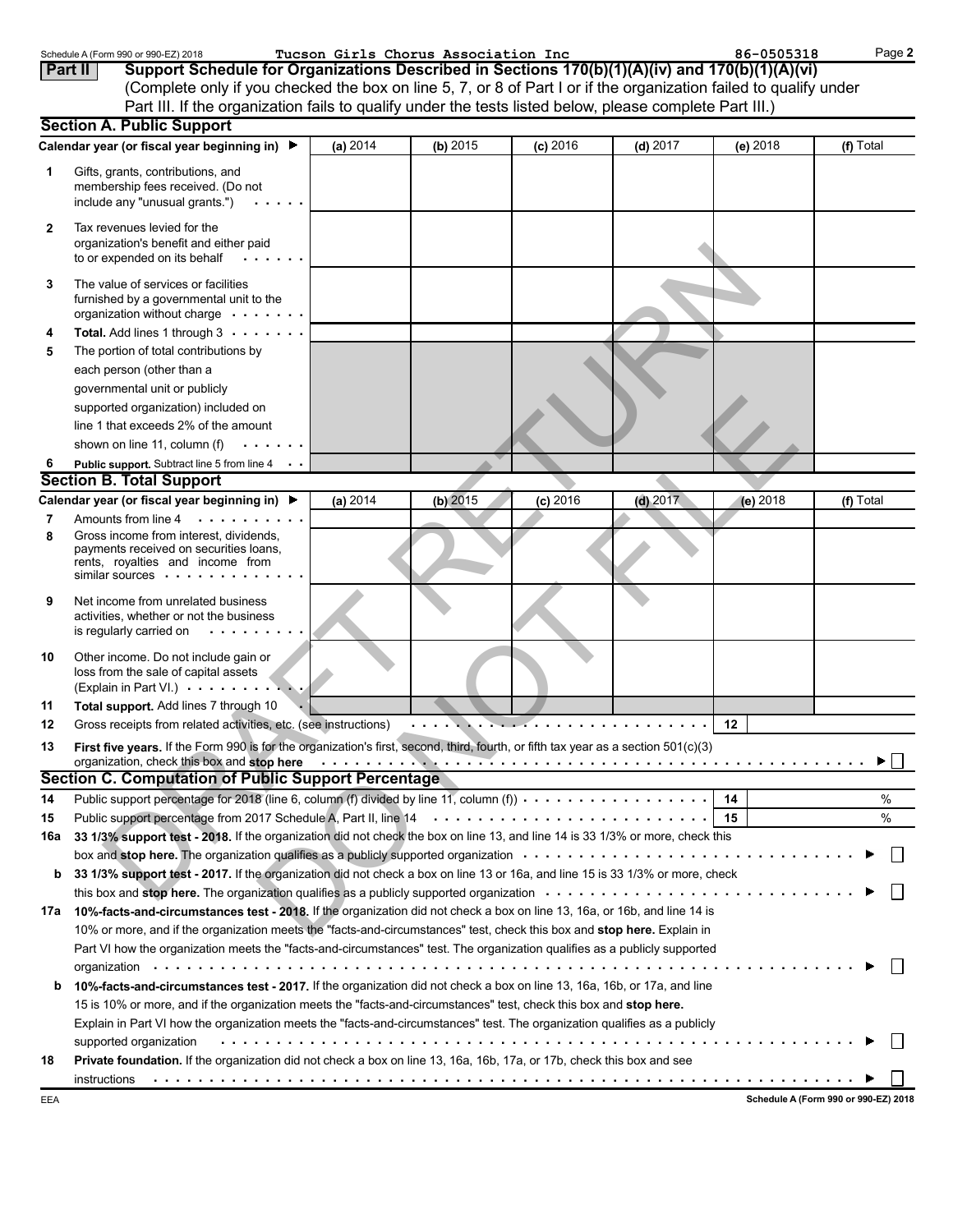|                | Schedule A (Form 990 or 990-EZ) 2018                                                                                                                                                                                                                                                                                                                                 |          | Tucson Girls Chorus Association Inc |            |            | 86-0505318 | Page 3        |
|----------------|----------------------------------------------------------------------------------------------------------------------------------------------------------------------------------------------------------------------------------------------------------------------------------------------------------------------------------------------------------------------|----------|-------------------------------------|------------|------------|------------|---------------|
|                | Support Schedule for Organizations Described in Section 509(a)(2)<br>Part III                                                                                                                                                                                                                                                                                        |          |                                     |            |            |            |               |
|                | (Complete only if you checked the box on line 10 of Part I or if the organization failed to qualify under Part II.                                                                                                                                                                                                                                                   |          |                                     |            |            |            |               |
|                | If the organization fails to qualify under the tests listed below, please complete Part II.)<br><b>Section A. Public Support</b>                                                                                                                                                                                                                                     |          |                                     |            |            |            |               |
|                | Calendar year (or fiscal year beginning in)<br>▶                                                                                                                                                                                                                                                                                                                     | (a) 2014 |                                     |            |            |            | (f) Total     |
|                |                                                                                                                                                                                                                                                                                                                                                                      |          | (b) 2015                            | $(c)$ 2016 | $(d)$ 2017 | (e) 2018   |               |
| 1              | Gifts, grants, contributions, and membership fees<br>received. (Do not include any "unusual grants.")                                                                                                                                                                                                                                                                | 84,306   | 139,252                             | 169,566    | 154,131    | 208,975    | 756,230       |
| $\mathbf{2}^-$ | Gross receipts from admissions, merchandise<br>sold or services performed, or facilities                                                                                                                                                                                                                                                                             |          |                                     |            |            |            |               |
|                | furnished in any activity that is related to the<br>organization's tax-exempt purpose                                                                                                                                                                                                                                                                                | 234,793  | 264, 305                            | 240,583    | 229,023    | 232,946    | 1,201,650     |
| 3              | Gross receipts from activities that are not an                                                                                                                                                                                                                                                                                                                       |          |                                     |            |            |            |               |
|                | unrelated trade or business under section 513                                                                                                                                                                                                                                                                                                                        | 79,337   | 52,117                              | 54,345     | 51,007     | 47,842     | 284,648       |
|                | Tax revenues levied for the<br>organization's benefit and either paid to<br>or expended on its behalf                                                                                                                                                                                                                                                                |          |                                     |            |            |            |               |
| 5              | The value of services or facilities<br>furnished by a governmental unit to the<br>organization without charge .                                                                                                                                                                                                                                                      |          |                                     |            |            |            |               |
| 6              | Total. Add lines 1 through 5                                                                                                                                                                                                                                                                                                                                         | 398,436  | 455,674                             | 464,494    | 434,161    | 489,763    | 2,242,528     |
|                | <b>7a</b> Amounts included on lines 1, 2, and 3<br>received from disqualified persons                                                                                                                                                                                                                                                                                |          |                                     |            |            |            |               |
|                | <b>b</b> Amounts included on lines 2 and 3<br>received from other than disqualified                                                                                                                                                                                                                                                                                  |          |                                     |            |            |            |               |
|                | persons that exceed the greater of \$5,000                                                                                                                                                                                                                                                                                                                           |          |                                     |            |            |            |               |
|                | or 1% of the amount on line 13 for the year                                                                                                                                                                                                                                                                                                                          |          | 59,609                              | 47,717     | 47,500     | 45,167     | 199,993       |
|                | <b>c</b> Add lines 7a and 7b $\cdots$                                                                                                                                                                                                                                                                                                                                |          | 59,609                              | 47,717     | 47,500     | 45,167     | 199,993       |
| 8              | Public support. (Subtract line 7c from<br>. <b>.</b> .<br>line $6.$ )                                                                                                                                                                                                                                                                                                |          |                                     |            |            |            | 2,042,535     |
|                | <b>Section B. Total Support</b>                                                                                                                                                                                                                                                                                                                                      |          |                                     |            |            |            |               |
|                | Calendar year (or fiscal year beginning in)                                                                                                                                                                                                                                                                                                                          | (a) 2014 | $(b)$ 2015                          | $(c)$ 2016 | $(d)$ 2017 | (e) 2018   | (f) Total     |
| 9              | Amounts from line $6 \cdot \cdot \cdot \cdot$                                                                                                                                                                                                                                                                                                                        | 398,436  | 455,674                             | 464,494    | 434,161    | 489,763    | 2,242,528     |
|                | 10a Gross income from interest, dividends,<br>payments received on securities loans, rents,<br>royalties, and income from similar sources                                                                                                                                                                                                                            |          | 135                                 | 307        |            | 465        | 907           |
|                | <b>b</b> Unrelated business taxable income (less<br>section 511 taxes) from businesses                                                                                                                                                                                                                                                                               |          |                                     |            |            |            |               |
|                | acquired after June 30, 1975<br><b>c</b> Add lines 10a and 10b $\cdot$                                                                                                                                                                                                                                                                                               |          |                                     |            |            |            |               |
|                |                                                                                                                                                                                                                                                                                                                                                                      |          | 135                                 | 307        |            | 465        | 907           |
| 11             | Net income from unrelated business<br>activities not included in line 10b, whether<br>or not the business is regularly carried on                                                                                                                                                                                                                                    |          |                                     |            |            |            |               |
| 12             | Other income. Do not include gain or<br>loss from the sale of capital assets<br>(Explain in Part VI.) $\cdots$                                                                                                                                                                                                                                                       |          |                                     |            |            |            |               |
|                | 13 Total support. (Add lines 9, 10c, 11,<br>and 12.) $\cdots$ $\cdots$ $\cdots$ $\cdots$ $\cdots$                                                                                                                                                                                                                                                                    | 398,436  | 455,809                             | 464,801    | 434,161    | 490,228    | 2,243,435     |
| 14             | First five years. If the Form 990 is for the organization's first, second, third, fourth, or fifth tax year as a section 501(c)(3)<br>organization, check this box and stop here example of the state of the state of the state of the state of the state of the state of the state of the state of the state of the state of the state of the state of the state of |          |                                     |            |            |            |               |
|                | Section C. Computation of Public Support Percentage                                                                                                                                                                                                                                                                                                                  |          |                                     |            |            |            |               |
| 15             | Public support percentage for 2018 (line 8, column (f), divided by line 13, column (f) $\cdots$                                                                                                                                                                                                                                                                      |          |                                     |            |            | 15         | $\%$<br>91.04 |
| 16             | Public support percentage from 2017 Schedule A, Part III, line 15 (a) and contain a series of the support percentage from 2017 Schedule A, Part III, line 15<br>Section D. Computation of Investment Income Percentage                                                                                                                                               |          |                                     |            |            | 16         | $\%$<br>99.98 |
| 17             | Investment income percentage for 2018 (line 10c, column (f), divided by line 13, column (f)) $\cdots$                                                                                                                                                                                                                                                                |          |                                     |            |            | 17         | $\%$<br>0.00  |
| 18             | Investment income percentage from 2017 Schedule A, Part III, line $17 + \cdots + \cdots + \cdots + \cdots + \cdots$                                                                                                                                                                                                                                                  |          |                                     |            |            | 18         | $\%$<br>0.00  |
|                | 19a 33 1/3% support tests - 2018. If the organization did not check the box on line 14, and line 15 is more than 33 1/3%, and line<br>17 is not more than 33 1/3%, check this box and stop here. The organization qualifies as a publicly supported organization                                                                                                     |          |                                     |            |            | .          | Σl            |
|                | <b>b</b> 33 1/3% support tests - 2017. If the organization did not check a box on line 14 or line 19a, and line 16 is more than 33 1/3%, and<br>line 18 is not more than 33 1/3%, check this box and stop here. The organization qualifies as a publicly supported organization $\cdots \cdots \cdots$                                                               |          |                                     |            |            |            |               |
|                |                                                                                                                                                                                                                                                                                                                                                                      |          |                                     |            |            |            |               |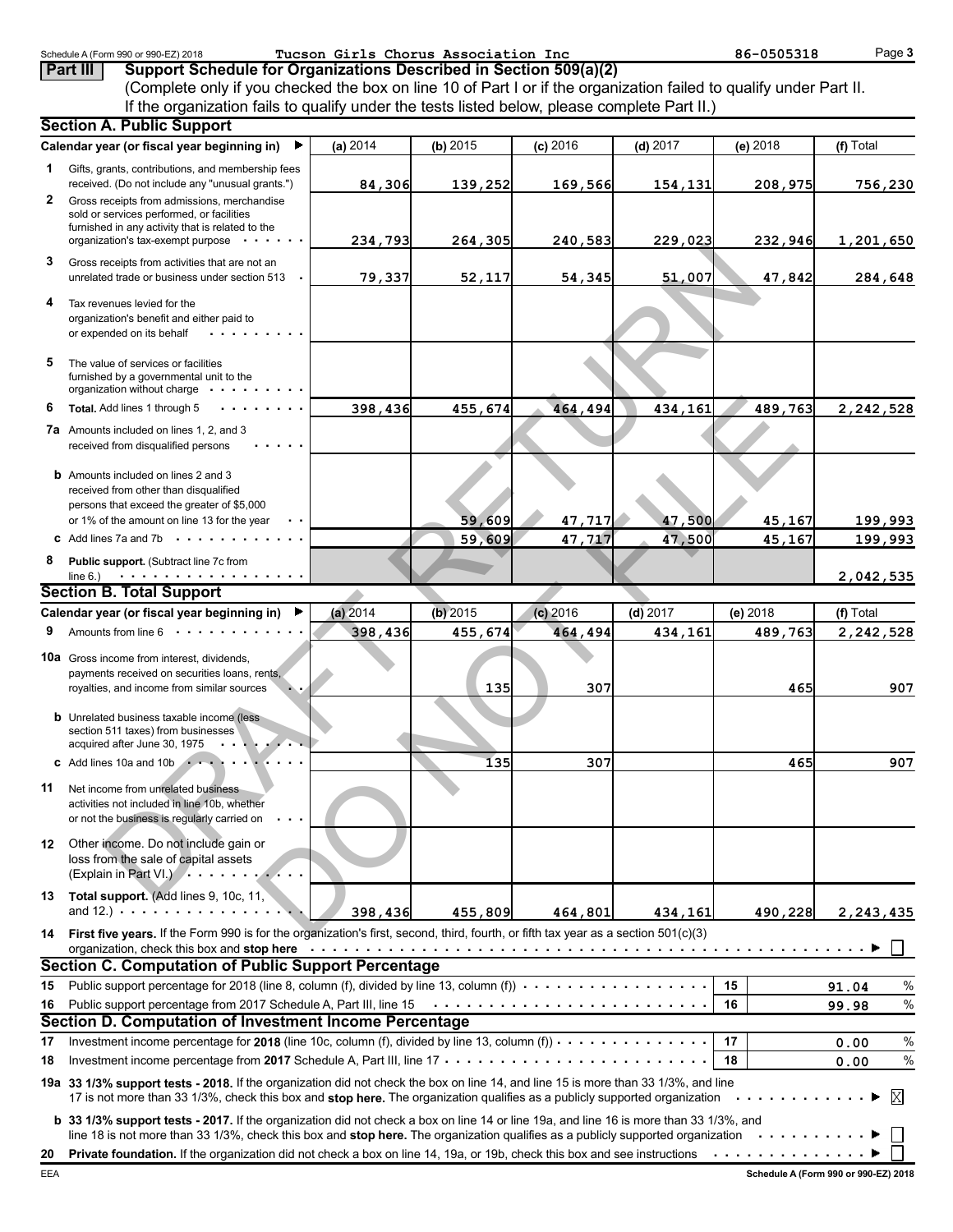|                | Tucson Girls Chorus Association Inc<br>86-0505318<br>Schedule A (Form 990 or 990-EZ) 2018                                                                                                                                |                 |     | Page 4 |
|----------------|--------------------------------------------------------------------------------------------------------------------------------------------------------------------------------------------------------------------------|-----------------|-----|--------|
| <b>Part IV</b> | <b>Supporting Organizations</b>                                                                                                                                                                                          |                 |     |        |
|                | (Complete only if you checked a box in line 12 on Part I. If you checked 12a of Part I, complete Sections A                                                                                                              |                 |     |        |
|                | and B. If you checked 12b of Part I, complete Sections A and C. If you checked 12c of Part I, complete                                                                                                                   |                 |     |        |
|                | Sections A, D, and E. If you checked 12d of Part I, complete Sections A and D, and complete Part V.)                                                                                                                     |                 |     |        |
|                | <b>Section A. All Supporting Organizations</b>                                                                                                                                                                           |                 |     |        |
|                |                                                                                                                                                                                                                          |                 | Yes | No     |
| 1              | Are all of the organization's supported organizations listed by name in the organization's governing                                                                                                                     |                 |     |        |
|                | documents? If "No," describe in Part VI how the supported organizations are designated. If designated by                                                                                                                 |                 |     |        |
|                | class or purpose, describe the designation. If historic and continuing relationship, explain.                                                                                                                            | 1               |     |        |
| $\mathbf{2}$   | Did the organization have any supported organization that does not have an IRS determination of status                                                                                                                   |                 |     |        |
|                | under section 509(a)(1) or (2)? If "Yes," explain in Part VI how the organization determined that the supported                                                                                                          |                 |     |        |
|                | organization was described in section 509(a)(1) or (2).                                                                                                                                                                  | $\mathbf{2}$    |     |        |
|                | 3a Did the organization have a supported organization described in section 501(c)(4), (5), or (6)? If "Yes," answer                                                                                                      |                 |     |        |
|                | $(b)$ and $(c)$ below.                                                                                                                                                                                                   | 3a              |     |        |
| b              | Did the organization confirm that each supported organization qualified under section $501(c)(4)$ , (5), or (6) and                                                                                                      |                 |     |        |
|                | satisfied the public support tests under section $509(a)(2)?$ If "Yes," describe in Part VI when and how the                                                                                                             |                 |     |        |
|                | organization made the determination.                                                                                                                                                                                     | 3 <sub>b</sub>  |     |        |
| c              | Did the organization ensure that all support to such organizations was used exclusively for section 170(c)(2)(B)                                                                                                         |                 |     |        |
|                | purposes? If "Yes," explain in Part VI what controls the organization put in place to ensure such use.                                                                                                                   | 3 <sub>c</sub>  |     |        |
|                | 4a Was any supported organization not organized in the United States ("foreign supported organization")? If                                                                                                              |                 |     |        |
|                | "Yes," and if you checked 12a or 12b in Part I, answer (b) and (c) below.                                                                                                                                                | 4a              |     |        |
| b              | Did the organization have ultimate control and discretion in deciding whether to make grants to the foreign                                                                                                              |                 |     |        |
|                | supported organization? If "Yes," describe in Part VI how the organization had such control and discretion                                                                                                               |                 |     |        |
|                | despite being controlled or supervised by or in connection with its supported organizations.                                                                                                                             | 4b              |     |        |
|                | Did the organization support any foreign supported organization that does not have an IRS determination                                                                                                                  |                 |     |        |
|                | under sections $501(c)(3)$ and $509(a)(1)$ or (2)? If "Yes," explain in Part VI what controls the organization used                                                                                                      |                 |     |        |
|                | to ensure that all support to the foreign supported organization was used exclusively for section 170(c)(2)(B)                                                                                                           |                 |     |        |
|                | purposes.                                                                                                                                                                                                                | 4c              |     |        |
| 5а             | Did the organization add, substitute, or remove any supported organizations during the tax year? If "Yes,"<br>answer (b) and (c) below (if applicable). Also, provide detail in Part VI, including (i) the names and EIN |                 |     |        |
|                | numbers of the supported organizations added, substituted, or removed; (ii) the reasons for each such action;                                                                                                            |                 |     |        |
|                | (iii) the authority under the organization's organizing document authorizing such action; and (iv) how the action                                                                                                        |                 |     |        |
|                | was accomplished (such as by amendment to the organizing document).                                                                                                                                                      | 5a              |     |        |
|                | b Type I or Type II only. Was any added or substituted supported organization part of a class already                                                                                                                    |                 |     |        |
|                | designated in the organization's organizing document?                                                                                                                                                                    | 5b              |     |        |
|                | c Substitutions only. Was the substitution the result of an event beyond the organization's control?                                                                                                                     | 5c              |     |        |
| 6              | Did the organization provide support (whether in the form of grants or the provision of services or facilities) to                                                                                                       |                 |     |        |
|                | anyone other than (i) its supported organizations, (ii) individuals that are part of the charitable class benefited                                                                                                      |                 |     |        |
|                | by one or more of its supported organizations, or (iii) other supporting organizations that also support or                                                                                                              |                 |     |        |
|                | benefit one or more of the filing organization's supported organizations? If "Yes," provide detail in Part VI.                                                                                                           | 6               |     |        |
| 7              | Did the organization provide a grant, loan, compensation, or other similar payment to a substantial contributor                                                                                                          |                 |     |        |
|                | (as defined in section 4958(c)(3)(C)), a family member of a substantial contributor, or a 35% controlled entity                                                                                                          |                 |     |        |
|                | with regard to a substantial contributor? If "Yes," complete Part I of Schedule L (Form 990 or 990-EZ).                                                                                                                  | 7               |     |        |
| 8              | Did the organization make a loan to a disqualified person (as defined in section 4958) not described in line 7?                                                                                                          |                 |     |        |
|                | If "Yes," complete Part I of Schedule L (Form 990 or 990-EZ).                                                                                                                                                            | 8               |     |        |
| 9а             | Was the organization controlled directly or indirectly at any time during the tax year by one or more                                                                                                                    |                 |     |        |
|                | disqualified persons as defined in section 4946 (other than foundation managers and organizations described                                                                                                              |                 |     |        |
|                | in section 509(a)(1) or (2))? If "Yes," provide detail in Part VI.                                                                                                                                                       | 9a              |     |        |
| b              | Did one or more disqualified persons (as defined in line 9a) hold a controlling interest in any entity in which                                                                                                          |                 |     |        |
|                | the supporting organization had an interest? If "Yes," provide detail in Part VI.                                                                                                                                        | 9b              |     |        |
| C              | Did a disqualified person (as defined in line 9a) have an ownership interest in, or derive any personal benefit                                                                                                          |                 |     |        |
|                | from, assets in which the supporting organization also had an interest? If "Yes," provide detail in Part VI.                                                                                                             | 9c              |     |        |
|                | 10a Was the organization subject to the excess business holdings rules of section 4943 because of section                                                                                                                |                 |     |        |
|                | 4943(f) (regarding certain Type II supporting organizations, and all Type III non-functionally integrated                                                                                                                |                 |     |        |
|                | supporting organizations)? If "Yes," answer 10b below.                                                                                                                                                                   | 10a             |     |        |
| b              | Did the organization have any excess business holdings in the tax year? (Use Schedule C, Form 4720, to                                                                                                                   |                 |     |        |
|                | determine whether the organization had excess business holdings.)                                                                                                                                                        | 10 <sub>b</sub> |     |        |
| EEA            | Schedule A (Form 990 or 990-EZ) 2018                                                                                                                                                                                     |                 |     |        |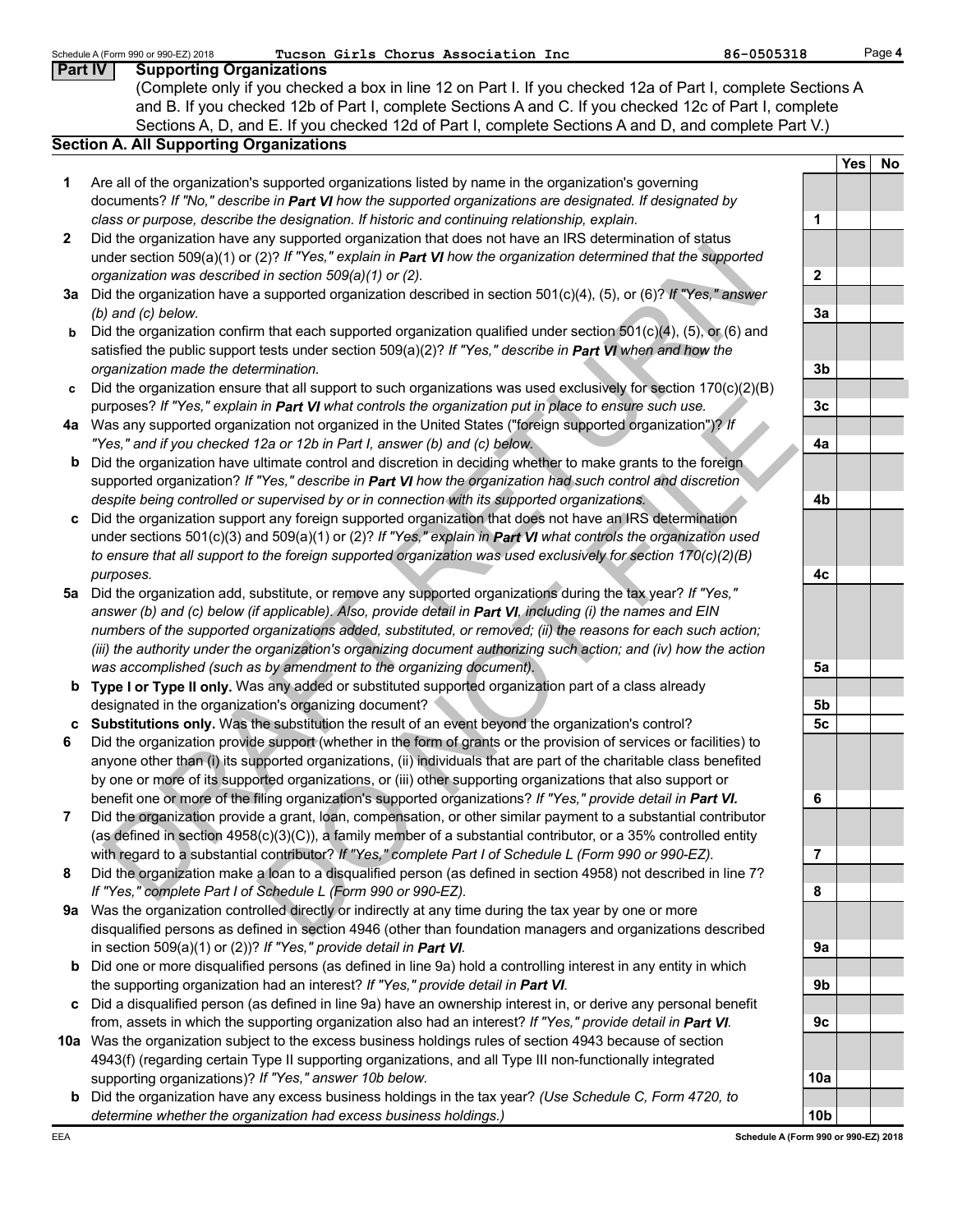|    | Tucson Girls Chorus Association Inc<br>Schedule A (Form 990 or 990-EZ) 2018                                                       | 86-0505318      |            | Page 5 |
|----|-----------------------------------------------------------------------------------------------------------------------------------|-----------------|------------|--------|
|    | <b>Supporting Organizations (continued)</b><br><b>Part IV</b>                                                                     |                 |            |        |
|    |                                                                                                                                   |                 | Yes        | No     |
| 11 | Has the organization accepted a gift or contribution from any of the following persons?                                           |                 |            |        |
|    | a A person who directly or indirectly controls, either alone or together with persons described in (b) and (c)                    |                 |            |        |
|    | below, the governing body of a supported organization?                                                                            | 11a             |            |        |
|    | <b>b</b> A family member of a person described in (a) above?                                                                      | 11 <sub>b</sub> |            |        |
|    | c A 35% controlled entity of a person described in (a) or (b) above? If "Yes" to a, b, or c, provide detail in Part VI.           | 11c             |            |        |
|    | <b>Section B. Type I Supporting Organizations</b>                                                                                 |                 |            |        |
|    |                                                                                                                                   |                 | Yes        | No     |
| 1  | Did the directors, trustees, or membership of one or more supported organizations have the power to                               |                 |            |        |
|    | regularly appoint or elect at least a majority of the organization's directors or trustees at all times during the                |                 |            |        |
|    | tax year? If "No," describe in Part VI how the supported organization(s) effectively operated, supervised, or                     |                 |            |        |
|    | controlled the organization's activities. If the organization had more than one supported organization,                           |                 |            |        |
|    | describe how the powers to appoint and/or remove directors or trustees were allocated among the supported                         |                 |            |        |
|    | organizations and what conditions or restrictions, if any, applied to such powers during the tax year.                            | 1               |            |        |
|    |                                                                                                                                   |                 |            |        |
| 2  | Did the organization operate for the benefit of any supported organization other than the supported                               |                 |            |        |
|    | organization(s) that operated, supervised, or controlled the supporting organization? If "Yes," explain in Part                   |                 |            |        |
|    | VI how providing such benefit carried out the purposes of the supported organization(s) that operated,                            |                 |            |        |
|    | supervised, or controlled the supporting organization.                                                                            | $\mathbf{2}$    |            |        |
|    | <b>Section C. Type II Supporting Organizations</b>                                                                                |                 |            |        |
|    |                                                                                                                                   |                 | <b>Yes</b> | No     |
| 1  | Were a majority of the organization's directors or trustees during the tax year also a majority of the directors                  |                 |            |        |
|    | or trustees of each of the organization's supported organization(s)? If "No," describe in Part VI how control                     |                 |            |        |
|    | or management of the supporting organization was vested in the same persons that controlled or managed                            |                 |            |        |
|    | the supported organization(s).                                                                                                    | 1               |            |        |
|    | <b>Section D. All Type III Supporting Organizations</b>                                                                           |                 |            |        |
|    |                                                                                                                                   |                 | <b>Yes</b> | No     |
| 1  | Did the organization provide to each of its supported organizations, by the last day of the fifth month of the                    |                 |            |        |
|    | organization's tax year, (i) a written notice describing the type and amount of support provided during the prior tax             |                 |            |        |
|    | year, (ii) a copy of the Form 990 that was most recently filed as of the date of notification, and (iii) copies of the            |                 |            |        |
|    | organization's governing documents in effect on the date of notification, to the extent not previously provided?                  | 1               |            |        |
| 2  | Were any of the organization's officers, directors, or trustees either (i) appointed or elected by the supported                  |                 |            |        |
|    | organization(s) or (ii) serving on the governing body of a supported organization? If "No," explain in Part VI how                |                 |            |        |
|    | the organization maintained a close and continuous working relationship with the supported organization(s).                       | $\mathbf{2}$    |            |        |
|    | By reason of the relationship described in (2), did the organization's supported organizations have a                             |                 |            |        |
|    | significant voice in the organization's investment policies and in directing the use of the organization's                        |                 |            |        |
|    | income or assets at all times during the tax year? If "Yes," describe in Part VI the role the organization's                      |                 |            |        |
|    | supported organizations played in this regard.                                                                                    | 3               |            |        |
|    | Section E. Type III Functionally Integrated Supporting Organizations                                                              |                 |            |        |
| 1  | Check the box next to the method that the organization used to satisfy the Integral Part Test during the year (see instructions). |                 |            |        |
| а  | The organization satisfied the Activities Test. Complete line 2 below.                                                            |                 |            |        |
| b  | The organization is the parent of each of its supported organizations. Complete line 3 below.                                     |                 |            |        |
| с  | The organization supported a governmental entity. Describe in Part VI how you supported a government entity (see instructions).   |                 |            |        |
| 2  | Activities Test. Answer (a) and (b) below.                                                                                        |                 | <b>Yes</b> | No.    |
| а  | Did substantially all of the organization's activities during the tax year directly further the exempt purposes of                |                 |            |        |
|    | the supported organization(s) to which the organization was responsive? If "Yes," then in Part VI identify                        |                 |            |        |
|    | those supported organizations and explain how these activities directly furthered their exempt purposes,                          |                 |            |        |
|    | how the organization was responsive to those supported organizations, and how the organization determined                         |                 |            |        |
|    | that these activities constituted substantially all of its activities.                                                            | 2a              |            |        |
|    | <b>b</b> Did the activities described in (a) constitute activities that, but for the organization's involvement, one or more      |                 |            |        |
|    | of the organization's supported organization(s) would have been engaged in? If "Yes," explain in Part VI the                      |                 |            |        |
|    | reasons for the organization's position that its supported organization(s) would have engaged in these                            |                 |            |        |
|    | activities but for the organization's involvement.                                                                                | 2b              |            |        |
| 3  | Parent of Supported Organizations. Answer (a) and (b) below.                                                                      |                 |            |        |
| а  | Did the organization have the power to regularly appoint or elect a majority of the officers, directors, or                       |                 |            |        |
|    | trustees of each of the supported organizations? Provide details in Part VI.                                                      | 3a              |            |        |

**b** Did the organization exercise a substantial degree of direction over the policies, programs, and activities of each of its supported organizations? *If "Yes," describe in Part VI the role played by the organization in this regard.*

**3b Schedule A (Form 990 or 990-EZ) 2018**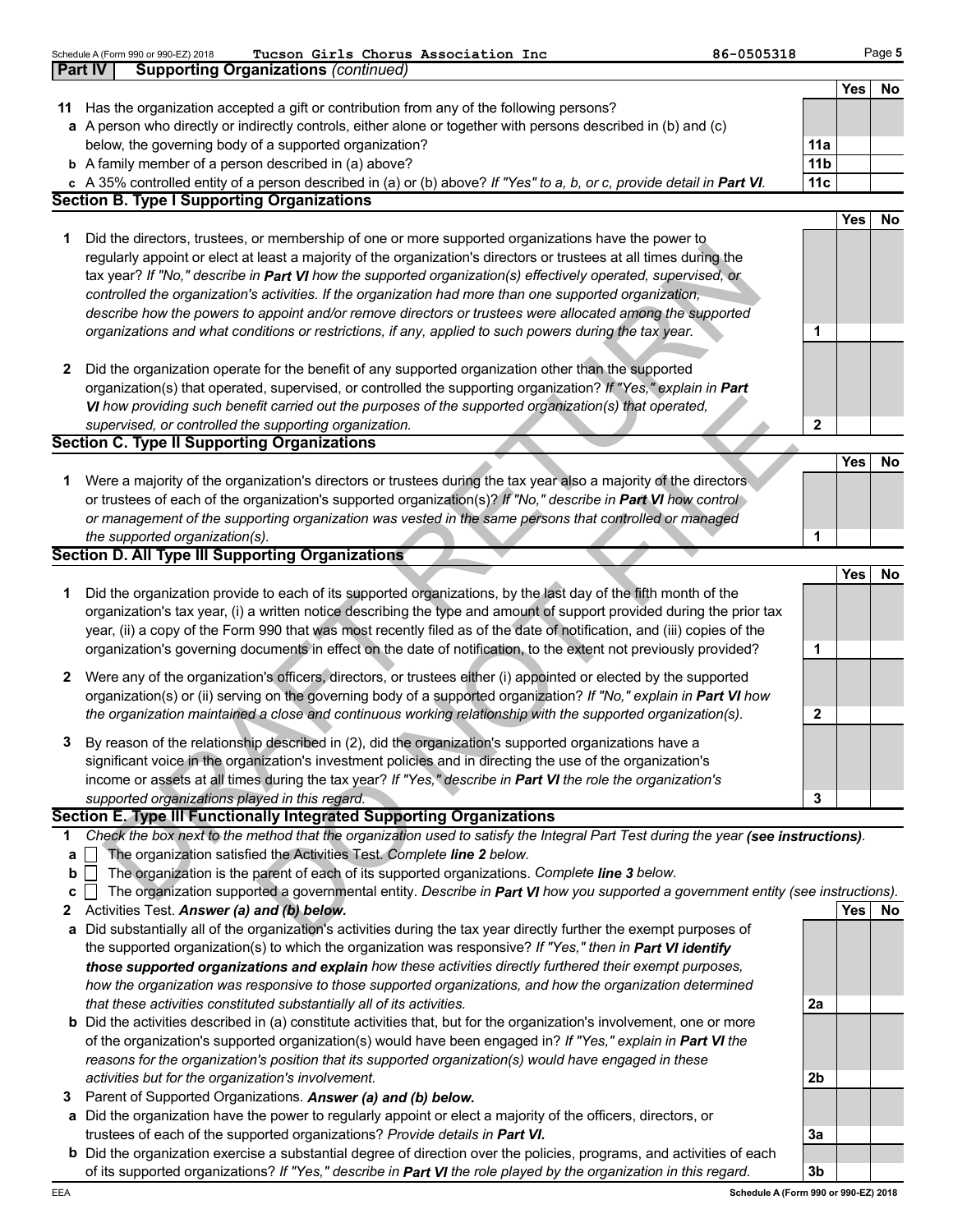|     | Tucson Girls Chorus Association Inc<br>Schedule A (Form 990 or 990-EZ) 2018                                                       |                         | 86-0505318     | Page 6                               |
|-----|-----------------------------------------------------------------------------------------------------------------------------------|-------------------------|----------------|--------------------------------------|
|     | Type III Non-Functionally Integrated 509(a)(3) Supporting Organizations<br>Part V                                                 |                         |                |                                      |
| 1   | Check here if the organization satisfied the Integral Part Test as a qualifying trust on Nov. 20, 1970 (explain in Part VI). See  |                         |                |                                      |
|     | instructions. All other Type III non-functionally integrated supporting organizations must complete Sections A through E.         |                         |                |                                      |
|     | <b>Section A - Adjusted Net Income</b>                                                                                            |                         | (A) Prior Year | (B) Current Year<br>(optional)       |
| 1   | Net short-term capital gain                                                                                                       | 1                       |                |                                      |
| 2   | Recoveries of prior-year distributions                                                                                            | $\mathbf 2$             |                |                                      |
| 3.  | Other gross income (see instructions)                                                                                             | 3                       |                |                                      |
| 4   | Add lines 1 through 3.                                                                                                            | 4                       |                |                                      |
|     | 5 Depreciation and depletion                                                                                                      | 5                       |                |                                      |
|     | 6 Portion of operating expenses paid or incurred for production or                                                                |                         |                |                                      |
|     | collection of gross income or for management, conservation, or                                                                    |                         |                |                                      |
|     | maintenance of property held for production of income (see instructions)                                                          | 6                       |                |                                      |
| 7   | Other expenses (see instructions)                                                                                                 | 7                       |                |                                      |
| 8   | Adjusted Net Income (subtract lines 5, 6, and 7 from line 4)                                                                      | 8                       |                |                                      |
|     | <b>Section B - Minimum Asset Amount</b>                                                                                           |                         | (A) Prior Year | (B) Current Year<br>(optional)       |
| 1   | Aggregate fair market value of all non-exempt-use assets (see                                                                     |                         |                |                                      |
|     | instructions for short tax year or assets held for part of year):                                                                 |                         |                |                                      |
|     | a Average monthly value of securities                                                                                             | 1a                      |                |                                      |
|     | <b>b</b> Average monthly cash balances                                                                                            | 1 <sub>b</sub>          |                |                                      |
|     | c Fair market value of other non-exempt-use assets                                                                                | 1c                      |                |                                      |
|     | d Total (add lines 1a, 1b, and 1c)                                                                                                | 1 <sub>d</sub>          |                |                                      |
|     | e Discount claimed for blockage or other                                                                                          |                         |                |                                      |
|     | factors (explain in detail in Part VI):                                                                                           |                         |                |                                      |
|     | 2 Acquisition indebtedness applicable to non-exempt-use assets                                                                    | 2                       |                |                                      |
|     | 3 Subtract line 2 from line 1d.                                                                                                   | $\overline{\mathbf{3}}$ |                |                                      |
| 4   | Cash deemed held for exempt use. Enter 1-1/2% of line 3 (for greater amount,                                                      |                         |                |                                      |
|     | see instructions).                                                                                                                | 4                       |                |                                      |
| 5   | Net value of non-exempt-use assets (subtract line 4 from line 3)                                                                  | 5                       |                |                                      |
| 6.  | Multiply line 5 by .035.                                                                                                          | 6                       |                |                                      |
| 7   | Recoveries of prior-year distributions                                                                                            | 7                       |                |                                      |
| 8   | Minimum Asset Amount (add line 7 to line 6)                                                                                       | 8                       |                |                                      |
|     | <b>Section C - Distributable Amount</b>                                                                                           |                         |                | <b>Current Year</b>                  |
|     | Adjusted net income for prior year (from Section A, line 8, Column A)                                                             | 1                       |                |                                      |
| 2   | Enter 85% of line 1                                                                                                               | $\mathbf{z}$            |                |                                      |
| 3   | Minimum asset amount for prior year (from Section B, line 8, Column A)                                                            | 3                       |                |                                      |
| 4   | Enter greater of line 2 or line 3.                                                                                                | 4                       |                |                                      |
| 5.  | Income tax imposed in prior year                                                                                                  | 5                       |                |                                      |
| 6   | Distributable Amount. Subtract line 5 from line 4, unless subject to                                                              |                         |                |                                      |
|     | emergency temporary reduction (see instructions).                                                                                 | 6                       |                |                                      |
| 7   | Check here if the current year is the organization's first as a non-functionally integrated Type III supporting organization (see |                         |                |                                      |
|     | instructions).                                                                                                                    |                         |                |                                      |
| EEA |                                                                                                                                   |                         |                | Schedule A (Form 990 or 990-EZ) 2018 |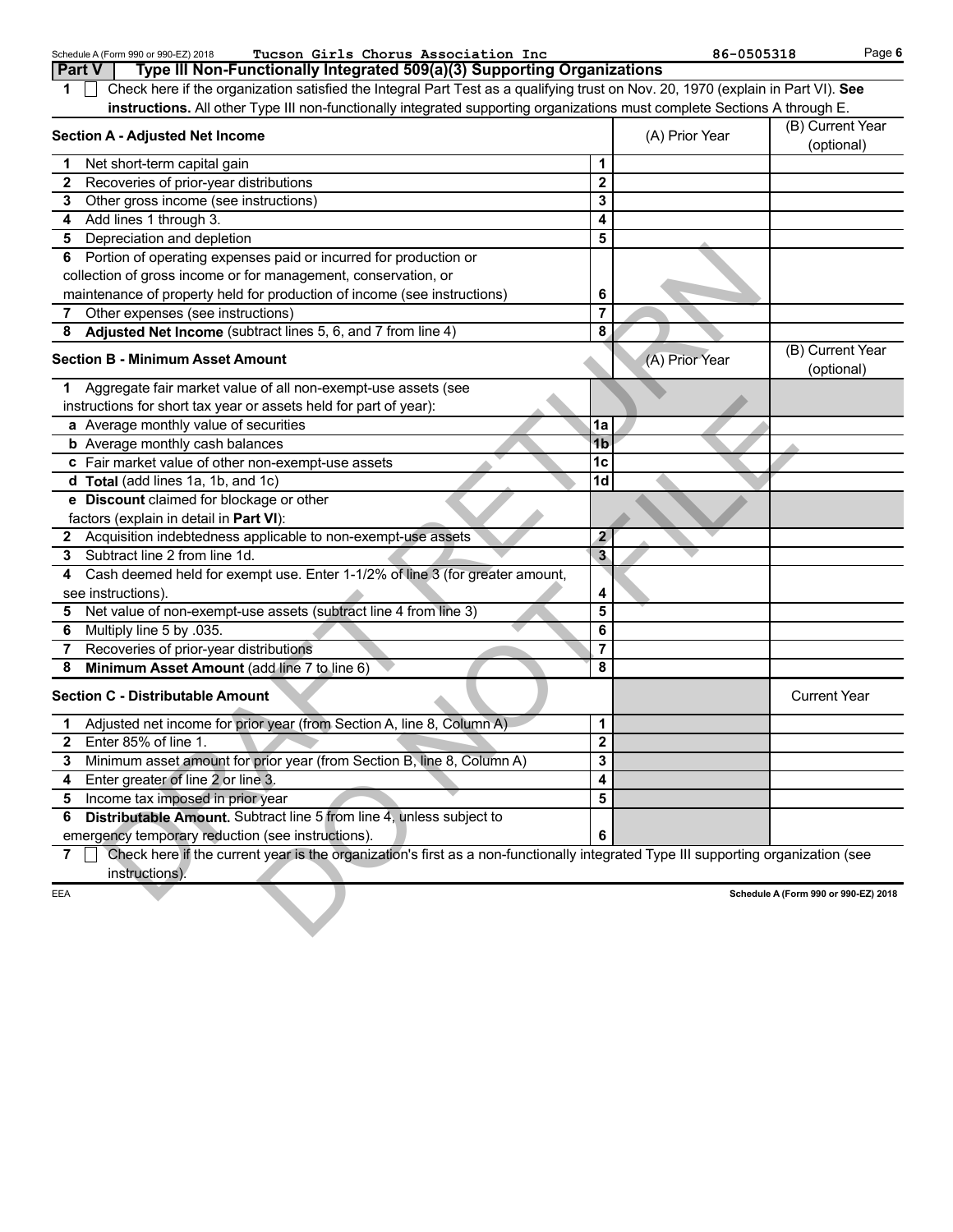| <b>Part V</b> | Tucson Girls Chorus Association Inc<br>Schedule A (Form 990 or 990-EZ) 2018<br>Type III Non-Functionally Integrated 509(a)(3) Supporting Organizations (continued) |                             | 86-0505318                                           | Page 7                                           |
|---------------|--------------------------------------------------------------------------------------------------------------------------------------------------------------------|-----------------------------|------------------------------------------------------|--------------------------------------------------|
|               | <b>Section D - Distributions</b>                                                                                                                                   |                             |                                                      | <b>Current Year</b>                              |
| 1             | Amounts paid to supported organizations to accomplish exempt purposes                                                                                              |                             |                                                      |                                                  |
| $\mathbf{2}$  | Amounts paid to perform activity that directly furthers exempt purposes of supported                                                                               |                             |                                                      |                                                  |
|               | organizations, in excess of income from activity                                                                                                                   |                             |                                                      |                                                  |
| 3             | Administrative expenses paid to accomplish exempt purposes of supported organizations                                                                              |                             |                                                      |                                                  |
| 4             | Amounts paid to acquire exempt-use assets                                                                                                                          |                             |                                                      |                                                  |
| 5             | Qualified set-aside amounts (prior IRS approval required)                                                                                                          |                             |                                                      |                                                  |
| 6             | Other distributions (describe in Part VI). See instructions.                                                                                                       |                             |                                                      |                                                  |
| 7             | Total annual distributions. Add lines 1 through 6.                                                                                                                 |                             |                                                      |                                                  |
| 8             | Distributions to attentive supported organizations to which the organization is responsive                                                                         |                             |                                                      |                                                  |
|               | (provide details in Part VI). See instructions.                                                                                                                    |                             |                                                      |                                                  |
| 9             | Distributable amount for 2018 from Section C, line 6                                                                                                               |                             |                                                      |                                                  |
|               | 10 Line 8 amount divided by Line 9 amount                                                                                                                          |                             |                                                      |                                                  |
|               | Section E - Distribution Allocations (see instructions)                                                                                                            | <b>Excess Distributions</b> | (ii)<br><b>Underdistributions</b><br><b>Pre-2018</b> | (iii)<br><b>Distributable</b><br>Amount for 2018 |
| 1.            | Distributable amount for 2018 from Section C, line 6                                                                                                               |                             |                                                      |                                                  |
| $\mathbf{2}$  | Underdistributions, if any, for years prior to 2018                                                                                                                |                             |                                                      |                                                  |
|               | (reasonable cause required - explain in Part VI). See                                                                                                              |                             |                                                      |                                                  |
|               | instructions.                                                                                                                                                      |                             |                                                      |                                                  |
| 3             | Excess distributions carryover, if any, to 2018                                                                                                                    |                             |                                                      |                                                  |
|               | <b>a</b> From 2013<br>$\alpha$ , $\alpha$ , $\alpha$ , $\alpha$ , $\alpha$ , $\alpha$                                                                              |                             |                                                      |                                                  |
|               | $b$ From 2014<br>$\alpha$ , and $\alpha$ , and $\alpha$ , and $\alpha$                                                                                             |                             |                                                      |                                                  |
|               | c From 2015<br><b>The second contract</b>                                                                                                                          |                             |                                                      |                                                  |
|               | d From 2016<br>.                                                                                                                                                   |                             |                                                      |                                                  |
|               | e From 2017<br>$\mathbf{r}$ , and $\mathbf{r}$ , and $\mathbf{r}$                                                                                                  |                             |                                                      |                                                  |
|               | f Total of lines 3a through e                                                                                                                                      |                             |                                                      |                                                  |
|               | g Applied to underdistributions of prior years                                                                                                                     |                             |                                                      |                                                  |
|               | h Applied to 2018 distributable amount                                                                                                                             |                             |                                                      |                                                  |
| j.            | Carryover from 2013 not applied (see instructions)                                                                                                                 |                             |                                                      |                                                  |
|               | Remainder. Subtract lines 3g, 3h, and 3i from 3f.                                                                                                                  |                             |                                                      |                                                  |
| 4             | Distributions for 2018 from<br>Section D, line 7:<br>\$                                                                                                            |                             |                                                      |                                                  |
|               | a Applied to underdistributions of prior years                                                                                                                     |                             |                                                      |                                                  |
|               | <b>b</b> Applied to 2018 distributable amount                                                                                                                      |                             |                                                      |                                                  |
|               | c Remainder. Subtract lines 4a and 4b from 4.                                                                                                                      |                             |                                                      |                                                  |
|               | 5 Remaining underdistributions for years prior to 2018, if                                                                                                         |                             |                                                      |                                                  |
|               | any. Subtract lines 3g and 4a from line 2. For result                                                                                                              |                             |                                                      |                                                  |
|               | greater than zero, explain in Part VI. See instructions.                                                                                                           |                             |                                                      |                                                  |
|               | 6 Remaining underdistributions for 2018. Subtract lines 3h                                                                                                         |                             |                                                      |                                                  |
|               | and 4b from line 1. For result greater than zero, explain in                                                                                                       |                             |                                                      |                                                  |
|               | Part VI. See instructions.                                                                                                                                         |                             |                                                      |                                                  |
|               | 7 Excess distributions carryover to 2019. Add lines 3j                                                                                                             |                             |                                                      |                                                  |
|               | and 4c.                                                                                                                                                            |                             |                                                      |                                                  |
| 8             | Breakdown of line 7:                                                                                                                                               |                             |                                                      |                                                  |
|               | a Excess from 2014<br>$\sim$ $\sim$ $\sim$ $\sim$                                                                                                                  |                             |                                                      |                                                  |
|               | <b>b</b> Excess from 2015<br>$\sim$ $\sim$ $\sim$ $\sim$                                                                                                           |                             |                                                      |                                                  |
|               | c Excess from 2016<br>$\sim$ $\sim$ $\sim$ $\sim$                                                                                                                  |                             |                                                      |                                                  |
|               | d Excess from 2017<br>.                                                                                                                                            |                             |                                                      |                                                  |
|               | e Excess from 2018<br>$\sim$ $\sim$ $\sim$ $\sim$                                                                                                                  |                             |                                                      |                                                  |
| EEA           |                                                                                                                                                                    |                             |                                                      | Schedule A (Form 990 or 990-EZ) 2018             |

**Schedule A (Form 990 or 990-EZ) 2018**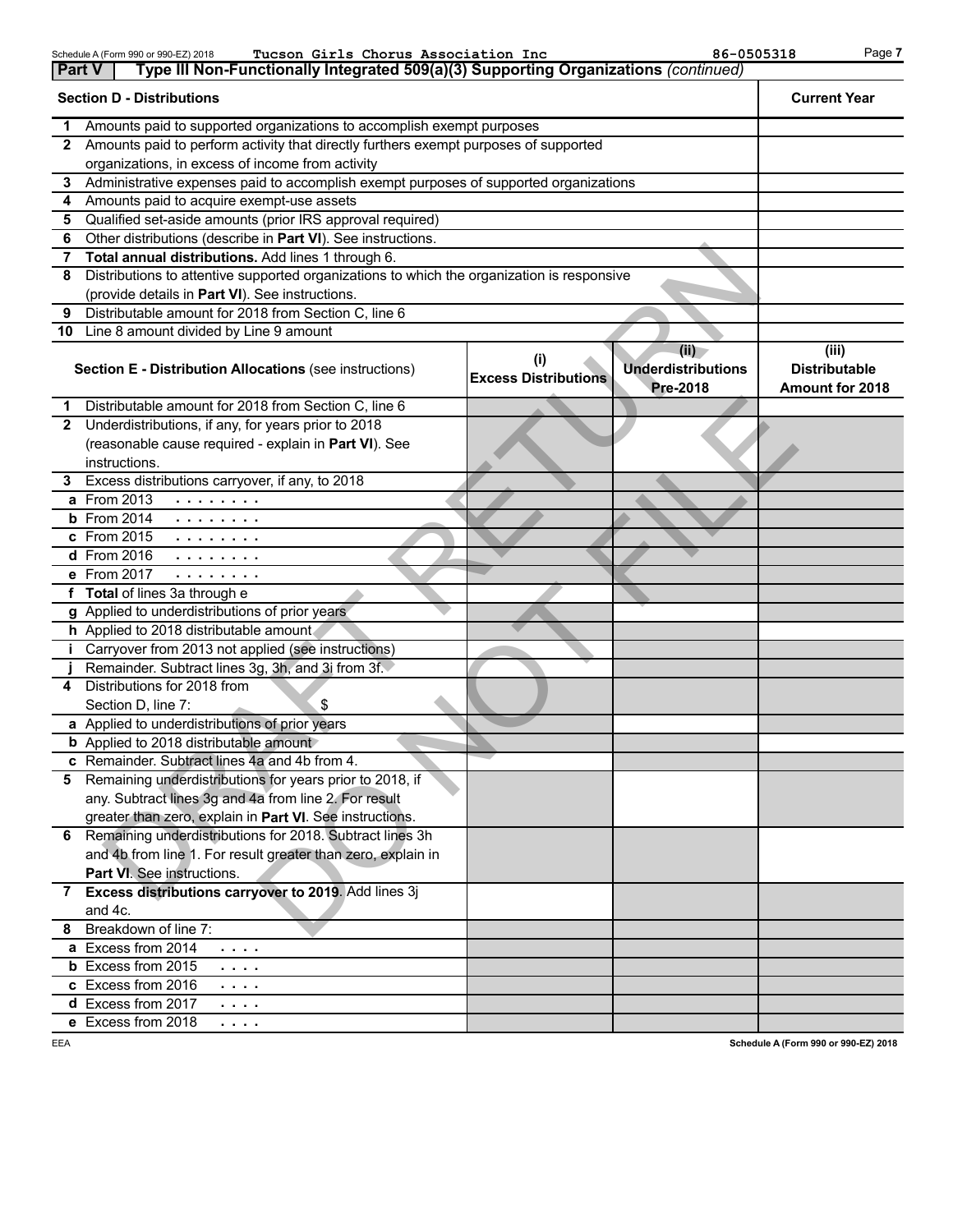|                | Page 8<br>Schedule A (Form 990 or 990-EZ) 2018                                                                                                                                                                                                                                                                                                                                                                                                                                                                                                                                              |
|----------------|---------------------------------------------------------------------------------------------------------------------------------------------------------------------------------------------------------------------------------------------------------------------------------------------------------------------------------------------------------------------------------------------------------------------------------------------------------------------------------------------------------------------------------------------------------------------------------------------|
| <b>Part VI</b> | Supplemental Information. Provide the explanations required by Part II, line 10; Part II, line 17a or 17b; Part<br>III, line 12; Part IV, Section A, lines 1, 2, 3b, 3c, 4b, 4c, 5a, 6, 9a, 9b, 9c, 11a, 11b, and 11c; Part IV, Section<br>B, lines 1 and 2; Part IV, Section C, line 1; Part IV, Section D, lines 2 and 3; Part IV, Section E, lines 1c, 2a, 2b,<br>3a, and 3b; Part V, line 1; Part V, Section B, line 1e; Part V, Section D, lines 5, 6, and 8; and Part V, Section E,<br>lines 2, 5, and 6. Also complete this part for any additional information. (See instructions.) |
|                |                                                                                                                                                                                                                                                                                                                                                                                                                                                                                                                                                                                             |
|                |                                                                                                                                                                                                                                                                                                                                                                                                                                                                                                                                                                                             |
|                |                                                                                                                                                                                                                                                                                                                                                                                                                                                                                                                                                                                             |
|                |                                                                                                                                                                                                                                                                                                                                                                                                                                                                                                                                                                                             |
|                |                                                                                                                                                                                                                                                                                                                                                                                                                                                                                                                                                                                             |
|                |                                                                                                                                                                                                                                                                                                                                                                                                                                                                                                                                                                                             |
|                |                                                                                                                                                                                                                                                                                                                                                                                                                                                                                                                                                                                             |
|                |                                                                                                                                                                                                                                                                                                                                                                                                                                                                                                                                                                                             |
|                |                                                                                                                                                                                                                                                                                                                                                                                                                                                                                                                                                                                             |
|                |                                                                                                                                                                                                                                                                                                                                                                                                                                                                                                                                                                                             |
|                |                                                                                                                                                                                                                                                                                                                                                                                                                                                                                                                                                                                             |
|                |                                                                                                                                                                                                                                                                                                                                                                                                                                                                                                                                                                                             |
|                |                                                                                                                                                                                                                                                                                                                                                                                                                                                                                                                                                                                             |
|                |                                                                                                                                                                                                                                                                                                                                                                                                                                                                                                                                                                                             |
|                |                                                                                                                                                                                                                                                                                                                                                                                                                                                                                                                                                                                             |
|                |                                                                                                                                                                                                                                                                                                                                                                                                                                                                                                                                                                                             |
|                |                                                                                                                                                                                                                                                                                                                                                                                                                                                                                                                                                                                             |
|                |                                                                                                                                                                                                                                                                                                                                                                                                                                                                                                                                                                                             |
|                |                                                                                                                                                                                                                                                                                                                                                                                                                                                                                                                                                                                             |
|                |                                                                                                                                                                                                                                                                                                                                                                                                                                                                                                                                                                                             |
|                |                                                                                                                                                                                                                                                                                                                                                                                                                                                                                                                                                                                             |
|                |                                                                                                                                                                                                                                                                                                                                                                                                                                                                                                                                                                                             |
|                |                                                                                                                                                                                                                                                                                                                                                                                                                                                                                                                                                                                             |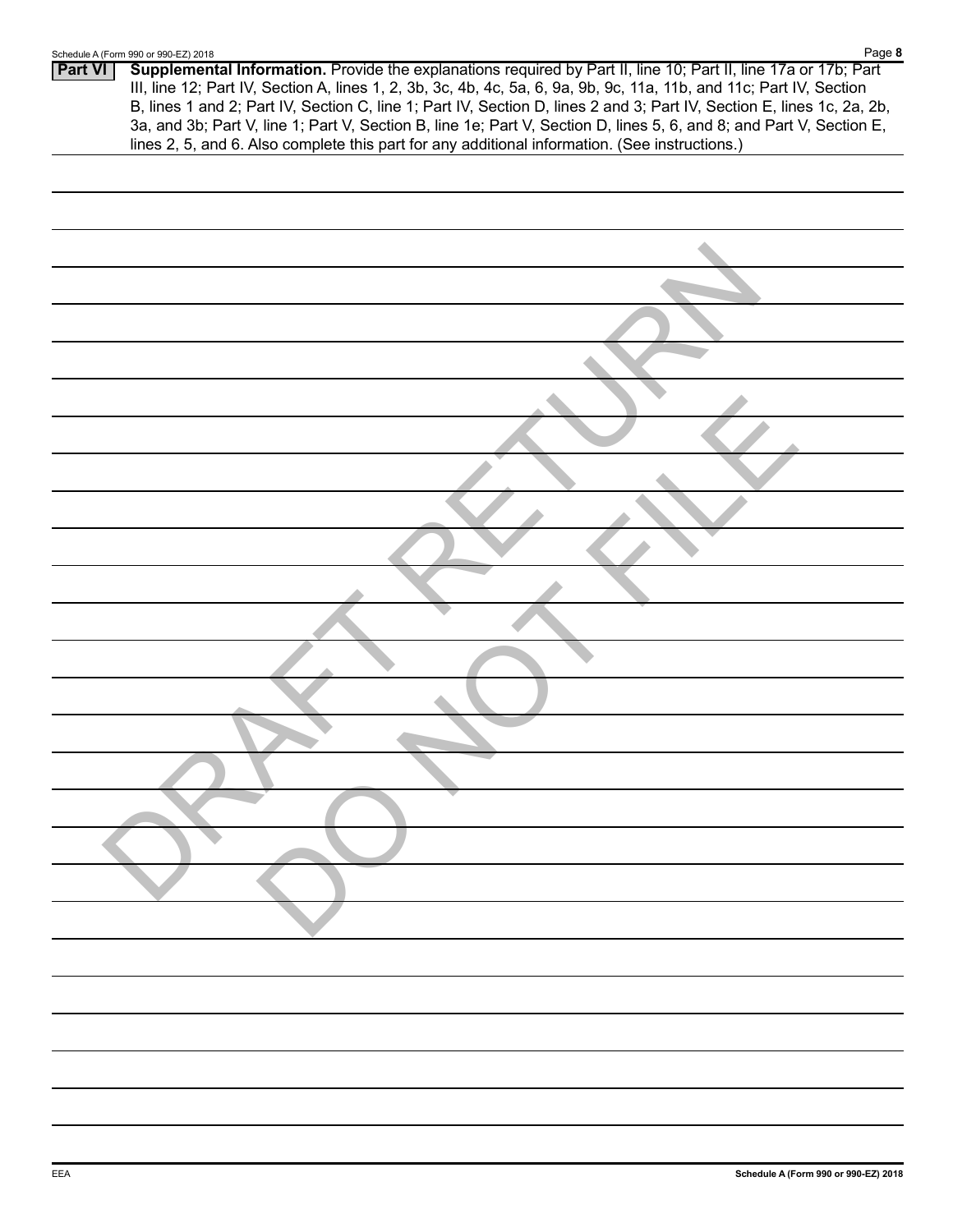# **(Form 990, 990-EZ,**

Department of the Treasury Internal Revenue Service

# **Schedule B Schedule of Contributors**

**or 990-PF) Attach to Form 990, Form 990-EZ, or Form 990-PF.**

OMB No. 1545-0047

**2018**

**Go to** *www.irs.gov/Form990 for the latest information.*

Name of the organization

|                                     | _____      |
|-------------------------------------|------------|
| Tucson Girls Chorus Association Inc | 86-0505318 |

|            | <b>Employer identification number</b> |  |
|------------|---------------------------------------|--|
| 86-0505318 |                                       |  |

|  |                                       | IUCSON GILIS CNOIUS ASSOCIG |
|--|---------------------------------------|-----------------------------|
|  | <b>Organization type</b> (check one): |                             |

| Filers of:           |                                                                                                                                                                                                                                                                                                                                                                                                                                                                                                                | Section: |                                                                              |                                                                                                                             |  |
|----------------------|----------------------------------------------------------------------------------------------------------------------------------------------------------------------------------------------------------------------------------------------------------------------------------------------------------------------------------------------------------------------------------------------------------------------------------------------------------------------------------------------------------------|----------|------------------------------------------------------------------------------|-----------------------------------------------------------------------------------------------------------------------------|--|
|                      | Form 990 or 990-EZ                                                                                                                                                                                                                                                                                                                                                                                                                                                                                             | Χ        | $501(c)$ (3<br>) (enter number) organization                                 |                                                                                                                             |  |
|                      |                                                                                                                                                                                                                                                                                                                                                                                                                                                                                                                |          |                                                                              | 4947(a)(1) nonexempt charitable trust not treated as a private foundation                                                   |  |
|                      |                                                                                                                                                                                                                                                                                                                                                                                                                                                                                                                |          | 527 political organization                                                   |                                                                                                                             |  |
| Form 990-PF          |                                                                                                                                                                                                                                                                                                                                                                                                                                                                                                                |          | 501(c)(3) exempt private foundation                                          |                                                                                                                             |  |
|                      |                                                                                                                                                                                                                                                                                                                                                                                                                                                                                                                |          | 4947(a)(1) nonexempt charitable trust treated as a private foundation        |                                                                                                                             |  |
|                      |                                                                                                                                                                                                                                                                                                                                                                                                                                                                                                                |          | 501(c)(3) taxable private foundation                                         |                                                                                                                             |  |
|                      |                                                                                                                                                                                                                                                                                                                                                                                                                                                                                                                |          | Check if your organization is covered by the General Rule or a Special Rule. |                                                                                                                             |  |
| instructions.        |                                                                                                                                                                                                                                                                                                                                                                                                                                                                                                                |          |                                                                              | Note: Only a section 501(c)(7), (8), or (10) organization can check boxes for both the General Rule and a Special Rule. See |  |
| General Rule         |                                                                                                                                                                                                                                                                                                                                                                                                                                                                                                                |          |                                                                              |                                                                                                                             |  |
| X                    | For an organization filing Form 990, 990-EZ, or 990-PF that received, during the year, contributions totaling \$5,000<br>or more (in money or property) from any one contributor. Complete Parts I and II. See instructions for determining a<br>contributor's total contributions.                                                                                                                                                                                                                            |          |                                                                              |                                                                                                                             |  |
| <b>Special Rules</b> |                                                                                                                                                                                                                                                                                                                                                                                                                                                                                                                |          |                                                                              |                                                                                                                             |  |
|                      | For an organization described in section 501(c)(3) filing Form 990 or 990-EZ that met the 33 1/3% support test of the<br>regulations under sections $509(a)(1)$ and $170(b)(1)(A)(vi)$ , that checked Schedule A (Form 990 or 990-EZ), Part II, line<br>13, 16a, or 16b, and that received from any one contributor, during the year, total contributions of the greater of (1)<br>\$5,000; or (2) 2% of the amount on (i) Form 990, Part VIII, line 1h; or (ii) Form 990-EZ, line 1. Complete Parts I and II. |          |                                                                              |                                                                                                                             |  |
|                      | For an organization described in section 501(c)(7), (8), or (10) filing Form 990 or 990-EZ that received from any one<br>contributor, during the year, total contributions of more than \$1,000 exclusively for religious, charitable, scientific,<br>literary, or educational purposes, or for the prevention of cruelty to children or animals. Complete Parts I (entering<br>"N/A" in column (b) instead of the contributor name and address), II, and III.                                                 |          |                                                                              |                                                                                                                             |  |
|                      | For an organization described in section 501(c)(7), (8), or (10) filing Form 990 or 990-EZ that received from any one<br>contributor, during the year, contributions exclusively for religious, charitable, etc., purposes, but no such<br>contributions totaled more than \$1,000. If this box is checked, enter here the total contributions that were received                                                                                                                                              |          |                                                                              |                                                                                                                             |  |

### **General Rule**

#### **Special Rules**

 $\Box$  For an organization described in section 501(c)(7), (8), or (10) filing Form 990 or 990-EZ that received from any one contributor, during the year, contributions *exclusively* for religious, charitable, etc., purposes, but no such contributions totaled more than \$1,000. If this box is checked, enter here the total contributions that were received during the year for an *exclusively* religious, charitable, etc., purpose. Don't complete any of the parts unless the **General Rule** applies to this organization because it received *nonexclusively* religious, charitable, etc., contributions totaling \$5,000 or more during the year \$ . . . . . . . . . . . . . . . . . . . . . . . . . . . . . . . . . .

**Caution:** An organization that isn't covered by the General Rule and/or the Special Rules doesn't file Schedule B (Form 990, 990-EZ, or 990-PF), but it **must** answer "No" on Part IV, line 2, of its Form 990; or check the box on line H of its Form 990-EZ or on its Form 990-PF, Part I, line 2, to certify that it doesn't meet the filing requirements of Schedule B (Form 990, 990-EZ, or 990-PF).

**For Paperwork Reduction Act Notice, see the Instructions for Form 990, 990-EZ, or 990-PF. Schedule B (Form 990, 990-EZ, or 990-PF) (2018)** EEA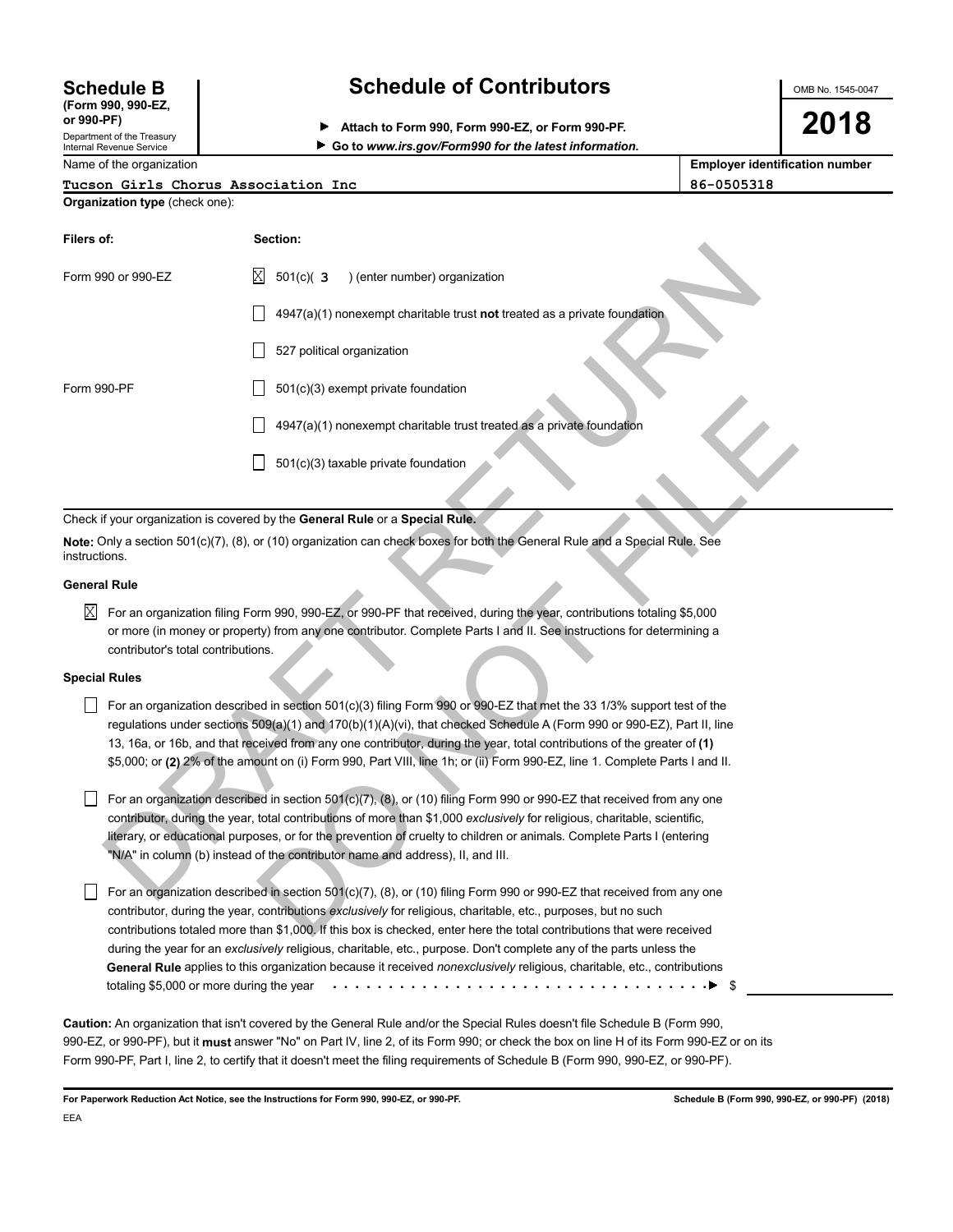Name of organization

**2** Page **Employer identification number**

**Tucson Girls Chorus Association Inc 86-0505318**

| Part I                  | Contributors (see instructions). Use duplicate copies of Part I if additional space is needed. |                                   |                                                                                                |
|-------------------------|------------------------------------------------------------------------------------------------|-----------------------------------|------------------------------------------------------------------------------------------------|
| (a)<br>No.              | (b)<br>Name, address, and ZIP + 4                                                              | (c)<br><b>Total contributions</b> | (d)<br>Type of contribution                                                                    |
| $\mathbf{1}$            | Arizona Commission on the Arts<br>417 W. Roosevelt St.                                         | \$<br>17,100                      | <b>Person</b><br><b>Payroll</b><br><b>Noncash</b>                                              |
|                         | Phoenix, AZ 85003                                                                              |                                   | (Complete Part II for<br>noncash contributions.)                                               |
| (a)<br>No.              | (b)<br>Name, address, and ZIP + 4                                                              | (c)<br><b>Total contributions</b> | (d)<br>Type of contribution                                                                    |
| $\overline{2}$          | The Stonewall Foundation                                                                       |                                   | <b>Person</b><br>Payroll                                                                       |
|                         | 3125 Melpomene Way                                                                             | 35,000                            | <b>Noncash</b><br>(Complete Part II for                                                        |
|                         | Tucson, AZ 85749                                                                               |                                   | noncash contributions.)                                                                        |
| (a)<br>No.              | (b)<br>Name, address, and ZIP + 4                                                              | (c)<br><b>Total contributions</b> | (d)<br><b>Type of contribution</b>                                                             |
| $\overline{\mathbf{3}}$ | Victor & Regina Fresolone                                                                      |                                   | <b>Person</b><br>Payroll                                                                       |
|                         | 994 W Tortolita Mountain C                                                                     | S<br>10,167                       | <b>Noncash</b><br>(Complete Part II for                                                        |
|                         | Tucson, AZ 85755                                                                               |                                   | noncash contributions.)                                                                        |
| (a)<br>No.              | (b)<br>Name, address, and ZIP + 4                                                              | (c)<br><b>Total contributions</b> | (d)<br>Type of contribution                                                                    |
| $\overline{\mathbf{4}}$ | Zuckerman Community Outreach Founda<br>2250 E Broadway Blvd<br>AZ 85719<br>Tucson,             | \$<br>5,000                       | <b>Person</b><br>Payroll<br><b>Noncash</b><br>(Complete Part II for<br>noncash contributions.) |
| (a)<br>No.              | (b)<br>Name, address, and ZIP + 4                                                              | (c)<br>Total contributions        | (d)<br><b>Type of contribution</b>                                                             |
| 5 <sub>1</sub>          | Janice F Levin Irrevocable Trust<br>6964 E Century Park Dr<br>Tucson, AZ 85756                 | \$<br>7,500                       | Person<br>Payroll<br><b>Noncash</b><br>(Complete Part II for<br>noncash contributions.)        |
| (a)<br>No.              | (b)<br>Name, address, and ZIP + 4                                                              | (c)<br><b>Total contributions</b> | (d)<br>Type of contribution                                                                    |
| 6                       | Levin Family Irrevocable Trust<br>6964 E Century Park Dr                                       | \$<br>7,500                       | <b>Person</b><br>Payroll<br><b>Noncash</b>                                                     |
|                         | Tucson, AZ 85756                                                                               |                                   | (Complete Part II for<br>noncash contributions.)                                               |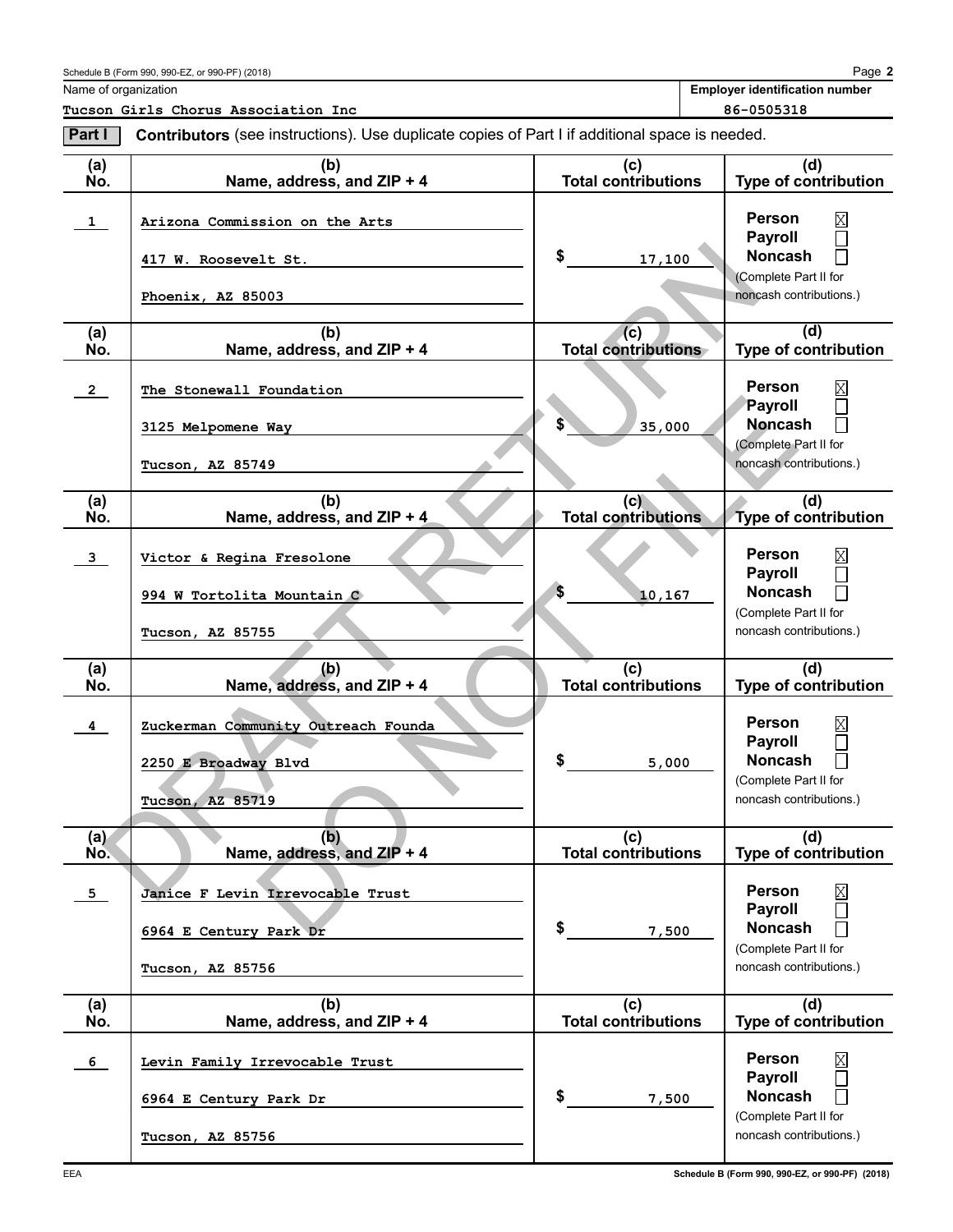| Schedule B (Form 990, 990-EZ, or 990-PF) (2018) |  |  |  |  |
|-------------------------------------------------|--|--|--|--|
|-------------------------------------------------|--|--|--|--|

| Name of organization |  |
|----------------------|--|

**Employer identification number**

**Tucson Girls Chorus Association Inc 86-0505318**

**2** Page

| Part I         | <b>Contributors</b> (see instructions). Use duplicate copies of Part I if additional space is needed. |                                   |                                                                                                                      |
|----------------|-------------------------------------------------------------------------------------------------------|-----------------------------------|----------------------------------------------------------------------------------------------------------------------|
| (a)<br>No.     | (b)<br>Name, address, and ZIP + 4                                                                     | (c)<br>Total contributions        | (d)<br>Type of contribution                                                                                          |
| 7 <sub>1</sub> | SBK Stearns Family Foundation<br>6840 N.Los Leones Dr<br>Tucson, AZ 85718                             | \$<br>10,000                      | <b>Person</b><br>⊠<br><b>Payroll</b><br>Γ<br><b>Noncash</b><br>П<br>(Complete Part II for<br>noncash contributions.) |
| (a)<br>No.     | (b)<br>Name, address, and ZIP + 4                                                                     | (c)<br><b>Total contributions</b> | (d)<br>Type of contribution                                                                                          |
|                |                                                                                                       |                                   | <b>Person</b><br>Payroll<br><b>Noncash</b><br>(Complete Part II for<br>noncash contributions.)                       |
| (a)<br>No.     | (b)<br>Name, address, and ZIP + 4                                                                     | (c)<br><b>Total contributions</b> | (d)<br>Type of contribution                                                                                          |
|                |                                                                                                       | S                                 | <b>Person</b><br><b>Payroll</b><br><b>Noncash</b><br>Г<br>(Complete Part II for<br>noncash contributions.)           |
| (a)<br>No.     | (b)<br>Name, address, and ZIP + 4                                                                     | (c)<br><b>Total contributions</b> | (d)<br><b>Type of contribution</b>                                                                                   |
|                |                                                                                                       | \$                                | <b>Person</b><br><b>Payroll</b><br><b>Noncash</b><br>П<br>(Complete Part II for<br>noncash contributions.)           |
| (a)<br>No.     | (b)<br>Name, address, and ZIP + 4                                                                     | (c)<br>Total contributions        | (d)<br>Type of contribution                                                                                          |
|                |                                                                                                       | \$                                | <b>Person</b><br><b>Payroll</b><br><b>Noncash</b><br>(Complete Part II for<br>noncash contributions.)                |
| (a)<br>No.     | (b)<br>Name, address, and ZIP + 4                                                                     | (c)<br><b>Total contributions</b> | (d)<br><b>Type of contribution</b>                                                                                   |
|                |                                                                                                       | \$                                | <b>Person</b><br><b>Payroll</b><br><b>Noncash</b><br>(Complete Part II for<br>noncash contributions.)                |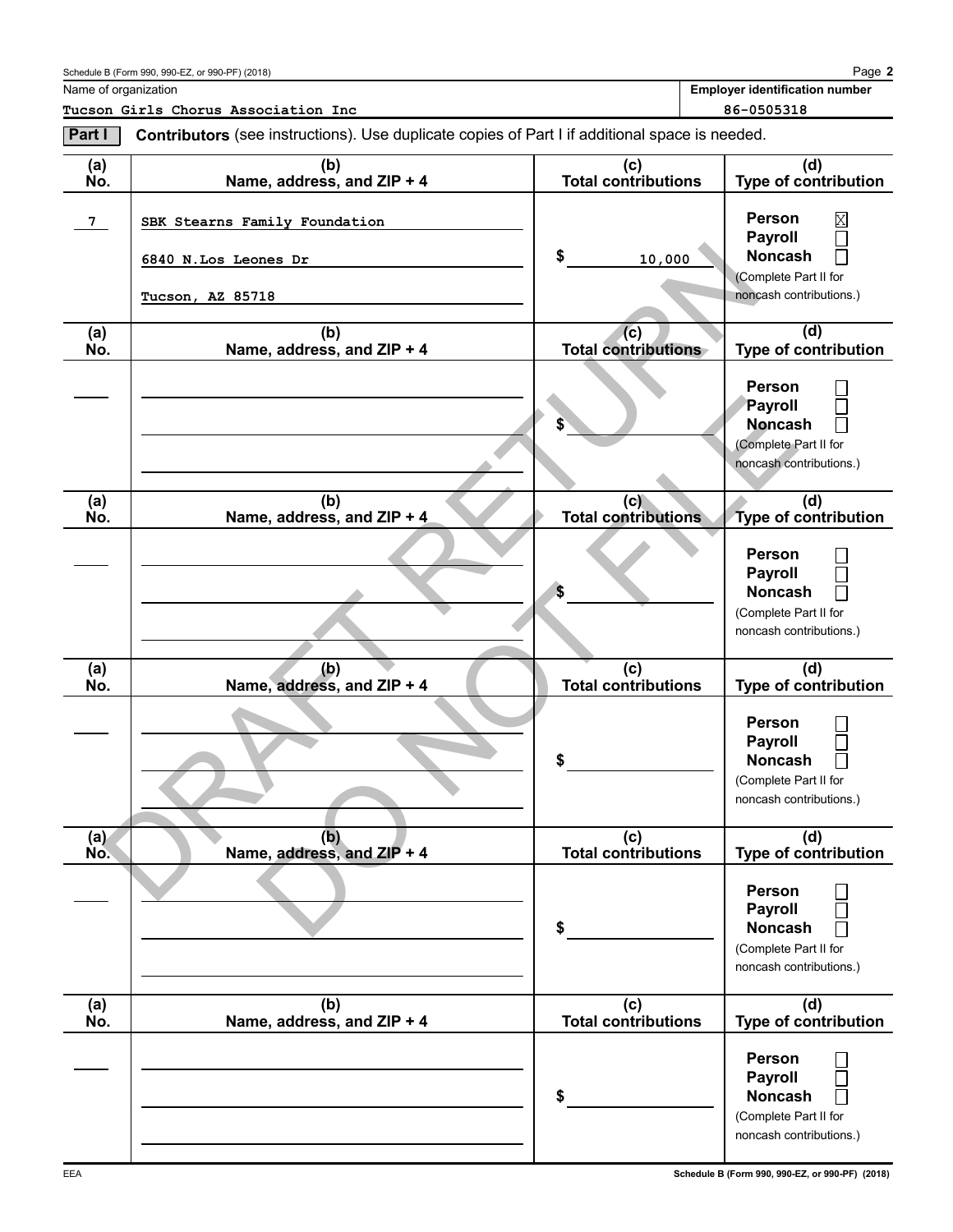|              | <b>SCHEDULE D</b>               |                                                                                                                                                              | <b>Supplemental Financial Statements</b>                                                                                                                |                                       | OMB No. 1545-0047               |
|--------------|---------------------------------|--------------------------------------------------------------------------------------------------------------------------------------------------------------|---------------------------------------------------------------------------------------------------------------------------------------------------------|---------------------------------------|---------------------------------|
|              | (Form 990)                      |                                                                                                                                                              | Complete if the organization answered "Yes" on Form 990,                                                                                                |                                       | 2018                            |
|              |                                 |                                                                                                                                                              | Part IV, line 6, 7, 8, 9, 10, 11a, 11b, 11c, 11d, 11e, 11f, 12a, or 12b.                                                                                |                                       |                                 |
|              | Department of the Treasury      |                                                                                                                                                              | Attach to Form 990.                                                                                                                                     |                                       | <b>Open to Public</b>           |
|              | Internal Revenue Service        |                                                                                                                                                              | Go to www.irs.gov/Form990 for instructions and the latest information.                                                                                  |                                       | Inspection                      |
|              | Name of the organization        |                                                                                                                                                              |                                                                                                                                                         | <b>Employer identification number</b> |                                 |
| Part I       |                                 | Tucson Girls Chorus Association Inc                                                                                                                          | Organizations Maintaining Donor Advised Funds or Other Similar Funds or Accounts.                                                                       | 86-0505318                            |                                 |
|              |                                 | Complete if the organization answered "Yes" on Form 990, Part IV, line 6.                                                                                    |                                                                                                                                                         |                                       |                                 |
|              |                                 |                                                                                                                                                              | (a) Donor advised funds                                                                                                                                 | (b) Funds and other accounts          |                                 |
| 1            |                                 | Total number at end of year $\cdots$                                                                                                                         |                                                                                                                                                         |                                       |                                 |
| 2            |                                 | Aggregate value of contributions to (during year)                                                                                                            |                                                                                                                                                         |                                       |                                 |
| 3            |                                 | Aggregate value of grants from (during year)<br>$\sim$ $\sim$                                                                                                |                                                                                                                                                         |                                       |                                 |
| 4            |                                 | Aggregate value at end of year $\cdots$                                                                                                                      |                                                                                                                                                         |                                       |                                 |
| 5            |                                 |                                                                                                                                                              | Did the organization inform all donors and donor advisors in writing that the assets held in donor advised                                              |                                       |                                 |
|              |                                 | funds are the organization's property, subject to the organization's exclusive legal control?                                                                |                                                                                                                                                         |                                       | No<br>Yes                       |
| 6            |                                 |                                                                                                                                                              | Did the organization inform all grantees, donors, and donor advisors in writing that grant funds can be used                                            |                                       |                                 |
|              |                                 |                                                                                                                                                              | only for charitable purposes and not for the benefit of the donor or donor advisor, or for any other purpose                                            |                                       |                                 |
|              |                                 | conferring impermissible private benefit?                                                                                                                    |                                                                                                                                                         |                                       | <b>Yes</b><br>No                |
|              | Part II                         | <b>Conservation Easements.</b>                                                                                                                               |                                                                                                                                                         |                                       |                                 |
|              |                                 | Complete if the organization answered "Yes" on Form 990, Part IV, line 7.                                                                                    |                                                                                                                                                         |                                       |                                 |
| 1            |                                 | Purpose(s) of conservation easements held by the organization (check all that apply).<br>Preservation of land for public use (e.g., recreation or education) |                                                                                                                                                         |                                       |                                 |
|              | Protection of natural habitat   |                                                                                                                                                              | Preservation of a historically important land area<br>Preservation of a certified historic structure                                                    |                                       |                                 |
|              | Preservation of open space      |                                                                                                                                                              |                                                                                                                                                         |                                       |                                 |
| $\mathbf{2}$ |                                 |                                                                                                                                                              | Complete lines 2a through 2d if the organization held a qualified conservation contribution in the form of a conservation                               |                                       |                                 |
|              |                                 | easement on the last day of the tax year.                                                                                                                    |                                                                                                                                                         |                                       | Held at the End of the Tax Year |
| а            |                                 | Total number of conservation easements                                                                                                                       |                                                                                                                                                         | 2a                                    |                                 |
| b            |                                 | Total acreage restricted by conservation easements                                                                                                           | . <i>.</i> .                                                                                                                                            | 2 <sub>b</sub>                        |                                 |
| c            |                                 | Number of conservation easements on a certified historic structure included in (a)                                                                           |                                                                                                                                                         | 2c                                    |                                 |
| d            |                                 | Number of conservation easements included in (c) acquired after 7/25/06, and not on a                                                                        |                                                                                                                                                         |                                       |                                 |
|              |                                 | historic structure listed in the National Register                                                                                                           |                                                                                                                                                         | 2d                                    |                                 |
| 3            |                                 |                                                                                                                                                              | Number of conservation easements modified, transferred, released, extinguished, or terminated by the organization during the                            |                                       |                                 |
|              | tax year I                      |                                                                                                                                                              |                                                                                                                                                         |                                       |                                 |
| 4            |                                 | Number of states where property subject to conservation easement is located                                                                                  |                                                                                                                                                         |                                       |                                 |
| 5            |                                 |                                                                                                                                                              | Does the organization have a written policy regarding the periodic monitoring, inspection, handling of                                                  |                                       |                                 |
|              |                                 | violations, and enforcement of the conservation easements it holds?                                                                                          |                                                                                                                                                         |                                       | Yes<br>No                       |
| 6            |                                 |                                                                                                                                                              | Staff and volunteer hours devoted to monitoring, inspecting, handling of violations, and enforcing conservation easements during the year               |                                       |                                 |
|              |                                 |                                                                                                                                                              |                                                                                                                                                         |                                       |                                 |
| 7            |                                 |                                                                                                                                                              | Amount of expenses incurred in monitoring, inspecting, handling of violations, and enforcing conservation easements during the year                     |                                       |                                 |
|              | $\blacktriangleright$ \$        |                                                                                                                                                              |                                                                                                                                                         |                                       |                                 |
| 8            | and section $170(h)(4)(B)(ii)?$ |                                                                                                                                                              | Does each conservation easement reported on line 2(d) above satisfy the requirements of section 170(h)(4)(B)(i)                                         |                                       | $\Box$ Yes                      |
| 9            |                                 |                                                                                                                                                              | In Part XIII, describe how the organization reports conservation easements in its revenue and expense statement, and                                    |                                       | l No                            |
|              |                                 |                                                                                                                                                              | balance sheet, and include, if applicable, the text of the footnote to the organization's financial statements that describes the                       |                                       |                                 |
|              |                                 | organization's accounting for conservation easements.                                                                                                        |                                                                                                                                                         |                                       |                                 |
|              | Part III                        |                                                                                                                                                              | Organizations Maintaining Collections of Art, Historical Treasures, or Other Similar Assets.                                                            |                                       |                                 |
|              |                                 | Complete if the organization answered "Yes" on Form 990, Part IV, line 8.                                                                                    |                                                                                                                                                         |                                       |                                 |
| 1a           |                                 |                                                                                                                                                              | If the organization elected, as permitted under SFAS 116 (ASC 958), not to report in its revenue statement and balance sheet                            |                                       |                                 |
|              |                                 |                                                                                                                                                              | works of art, historical treasures, or other similar assets held for public exhibition, education, or research in furtherance of                        |                                       |                                 |
|              |                                 |                                                                                                                                                              | public service, provide, in Part XIII, the text of the footnote to its financial statements that describes these items.                                 |                                       |                                 |
| b            |                                 |                                                                                                                                                              | If the organization elected, as permitted under SFAS 116 (ASC 958), to report in its revenue statement and balance sheet                                |                                       |                                 |
|              |                                 |                                                                                                                                                              | works of art, historical treasures, or other similar assets held for public exhibition, education, or research in furtherance of                        |                                       |                                 |
|              |                                 | public service, provide the following amounts relating to these items:                                                                                       |                                                                                                                                                         |                                       |                                 |
|              |                                 |                                                                                                                                                              |                                                                                                                                                         |                                       |                                 |
|              |                                 |                                                                                                                                                              | (i) Revenue included on Form 990, Part VIII, line 1 $\cdots \cdots \cdots \cdots \cdots \cdots \cdots \cdots \cdots \cdots \cdots$ $\uparrow \text{\$}$ |                                       |                                 |
| 2            |                                 |                                                                                                                                                              | If the organization received or held works of art, historical treasures, or other similar assets for financial gain, provide the                        |                                       |                                 |
|              |                                 | following amounts required to be reported under SFAS 116 (ASC 958) relating to these items:                                                                  |                                                                                                                                                         |                                       |                                 |
| a            |                                 |                                                                                                                                                              | Revenue included on Form 990, Part VIII, line 1 $\cdots \cdots \cdots \cdots \cdots \cdots \cdots \cdots \cdots \cdots \cdots$                          |                                       |                                 |
| b            |                                 |                                                                                                                                                              |                                                                                                                                                         |                                       |                                 |
|              |                                 |                                                                                                                                                              |                                                                                                                                                         |                                       |                                 |

**For Paperwork Reduction Act Notice, see the Instructions for Form 990.**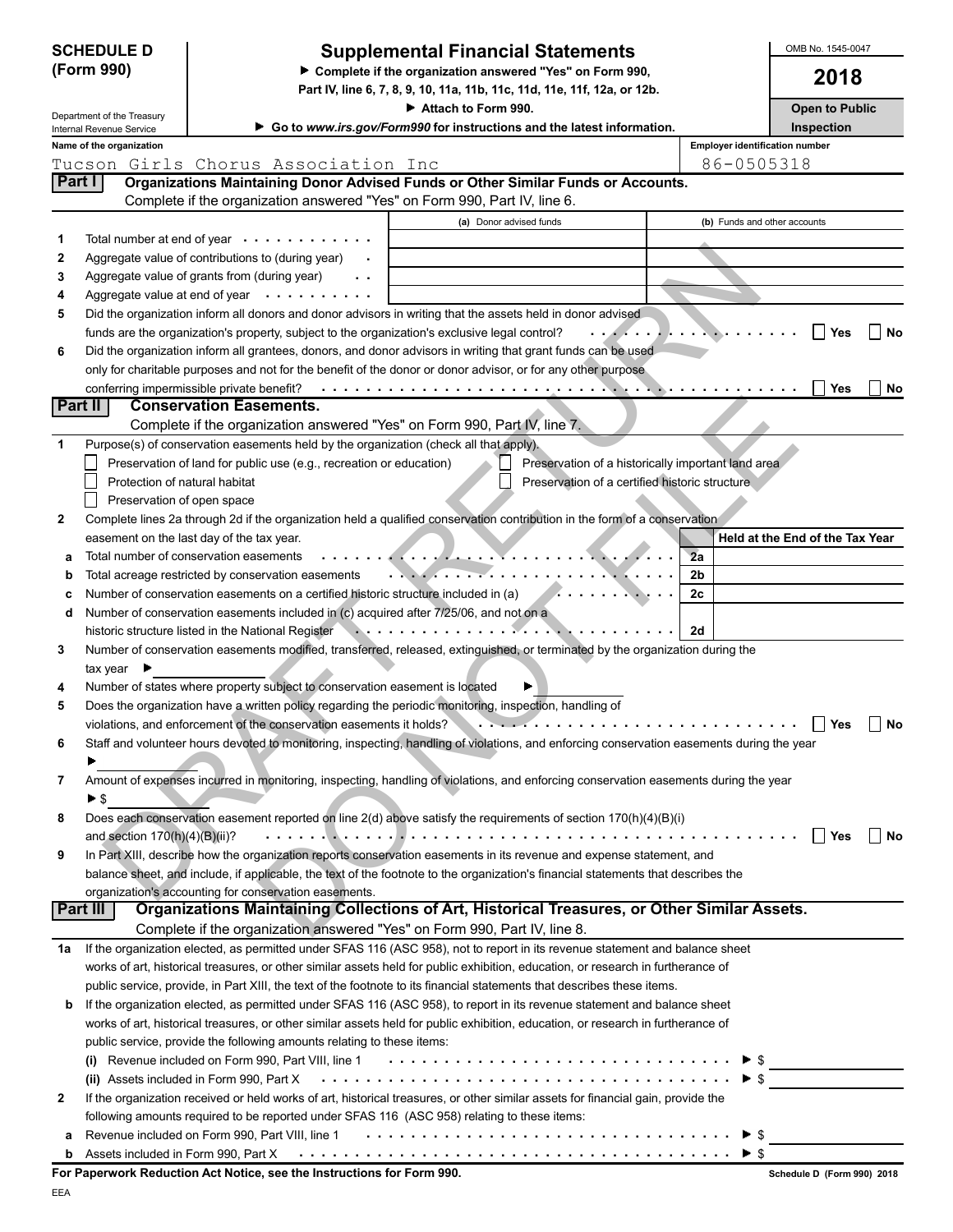|    | Tucson Girls Chorus Association Inc<br>Schedule D (Form 990) 2018                                                                |                                |                |                         |     | 86-0505318                |                | Page 2              |
|----|----------------------------------------------------------------------------------------------------------------------------------|--------------------------------|----------------|-------------------------|-----|---------------------------|----------------|---------------------|
|    | Organizations Maintaining Collections of Art, Historical Treasures, or Other Similar Assets (continued)<br><b>Part III</b>       |                                |                |                         |     |                           |                |                     |
| 3  | Using the organization's acquisition, accession, and other records, check any of the following that are a significant use of its |                                |                |                         |     |                           |                |                     |
|    | collection items (check all that apply):                                                                                         |                                |                |                         |     |                           |                |                     |
| а  | Public exhibition                                                                                                                | Loan or exchange programs<br>d |                |                         |     |                           |                |                     |
| b  | Scholarly research                                                                                                               | Other<br>e                     |                |                         |     |                           |                |                     |
| c  | Preservation for future generations                                                                                              |                                |                |                         |     |                           |                |                     |
| 4  | Provide a description of the organization's collections and explain how they further the organization's exempt purpose in Part   |                                |                |                         |     |                           |                |                     |
|    | XIII.                                                                                                                            |                                |                |                         |     |                           |                |                     |
| 5  | During the year, did the organization solicit or receive donations of art, historical treasures, or other similar                |                                |                |                         |     |                           |                |                     |
|    | assets to be sold to raise funds rather than to be maintained as part of the organization's collection?                          |                                |                |                         |     | . <u>.</u>                | $\perp$        | Yes<br>No           |
|    | Part IV<br><b>Escrow and Custodial Arrangements.</b>                                                                             |                                |                |                         |     |                           |                |                     |
|    | Complete if the organization answered "Yes" on Form 990, Part IV, line 9, or reported an amount on Form                          |                                |                |                         |     |                           |                |                     |
|    | 990, Part X, line 21.                                                                                                            |                                |                |                         |     |                           |                |                     |
| 1a | Is the organization an agent, trustee, custodian or other intermediary for contributions or other assets not                     |                                |                |                         |     |                           |                |                     |
|    | included on Form 990, Part X?                                                                                                    |                                |                |                         |     |                           |                | Yes<br>∣ No         |
| b  | If "Yes," explain the arrangement in Part XIII and complete the following table:                                                 |                                |                |                         |     |                           |                |                     |
|    |                                                                                                                                  |                                |                |                         |     |                           | Amount         |                     |
| c  | Beginning balance                                                                                                                |                                |                |                         | ⊾1c |                           |                |                     |
| d  | Additions during the year                                                                                                        |                                |                |                         | 1d  |                           |                |                     |
| е  | Distributions during the year                                                                                                    |                                |                |                         | 1е  |                           |                |                     |
| f  | Ending balance                                                                                                                   |                                |                |                         | 1f  |                           |                |                     |
| 2a | Did the organization include an amount on Form 990, Part X, line 21, for escrow or custodial account liability?                  |                                |                |                         |     |                           | Yes            | No                  |
| b  | If "Yes," explain the arrangement in Part XIII. Check here if the explanation has been provided on Part XIII                     |                                |                |                         |     | . <b>. . <i>. .</i> .</b> |                |                     |
|    | <b>Endowment Funds.</b><br><b>Part V</b>                                                                                         |                                |                |                         |     |                           |                |                     |
|    | Complete if the organization answered "Yes" on Form 990, Part IV, line 10.                                                       |                                |                |                         |     |                           |                |                     |
|    |                                                                                                                                  |                                |                |                         |     |                           |                |                     |
|    | Beginning of year balance                                                                                                        | (a) Current year               | (b) Prior year | (c) Two years back      |     | (d) Three years back      |                | (e) Four years back |
| 1a | .<br>Contributions                                                                                                               |                                |                |                         |     |                           |                |                     |
| b  | Net investment earnings, gains, and                                                                                              |                                |                |                         |     |                           |                |                     |
| с  | $losses$                                                                                                                         |                                |                |                         |     |                           |                |                     |
|    |                                                                                                                                  |                                |                |                         |     |                           |                |                     |
| d  | Grants or scholarships<br>$\mathbf{r}$ , $\mathbf{r}$ , $\mathbf{r}$ , $\mathbf{r}$ , $\mathbf{r}$ , $\mathbf{r}$                |                                |                |                         |     |                           |                |                     |
|    | Other expenditures for facilities and                                                                                            |                                |                |                         |     |                           |                |                     |
|    | programs                                                                                                                         |                                |                |                         |     |                           |                |                     |
|    | Administrative expenses<br>$\cdots$ . The set of $\cdots$                                                                        |                                |                |                         |     |                           |                |                     |
| g  | End of year balance<br>. . <u>.</u>                                                                                              |                                |                |                         |     |                           |                |                     |
| 2  | Provide the estimated percentage of the current year end balance (line 1g, column (a)) held as:                                  | $\frac{0}{6}$                  |                |                         |     |                           |                |                     |
|    | Board designated or quasi-endowment                                                                                              |                                |                |                         |     |                           |                |                     |
| b  | %<br>Permanent endowment ▶                                                                                                       |                                |                |                         |     |                           |                |                     |
| c  | Temporarily restricted endowment                                                                                                 | %                              |                |                         |     |                           |                |                     |
|    | The percentages on lines 2a, 2b, and 2c should equal 100%.                                                                       |                                |                |                         |     |                           |                |                     |
| 3a | Are there endowment funds not in the possession of the organization that are held and administered for the                       |                                |                |                         |     |                           |                |                     |
|    | organization by:                                                                                                                 |                                |                |                         |     |                           |                | Yes<br>No           |
|    | unrelated organizations<br><b>Contract Contract</b><br>(i)                                                                       |                                |                |                         |     |                           | 3a(i)          |                     |
|    | (ii) related organizations                                                                                                       | $   -$                         |                |                         |     |                           | 3a(ii)         |                     |
| b  | If "Yes" on line 3a(ii), are the related organizations listed as required on Schedule R? $\cdots \cdots \cdots \cdots$           |                                |                |                         |     |                           | 3b             |                     |
| 4  | Describe in Part XIII the intended uses of the organization's endowment funds.                                                   |                                |                |                         |     |                           |                |                     |
|    | <b>Part VI</b><br>Land, Buildings, and Equipment.                                                                                |                                |                |                         |     |                           |                |                     |
|    | Complete if the organization answered "Yes" on Form 990, Part IV, line 11a. See Form 990, Part X, line 10.                       |                                |                |                         |     |                           |                |                     |
|    | Description of property                                                                                                          | (a) Cost or other basis        |                | (b) Cost or other basis |     | (c) Accumulated           | (d) Book value |                     |
|    |                                                                                                                                  | (investment)                   |                | (other)                 |     | depreciation              |                |                     |
| 1a | Land                                                                                                                             |                                |                |                         |     |                           |                |                     |
| b  | <b>Buildings</b>                                                                                                                 |                                |                |                         |     |                           |                |                     |
| c  | Leasehold improvements                                                                                                           |                                |                | 124,001                 |     | 62,756                    |                | 61,245              |
| d  | Equipment<br>.                                                                                                                   |                                |                | 13,403                  |     | 11,322                    |                | 2,081               |
| е  | Other                                                                                                                            |                                |                | 29,923                  |     | 28,639                    |                | 1,284               |
|    | Total. Add lines 1a through 1e. (Column (d) must equal Form 990, Part X, column (B), line 10c.)                                  |                                |                |                         |     | .<br>▶                    |                | 64,610              |

**Schedule D (Form 990) 2018**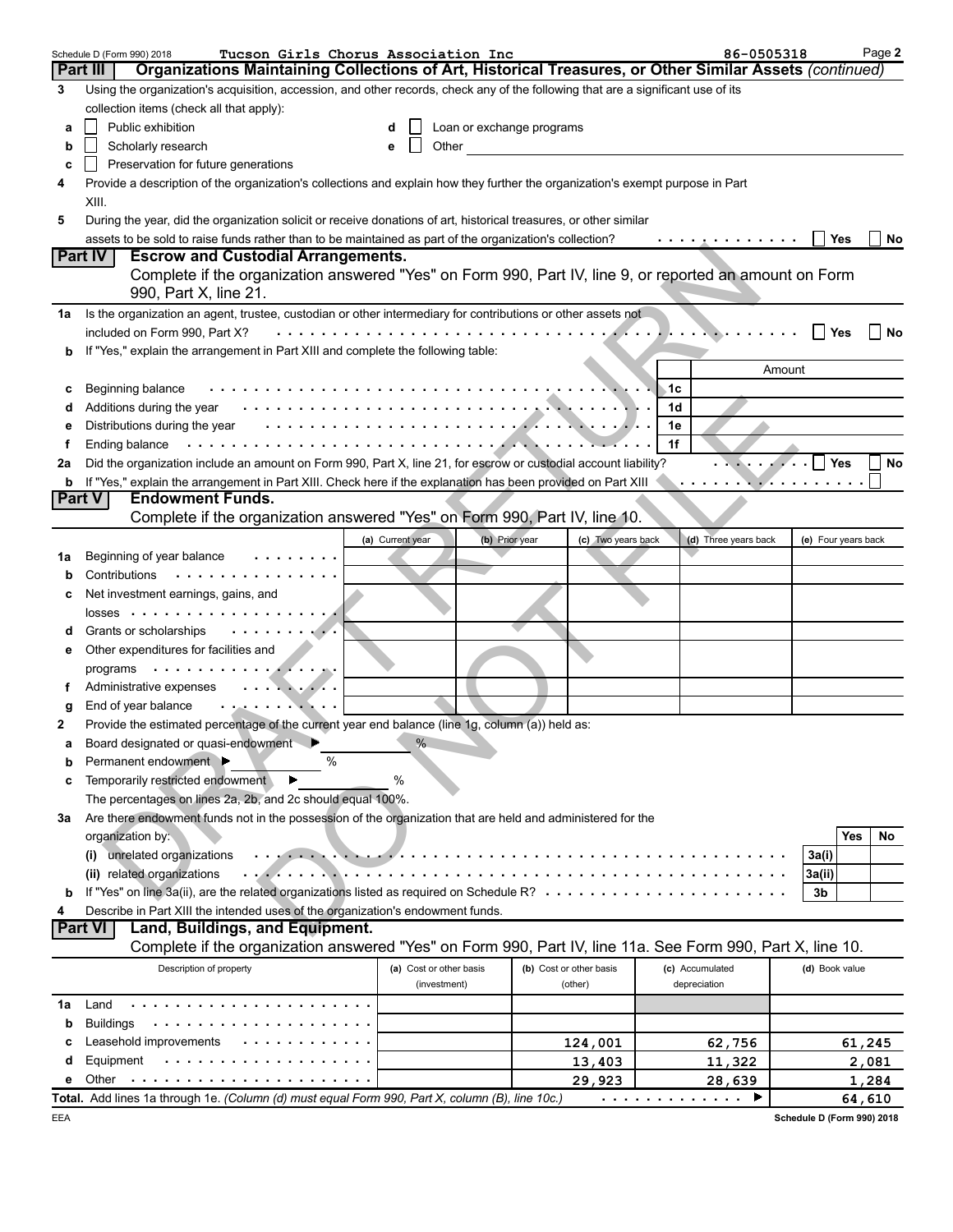| Schedule D (Form 990) 2018 |                                                                                                                                                                    | Tucson Girls Chorus Association Inc | 86-0505318                                                   | Page 3         |
|----------------------------|--------------------------------------------------------------------------------------------------------------------------------------------------------------------|-------------------------------------|--------------------------------------------------------------|----------------|
| <b>Part VII</b>            | <b>Investments - Other Securities.</b><br>Complete if the organization answered "Yes" on Form 990, Part IV, line 11b. See Form 990, Part X, line 12.               |                                     |                                                              |                |
|                            | (a) Description of security or category                                                                                                                            | (b) Book value                      | (c) Method of valuation:                                     |                |
|                            | (including name of security)                                                                                                                                       |                                     | Cost or end-of-year market value                             |                |
|                            | (1) Financial derivatives                                                                                                                                          |                                     |                                                              |                |
|                            | (2) Closely-held equity interests<br>$\sim$ 100 $\sim$                                                                                                             |                                     |                                                              |                |
| $(3)$ Other                |                                                                                                                                                                    |                                     |                                                              |                |
| (A)                        |                                                                                                                                                                    |                                     |                                                              |                |
| (B)                        |                                                                                                                                                                    |                                     |                                                              |                |
| (C)                        |                                                                                                                                                                    |                                     |                                                              |                |
| (D)                        |                                                                                                                                                                    |                                     |                                                              |                |
| (E)                        |                                                                                                                                                                    |                                     |                                                              |                |
| (F)                        |                                                                                                                                                                    |                                     |                                                              |                |
| (G)                        |                                                                                                                                                                    |                                     |                                                              |                |
| (H)                        |                                                                                                                                                                    |                                     |                                                              |                |
|                            | Total. (Column (b) must equal Form 990, Part X, col. (B) line 12.)                                                                                                 |                                     |                                                              |                |
| <b>Part VIII</b>           | <b>Investments - Program Related.</b>                                                                                                                              |                                     |                                                              |                |
|                            | Complete if the organization answered "Yes" on Form 990, Part IV, line 11c. See Form 990, Part X, line 13.                                                         |                                     |                                                              |                |
|                            | (a) Description of investment                                                                                                                                      | (b) Book value                      | (c) Method of valuation:<br>Cost or end-of-year market value |                |
| (1)                        |                                                                                                                                                                    |                                     |                                                              |                |
| (2)                        |                                                                                                                                                                    |                                     |                                                              |                |
| (3)                        |                                                                                                                                                                    |                                     |                                                              |                |
| (4)                        |                                                                                                                                                                    |                                     |                                                              |                |
| (5)                        |                                                                                                                                                                    |                                     |                                                              |                |
| (6)                        |                                                                                                                                                                    |                                     |                                                              |                |
| (7)                        |                                                                                                                                                                    |                                     |                                                              |                |
| (8)                        |                                                                                                                                                                    |                                     |                                                              |                |
| (9)                        |                                                                                                                                                                    |                                     |                                                              |                |
|                            | Total. (Column (b) must equal Form 990, Part X, col. (B) line 13.)                                                                                                 |                                     |                                                              |                |
| <b>Part IX</b>             | <b>Other Assets.</b>                                                                                                                                               |                                     |                                                              |                |
|                            | Complete if the organization answered "Yes" on Form 990, Part IV, line 11d. See Form 990, Part X, line 15.                                                         |                                     |                                                              |                |
|                            |                                                                                                                                                                    | (a) Description                     |                                                              | (b) Book value |
| (1)                        |                                                                                                                                                                    |                                     |                                                              |                |
| (2)                        |                                                                                                                                                                    |                                     |                                                              |                |
| (3)                        |                                                                                                                                                                    |                                     |                                                              |                |
| (4)                        |                                                                                                                                                                    |                                     |                                                              |                |
| (5)                        |                                                                                                                                                                    |                                     |                                                              |                |
| (6)                        |                                                                                                                                                                    |                                     |                                                              |                |
| (7)                        |                                                                                                                                                                    |                                     |                                                              |                |
| (8)                        |                                                                                                                                                                    |                                     |                                                              |                |
| (9)                        |                                                                                                                                                                    |                                     |                                                              |                |
|                            | Total. (Column (b) must equal Form 990, Part X, col. (B) line 15.)                                                                                                 |                                     |                                                              |                |
| <b>Part X</b>              | <b>Other Liabilities.</b>                                                                                                                                          |                                     |                                                              |                |
|                            | Complete if the organization answered "Yes" on Form 990, Part IV, line 11e or 11f. See Form 990, Part X,                                                           |                                     |                                                              |                |
|                            | $line 25$ .                                                                                                                                                        |                                     |                                                              |                |
| 1.                         | (a) Description of liability                                                                                                                                       | (b) Book value                      |                                                              |                |
|                            | (1) Federal income taxes                                                                                                                                           |                                     |                                                              |                |
| (2)                        |                                                                                                                                                                    |                                     |                                                              |                |
| (3)                        |                                                                                                                                                                    |                                     |                                                              |                |
| (4)                        |                                                                                                                                                                    |                                     |                                                              |                |
| (5)                        |                                                                                                                                                                    |                                     |                                                              |                |
| (6)                        |                                                                                                                                                                    |                                     |                                                              |                |
| (7)                        |                                                                                                                                                                    |                                     |                                                              |                |
| (8)                        |                                                                                                                                                                    |                                     |                                                              |                |
|                            |                                                                                                                                                                    |                                     |                                                              |                |
| (9)                        |                                                                                                                                                                    |                                     |                                                              |                |
|                            | Total. (Column (b) must equal Form 990, Part X, col. (B) line 25.)                                                                                                 |                                     |                                                              |                |
|                            | 2. Liability for uncertain tax positions. In Part XIII, provide the text of the footnote to the organization's financial statements that reports the               |                                     |                                                              |                |
|                            | organization's liability for uncertain tax positions under FIN 48 (ASC 740). Check here if the text of the footnote has been provided in Part XIII $\cdots \cdots$ |                                     |                                                              |                |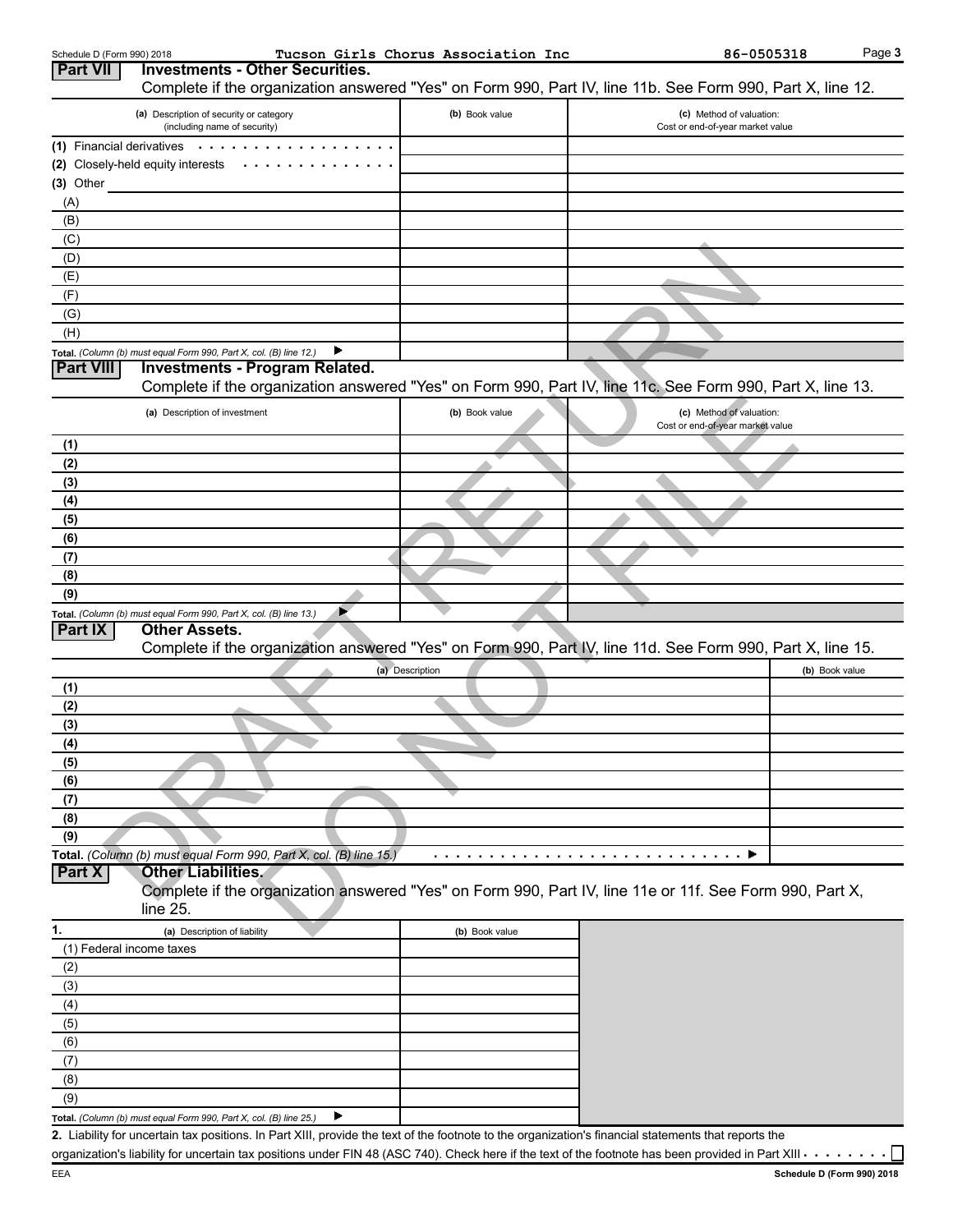|             | Tucson Girls Chorus Association Inc<br>Schedule D (Form 990) 2018                                                                                  | 86-0505318 | Page 4 |
|-------------|----------------------------------------------------------------------------------------------------------------------------------------------------|------------|--------|
|             | Reconciliation of Revenue per Audited Financial Statements With Revenue per Return.<br>Part XI                                                     |            |        |
|             | Complete if the organization answered "Yes" on Form 990, Part IV, line 12a.                                                                        |            |        |
| 1           | Total revenue, gains, and other support per audited financial statements                                                                           | 1          |        |
| 2           | Amounts included on line 1 but not on Form 990, Part VIII, line 12:                                                                                |            |        |
| a           | .<br>Net unrealized gains (losses) on investments<br>2a                                                                                            |            |        |
| b           | 2 <sub>b</sub>                                                                                                                                     |            |        |
| c           | 2c                                                                                                                                                 |            |        |
| d           | 2d                                                                                                                                                 |            |        |
| e           |                                                                                                                                                    | 2e         |        |
| 3           |                                                                                                                                                    | 3          |        |
| 4           | Amounts included on Form 990, Part VIII, line 12, but not on line 1:                                                                               |            |        |
| a           | Investment expenses not included on Form 990, Part VIII, line 7b<br>4a                                                                             |            |        |
| b           | 4b                                                                                                                                                 |            |        |
| c           | Add lines 4a and 4b                                                                                                                                | 4c         |        |
| 5           | Total revenue. Add lines 3 and 4c. (This must equal Form 990, Part I, line 12.)<br>. <i>. .</i>                                                    | 5          |        |
|             | Reconciliation of Expenses per Audited Financial Statements With Expenses per Return.<br><b>Part XII</b>                                           |            |        |
|             | Complete if the organization answered "Yes" on Form 990, Part IV, line 12a.                                                                        |            |        |
|             | .                                                                                                                                                  |            |        |
| 1           | Total expenses and losses per audited financial statements                                                                                         | 1          |        |
| 2           | Amounts included on line 1 but not on Form 990, Part IX, line 25:                                                                                  |            |        |
| a           | 2a                                                                                                                                                 |            |        |
| $\mathbf b$ | 2 <sub>b</sub>                                                                                                                                     |            |        |
| c           | 2c                                                                                                                                                 |            |        |
| d           | 2d                                                                                                                                                 |            |        |
| е           | Add lines 2a through 2d                                                                                                                            | 2e         |        |
| 3           |                                                                                                                                                    | 3          |        |
| 4           | Amounts included on Form 990, Part IX, line 25, but not on line 1:                                                                                 |            |        |
| а           | Investment expenses not included on Form 990, Part VIII, line 7b<br>4a                                                                             |            |        |
| b           | 4 <sub>b</sub>                                                                                                                                     |            |        |
| c           | Add lines 4a and 4b                                                                                                                                | 4c         |        |
| 5           |                                                                                                                                                    | 5          |        |
|             | <b>Part XIII</b><br>Supplemental Information.                                                                                                      |            |        |
|             | Provide the descriptions required for Part II, lines 3, 5, and 9; Part III, lines 1a and 4; Part IV, lines 1b and 2b; Part V, line 4; Part X, line |            |        |
|             | 2; Part XI, lines 2d and 4b; and Part XII, lines 2d and 4b. Also complete this part to provide any additional information.                         |            |        |
|             |                                                                                                                                                    |            |        |
|             |                                                                                                                                                    |            |        |
|             |                                                                                                                                                    |            |        |
|             |                                                                                                                                                    |            |        |
|             |                                                                                                                                                    |            |        |
|             |                                                                                                                                                    |            |        |
|             |                                                                                                                                                    |            |        |
|             |                                                                                                                                                    |            |        |
|             |                                                                                                                                                    |            |        |
|             |                                                                                                                                                    |            |        |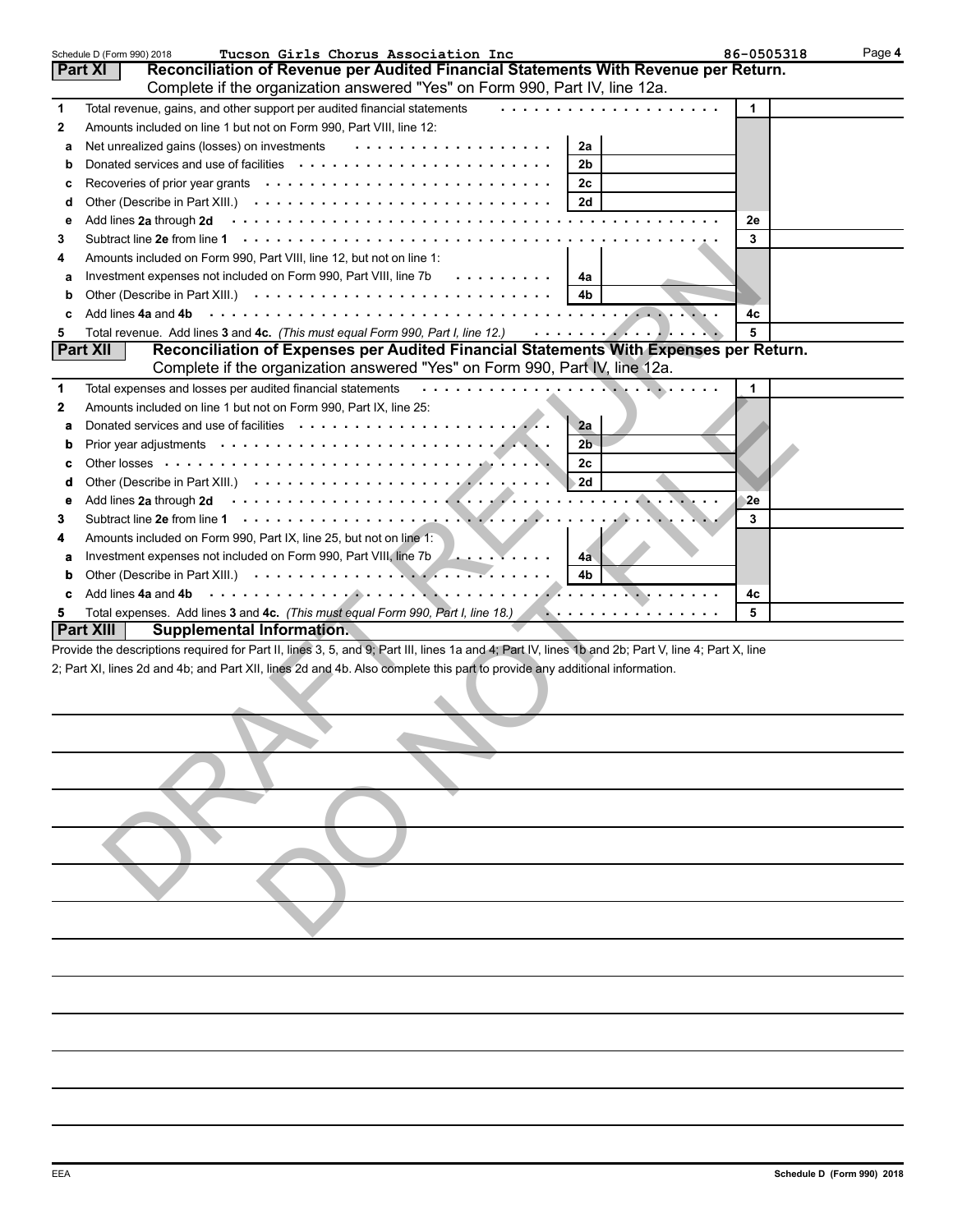| <b>SCHEDULE G</b>                                                                                                                     |                                                            |                                    |                                         | <b>Supplemental Information Regarding Fundraising or Gaming Activities</b>                                                                             |                                                                            | OMB No. 1545-0047                                       |
|---------------------------------------------------------------------------------------------------------------------------------------|------------------------------------------------------------|------------------------------------|-----------------------------------------|--------------------------------------------------------------------------------------------------------------------------------------------------------|----------------------------------------------------------------------------|---------------------------------------------------------|
| (Form 990 or 990-EZ)                                                                                                                  |                                                            |                                    |                                         | Complete if the organization answered "Yes" on Form 990, Part IV, line 17, 18, or 19, or if the                                                        |                                                                            | 2018                                                    |
| Department of the Treasury                                                                                                            |                                                            | Attach to Form 990 or Form 990-EZ. |                                         | organization entered more than \$15,000 on Form 990-EZ, line 6a.<br>Go to www.irs.gov/Form990 for instructions and the latest information.             |                                                                            | <b>Open to Public</b><br>Inspection                     |
| Internal Revenue Service<br>Name of the organization                                                                                  |                                                            |                                    |                                         |                                                                                                                                                        |                                                                            | <b>Employer identification number</b>                   |
| Tucson Girls Chorus Association Inc                                                                                                   |                                                            |                                    |                                         |                                                                                                                                                        | 86-0505318                                                                 |                                                         |
| Part I                                                                                                                                |                                                            |                                    |                                         | Fundraising Activities. Complete if the organization answered "Yes" on Form 990, Part IV, line 17.                                                     |                                                                            |                                                         |
|                                                                                                                                       | Form 990-EZ filers are not required to complete this part. |                                    |                                         |                                                                                                                                                        |                                                                            |                                                         |
| 1<br>Mail solicitations<br>a                                                                                                          |                                                            | e l                                |                                         | Indicate whether the organization raised funds through any of the following activities. Check all that apply.<br>Solicitation of non-government grants |                                                                            |                                                         |
| Internet and email solicitations<br>b                                                                                                 |                                                            | f                                  |                                         | Solicitation of government grants                                                                                                                      |                                                                            |                                                         |
| Phone solicitations<br>c                                                                                                              |                                                            | g                                  |                                         | Special fundraising events                                                                                                                             |                                                                            |                                                         |
| In-person solicitations<br>d                                                                                                          |                                                            |                                    |                                         |                                                                                                                                                        |                                                                            |                                                         |
| 2a Did the organization have a written or oral agreement with any individual (including officers, directors, trustees,                |                                                            |                                    |                                         |                                                                                                                                                        |                                                                            |                                                         |
| b If "Yes," list the 10 highest paid individuals or entities (fundraisers) pursuant to agreements under which the fundraiser is to be |                                                            |                                    |                                         | or key employees listed in Form 990, Part VII) or entity in connection with professional fundraising services?                                         | Yes                                                                        | No                                                      |
| compensated at least \$5,000 by the organization.                                                                                     |                                                            |                                    |                                         |                                                                                                                                                        |                                                                            |                                                         |
|                                                                                                                                       |                                                            |                                    |                                         |                                                                                                                                                        |                                                                            |                                                         |
| (i) Name and address of individual<br>or entity (fundraiser)                                                                          | (ii) Activity                                              | (iii) Did fundraiser have          | custody or control of<br>contributions? | (iv) Gross receipts<br>from activity                                                                                                                   | (v) Amount paid to<br>(or retained by)<br>fundraiser listed in<br>col. (i) | (vi) Amount paid to<br>(or retained by)<br>organization |
|                                                                                                                                       |                                                            | <b>Yes</b>                         | No                                      |                                                                                                                                                        |                                                                            |                                                         |
| 1                                                                                                                                     |                                                            |                                    |                                         |                                                                                                                                                        |                                                                            |                                                         |
| $\mathbf{2}$                                                                                                                          |                                                            |                                    |                                         |                                                                                                                                                        |                                                                            |                                                         |
| 3                                                                                                                                     |                                                            |                                    |                                         |                                                                                                                                                        |                                                                            |                                                         |
|                                                                                                                                       |                                                            |                                    |                                         |                                                                                                                                                        |                                                                            |                                                         |
| 5                                                                                                                                     |                                                            |                                    |                                         |                                                                                                                                                        |                                                                            |                                                         |
| 6                                                                                                                                     |                                                            |                                    |                                         |                                                                                                                                                        |                                                                            |                                                         |
| 7                                                                                                                                     |                                                            |                                    |                                         |                                                                                                                                                        |                                                                            |                                                         |
| 8                                                                                                                                     |                                                            |                                    |                                         |                                                                                                                                                        |                                                                            |                                                         |
| 9                                                                                                                                     |                                                            |                                    |                                         |                                                                                                                                                        |                                                                            |                                                         |
| 10                                                                                                                                    |                                                            |                                    |                                         |                                                                                                                                                        |                                                                            |                                                         |
| Total                                                                                                                                 |                                                            |                                    |                                         |                                                                                                                                                        |                                                                            |                                                         |
| 3 List all states in which the organization is registered or licensed to solicit contributions or has been notified it is exempt from |                                                            |                                    |                                         |                                                                                                                                                        |                                                                            |                                                         |
| registration or licensing.                                                                                                            |                                                            |                                    |                                         |                                                                                                                                                        |                                                                            |                                                         |
|                                                                                                                                       |                                                            |                                    |                                         |                                                                                                                                                        |                                                                            |                                                         |
|                                                                                                                                       |                                                            |                                    |                                         |                                                                                                                                                        |                                                                            |                                                         |
|                                                                                                                                       |                                                            |                                    |                                         |                                                                                                                                                        |                                                                            |                                                         |
|                                                                                                                                       |                                                            |                                    |                                         |                                                                                                                                                        |                                                                            |                                                         |
|                                                                                                                                       |                                                            |                                    |                                         |                                                                                                                                                        |                                                                            |                                                         |
|                                                                                                                                       |                                                            |                                    |                                         |                                                                                                                                                        |                                                                            |                                                         |
|                                                                                                                                       |                                                            |                                    |                                         |                                                                                                                                                        |                                                                            |                                                         |
|                                                                                                                                       |                                                            |                                    |                                         |                                                                                                                                                        |                                                                            |                                                         |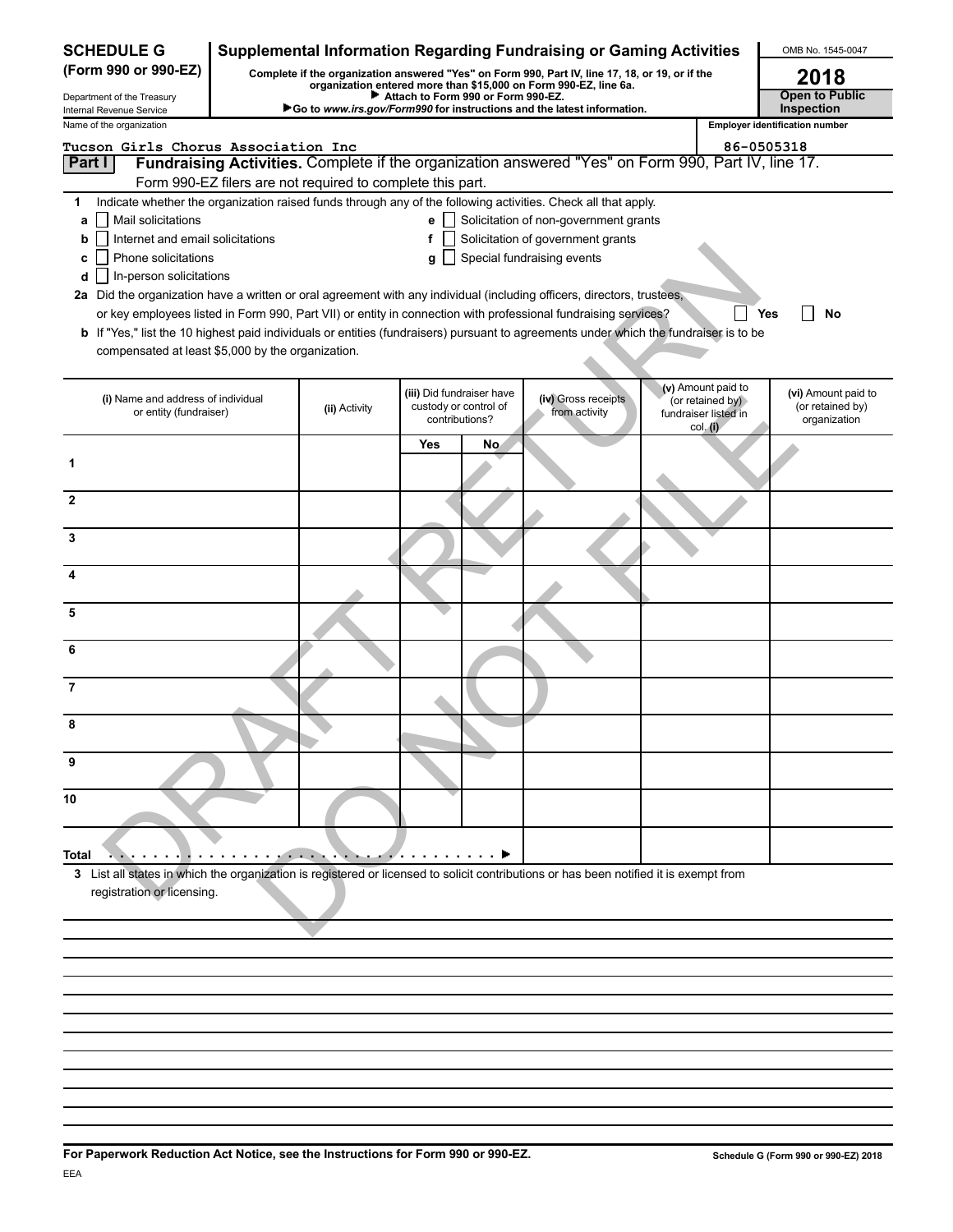Schedule G (Form 990 or 990-EZ) 2018 **Tucson Girls Chorus Association Inc** 86-0505318 Page

**2**

**Fundraising Events.** Complete if the organization answered "Yes" on Form 990, Part IV, line 18, or reported more than \$15,000 of fundraising event contributions and gross income on Form 990-EZ, lines 1 and 6b. List events with gross receipts greater than \$5,000. **Part II**

|                 |          | gross receipts greater than \$5,000.                                                                     |                                                                                                                      |                                                                         |                                                                                                                                                                       |                            |
|-----------------|----------|----------------------------------------------------------------------------------------------------------|----------------------------------------------------------------------------------------------------------------------|-------------------------------------------------------------------------|-----------------------------------------------------------------------------------------------------------------------------------------------------------------------|----------------------------|
|                 |          |                                                                                                          | (a) Event #1                                                                                                         | $(b)$ Event #2                                                          | (c) Other events                                                                                                                                                      | (d) Total events           |
|                 |          |                                                                                                          | Duets/Dinner                                                                                                         | Family FR                                                               | None                                                                                                                                                                  | (add col. (a) through      |
|                 |          |                                                                                                          | (event type)                                                                                                         | (event type)                                                            | (total number)                                                                                                                                                        | col. (c)                   |
|                 |          |                                                                                                          |                                                                                                                      |                                                                         |                                                                                                                                                                       |                            |
| Revenue         | 1        | Gross receipts                                                                                           | 68,067                                                                                                               | 30,810                                                                  |                                                                                                                                                                       | 98,877                     |
|                 |          |                                                                                                          |                                                                                                                      |                                                                         |                                                                                                                                                                       |                            |
|                 | 2        | Less: Contributions<br>.                                                                                 | 51,035                                                                                                               |                                                                         |                                                                                                                                                                       | <u>51,035</u>              |
|                 | 3        | Gross income (line 1 minus                                                                               |                                                                                                                      |                                                                         |                                                                                                                                                                       |                            |
|                 |          | line 2) $\cdots$ $\cdots$ $\cdots$ $\cdots$                                                              | 17,032                                                                                                               | 30,810                                                                  |                                                                                                                                                                       | 47,842                     |
|                 |          |                                                                                                          |                                                                                                                      |                                                                         |                                                                                                                                                                       |                            |
|                 | 4        | Cash prizes                                                                                              |                                                                                                                      |                                                                         |                                                                                                                                                                       |                            |
|                 |          |                                                                                                          |                                                                                                                      |                                                                         |                                                                                                                                                                       |                            |
|                 | 5        | Noncash prizes<br>.                                                                                      |                                                                                                                      |                                                                         |                                                                                                                                                                       |                            |
|                 |          |                                                                                                          |                                                                                                                      |                                                                         |                                                                                                                                                                       |                            |
|                 | 6        | Rent/facility costs                                                                                      |                                                                                                                      |                                                                         |                                                                                                                                                                       |                            |
|                 |          |                                                                                                          |                                                                                                                      |                                                                         |                                                                                                                                                                       |                            |
|                 | 7        | Food and beverages                                                                                       | 8,735                                                                                                                |                                                                         |                                                                                                                                                                       | 8,735                      |
| Direct Expenses |          |                                                                                                          |                                                                                                                      |                                                                         |                                                                                                                                                                       |                            |
|                 | 8        | Entertainment                                                                                            |                                                                                                                      |                                                                         |                                                                                                                                                                       |                            |
|                 |          |                                                                                                          |                                                                                                                      |                                                                         |                                                                                                                                                                       |                            |
|                 | 9        | Other direct expenses $\cdots$ .                                                                         | 9,243                                                                                                                |                                                                         |                                                                                                                                                                       | 9,243                      |
|                 |          |                                                                                                          |                                                                                                                      |                                                                         |                                                                                                                                                                       |                            |
|                 | 10       | Direct expense summary. Add lines 4 through 9 in column (d)                                              |                                                                                                                      | $\cdots$ . The contract of the contract of the contract of $\mathbb{R}$ |                                                                                                                                                                       | 17,978                     |
|                 | 11       | Net income summary. Subtract line 10 from line 3, column (d)                                             |                                                                                                                      |                                                                         |                                                                                                                                                                       | 29,864                     |
|                 | Part III | Gaming. Complete if the organization answered "Yes" on Form 990, Part IV, line 19, or reported more      |                                                                                                                      |                                                                         |                                                                                                                                                                       |                            |
|                 |          | than \$15,000 on Form 990-EZ, line 6a.                                                                   |                                                                                                                      |                                                                         |                                                                                                                                                                       |                            |
|                 |          |                                                                                                          |                                                                                                                      | (b) Pull tabs/instant                                                   |                                                                                                                                                                       |                            |
|                 |          |                                                                                                          |                                                                                                                      |                                                                         |                                                                                                                                                                       |                            |
|                 |          |                                                                                                          | (a) Bingo                                                                                                            |                                                                         | (c) Other gaming                                                                                                                                                      | (d) Total gaming (add      |
|                 |          |                                                                                                          |                                                                                                                      | bingo/progressive bingo                                                 |                                                                                                                                                                       | col. (a) through col. (c)) |
| Revenue         |          |                                                                                                          |                                                                                                                      |                                                                         |                                                                                                                                                                       |                            |
|                 | 1        | Gross revenue                                                                                            |                                                                                                                      |                                                                         |                                                                                                                                                                       |                            |
|                 |          |                                                                                                          |                                                                                                                      |                                                                         |                                                                                                                                                                       |                            |
|                 | 2        | Cash prizes                                                                                              |                                                                                                                      |                                                                         |                                                                                                                                                                       |                            |
|                 |          |                                                                                                          |                                                                                                                      |                                                                         |                                                                                                                                                                       |                            |
|                 | 3        | Noncash prizes                                                                                           |                                                                                                                      |                                                                         |                                                                                                                                                                       |                            |
|                 |          |                                                                                                          |                                                                                                                      |                                                                         |                                                                                                                                                                       |                            |
|                 | 4        | Rent/facility costs<br>$\mathbf{r} \rightarrow \mathbf{r}$ , where $\mathbf{r}$                          |                                                                                                                      |                                                                         |                                                                                                                                                                       |                            |
| Direct Expenses |          |                                                                                                          |                                                                                                                      |                                                                         |                                                                                                                                                                       |                            |
|                 | 5        | Other direct expenses<br>.                                                                               |                                                                                                                      |                                                                         |                                                                                                                                                                       |                            |
|                 |          |                                                                                                          | $\%$<br>Yes                                                                                                          | $\%$<br><b>Yes</b>                                                      | %<br>Yes                                                                                                                                                              |                            |
|                 | 6        | Volunteer labor                                                                                          | <b>No</b>                                                                                                            | No                                                                      | No                                                                                                                                                                    |                            |
|                 |          |                                                                                                          |                                                                                                                      |                                                                         |                                                                                                                                                                       |                            |
|                 | 7        | Direct expense summary. Add lines 2 through 5 in column (d)                                              |                                                                                                                      |                                                                         |                                                                                                                                                                       |                            |
|                 |          |                                                                                                          |                                                                                                                      |                                                                         |                                                                                                                                                                       |                            |
|                 | 8        |                                                                                                          |                                                                                                                      |                                                                         |                                                                                                                                                                       |                            |
|                 |          |                                                                                                          |                                                                                                                      |                                                                         |                                                                                                                                                                       |                            |
| 9               |          | Enter the state(s) in which the organization conducts gaming activities:                                 |                                                                                                                      |                                                                         |                                                                                                                                                                       |                            |
| а               |          | Is the organization licensed to conduct gaming activities in each of these states?                       |                                                                                                                      |                                                                         |                                                                                                                                                                       | <b>Yes</b><br>No           |
| b               |          | If "No," explain:                                                                                        | <u> 1989 - John Stein, mars and de Britain and de Britain and de Britain and de Britain and de Britain and de Br</u> |                                                                         |                                                                                                                                                                       |                            |
|                 |          |                                                                                                          |                                                                                                                      |                                                                         |                                                                                                                                                                       |                            |
|                 |          |                                                                                                          |                                                                                                                      |                                                                         |                                                                                                                                                                       |                            |
|                 |          | 10a Were any of the organization's gaming licenses revoked, suspended or terminated during the tax year? |                                                                                                                      |                                                                         | $\mathbf{1} \quad \mathbf{2} \quad \mathbf{3} \quad \mathbf{4} \quad \mathbf{5} \quad \mathbf{6} \quad \mathbf{7} \quad \mathbf{8} \quad \mathbf{9} \quad \mathbf{1}$ | <b>Yes</b><br>No           |
|                 |          | b If "Yes," explain:                                                                                     | <u> 1989 - Johann Barn, mars et al. (b. 1989)</u>                                                                    |                                                                         |                                                                                                                                                                       |                            |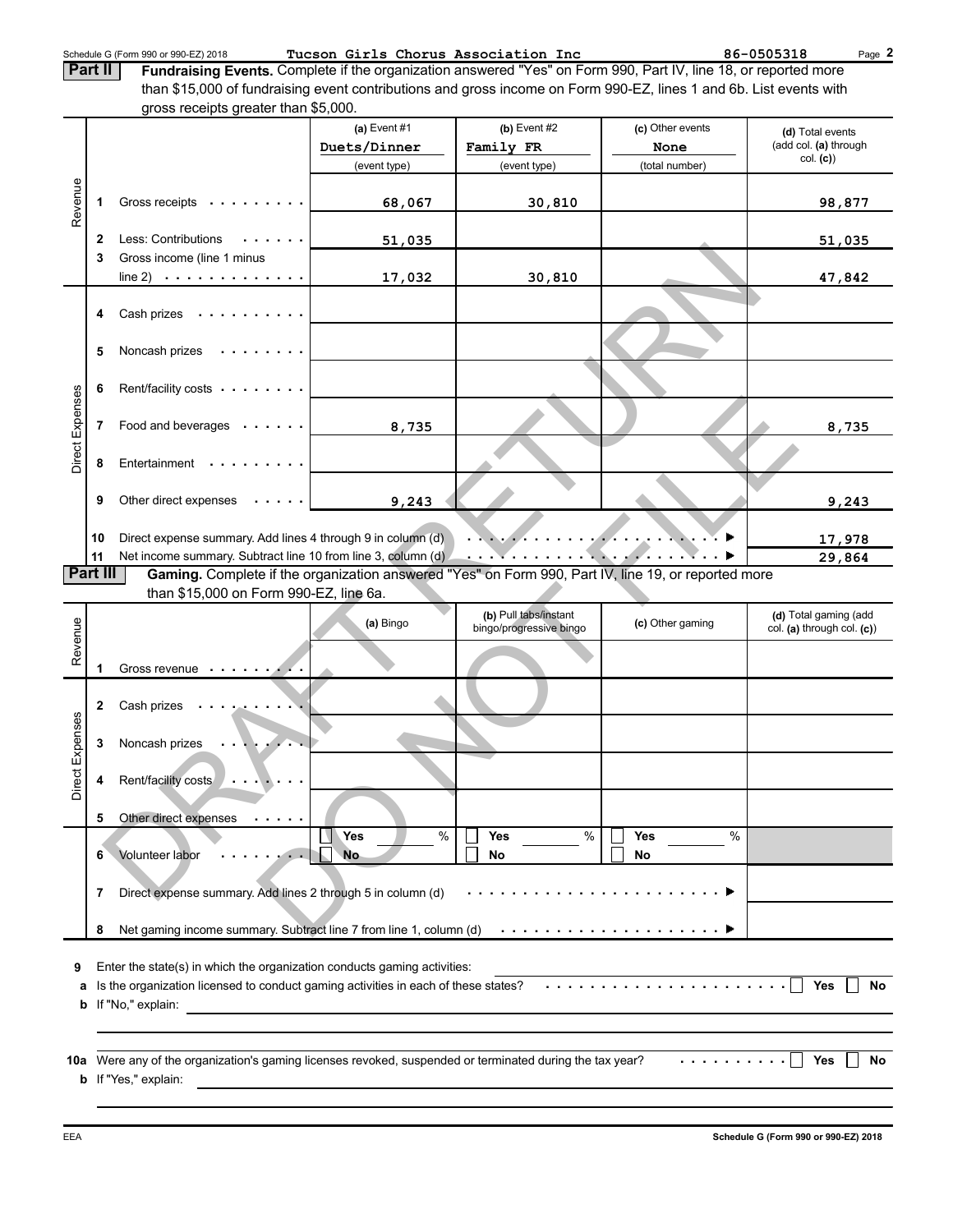Department of the Treasury Internal Revenue Service Name of the organization

## **2018 SUPPLE O** Supplemental Information to Form 990 or 990-EZ <br> **Complete to provide information for responses to specific questions on (Form 990 or 990-EZ) Complete to provide information for responses to specific questions on**

**Form 990 or 990-EZ or to provide any additional information. Attach to Form 990 or 990-EZ. Go to** *www.irs.gov/Form990* **for the latest information.**

**Open to Public Inspection Employer identification number** OMB No. 1545-0047

#### **Tucson Girls Chorus Association Inc 86-0505318**

#### **01. Form 990 governing body review (Part VI, line 11)**

The draft 990 will be reviewed and reconciled to the general ledger by the finance

committee. Once the draft is approved by finance committee it will be presented to

board for review and questions and approved at our regular monthly meeting.

**02. Conflict of interest policy compliance (Part VI, line 12c)**

The conflict of interest statement is reviewed at one board meeting each year. All board

members and the director complete the conflict of interest questionnaire at this

meeting.

**03. CEO, executive director, top management comp (Part VI, line 15a)**

A committee of board members periodically reviews compensation for directors, executive etten. Onder the draft is supremed by finance committee it will be presented to the<br>for review and questions and approved by finance committee it will be presented to the<br>conflict of interest statement is reviewed at our m It statement is reviewed at one hoard meating each year. All posts<br>
r complete the conflict of therest questionnaire at this board<br>
ctor, top management comp (Part VI, line 15.)<br>
mbers periodically reviews compensation for

directors and artistic directors for other similar organizations, using information

available on Guidestar, and adjusting for regional differences. In between these periodic

reviews, compensation is adjusted for changes in responsiblity and cost of living.

**04. Form 990 availability to public (Part VI, line 18)**

The Form 990 is available to the public on Guidestar and upon request

#### **05. Governing documents, etc, available to public (Part VI, line 19)**

All board policies, reports, and minutes are available upon request at the main office.

They are maintained in an online document sharing program.

#### **06. List of other fees for services expenses (Part IX, line 11g)**

Other fees for service include conductors, accompanists, and camp staff